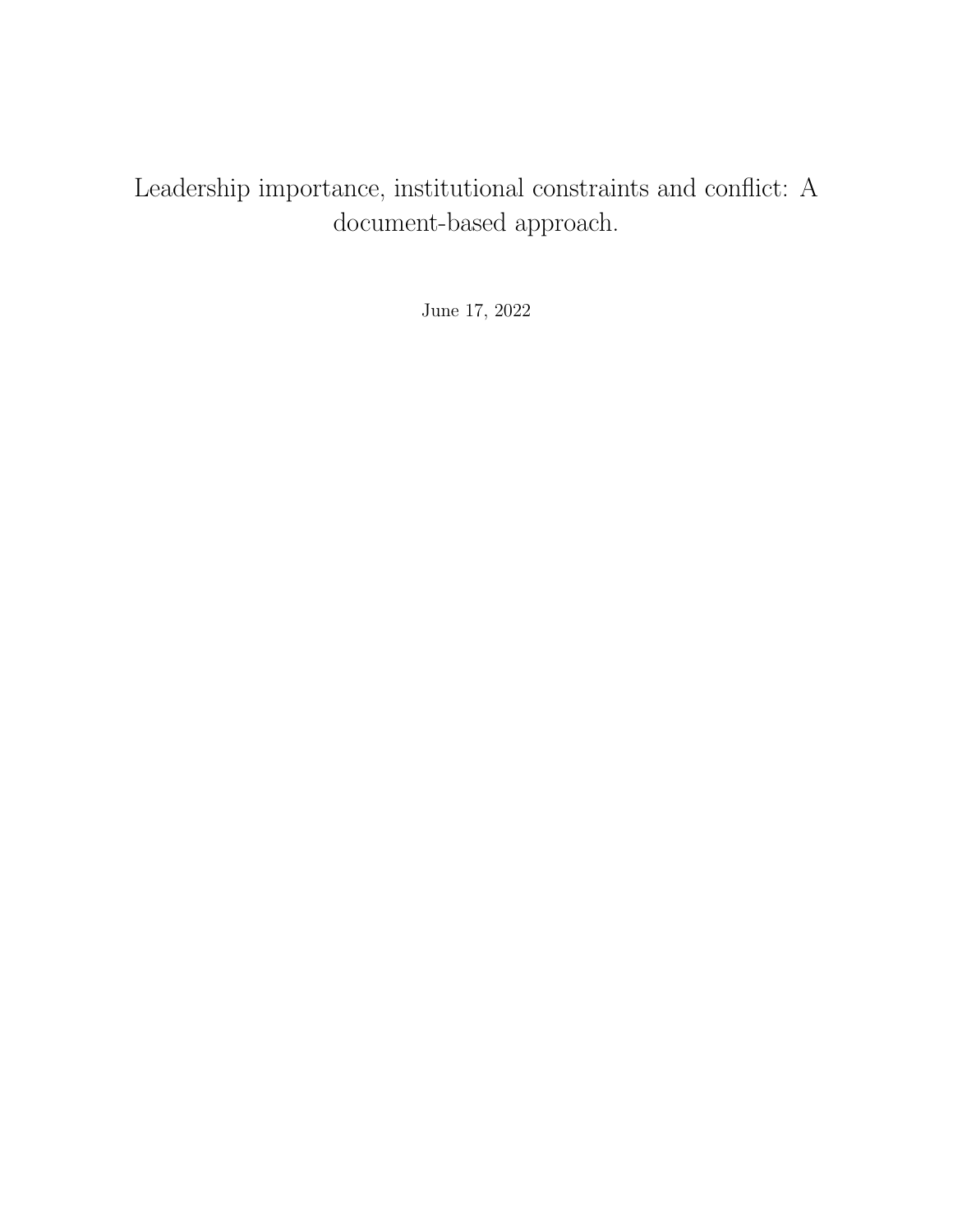### Abstract

At what point during conflict are individual leaders important decision-makers? Scholars of leadership, domestic institutions and conflict have debated this question for decades, but an answer is elusive because we lack a systematic measure of leadership importance. Exploiting recently declassified CIA President's Daily Briefs we construct a cross-national, weekly measure of how foreign policy experts perceive leadership importance that weights a leader's contribution to the policy-making process relative to other domestic actors. We reach two findings after estimating the determinants of leadership importance in over 16,000 statistical models that balance different inferential concerns. First, leaders are not perceived to matter equally over every stage of conflict. They matter the most during crisis negotiations when conflicts can either de-escalate to peace or escalate to war. They matter some during armed conflict and at conflict termination. They are not perceived to matter any more during conflict instigation than they are during peacetime. Second, domestic institutions designed to constrain leadership choices influence a leader's perceived role in the policy-making process. Leaders of heavily constrained regimes are perceived as less important day-to-day than leaders of unconstrained regimes. Further, leaders of constrained regimes are no more important at any stage of the conflict process than they are in peacetime. Thus, findings that suggest that foreign policy experts believe leaders matter a lot during conflict on average are based on the localized effects of unconstrained leaders during certain phases of conflict.

Word Count: 11,669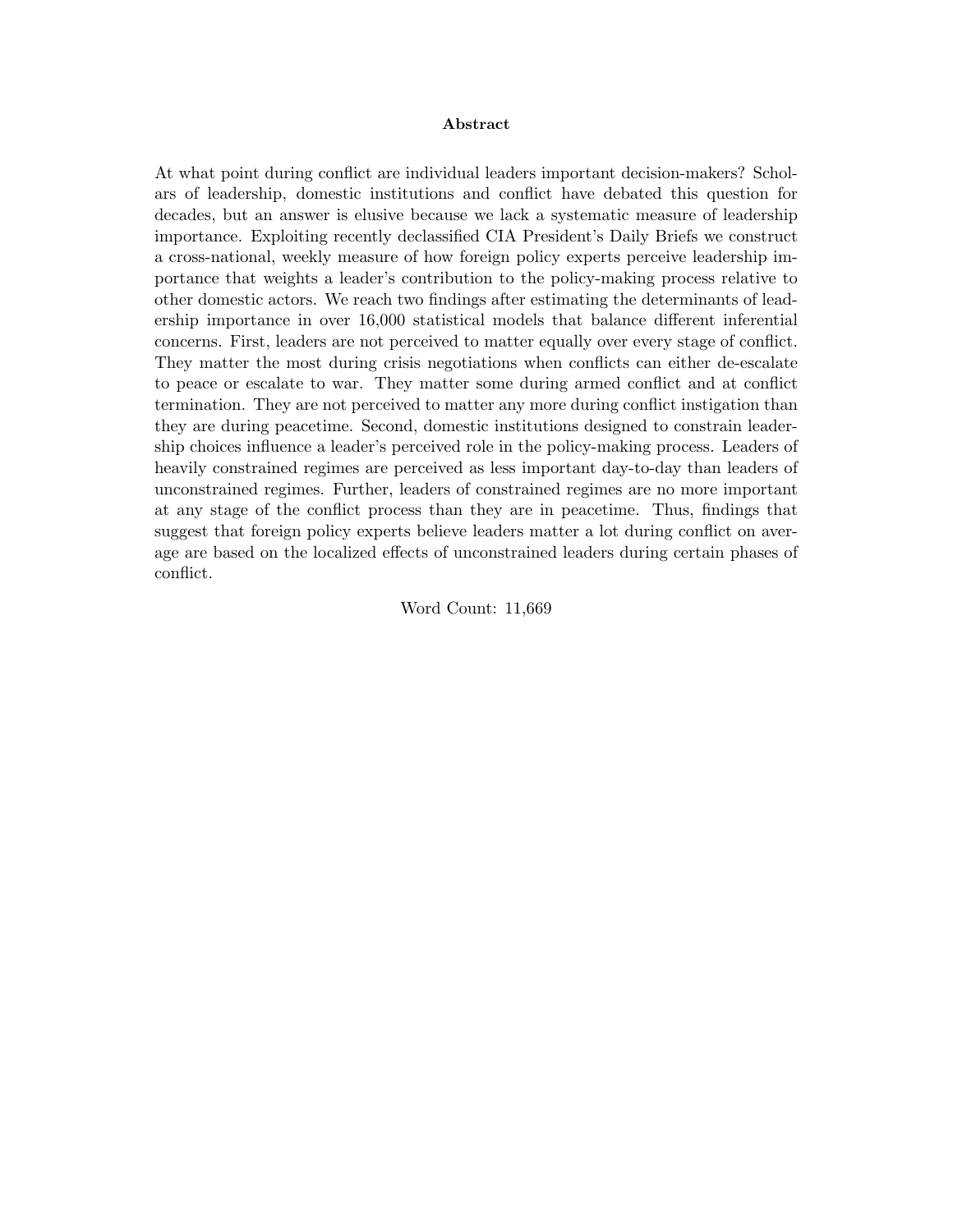Since [Waltz](#page-41-0) [\(2001\)](#page-41-0) wrote Man, the State, and War, researchers have fiercely debated: How important are leaders for explaining international conflict? Recently, researchers have collected cross-national data on leadership tenure [\(Goemans, Gleditsch, and Chiozza,](#page-39-0) [2009\)](#page-39-0) and pre-tenure characteristics [\(Ellis, Horowitz, and Stam,](#page-38-0) [2015;](#page-38-0) [Fuhrmann,](#page-39-1) [2020;](#page-39-1) [Gift and Krcmaric,](#page-39-2) [2017\)](#page-39-2), as well as leadership actions [\(Lindsey and Hobbs,](#page-40-0) [2015\)](#page-40-0). Using this data, scholars argue that leader-level variation generates uncertainty about how states will behave in a crisis. The disconnect between how a government perceives a foreign leader and how that leader behaves creates opportunities for conflict [\(Yarhi-Milo,](#page-41-1) [2014;](#page-41-1) [McManus,](#page-40-1) [2019\)](#page-40-1). In the aggregate, these quantitative studies provide convincing evidence that leaders exercise discretion in crises, and uncertainty about that discretion influences conflict on average [\(Horowitz and Fuhrmann,](#page-39-3) [2018;](#page-39-3) [Chiozza and Goemans,](#page-38-1) [2011\)](#page-38-1). It is no longer reasonable to say that structural factors, or domestic institutions are so powerful that leaders cannot systematically influence conflict (For debate, see [Milner and Tingley,](#page-41-2) [2015;](#page-41-2) [Polsky,](#page-41-3) [2013;](#page-41-3) [Saunders,](#page-41-4) [2011;](#page-41-4) [Downs and Rocke,](#page-38-2) [1994;](#page-38-2) [Mearsheimer,](#page-40-2) [2001\)](#page-40-2).

Even if leaders matter for conflict outcomes on average, it does not mean leaders are important during every stage of conflict. Although not always described this way, studies that find leaders matter theorize that leaders are only import at a specific stages of the conflict process. Some argue that leaders raise the chance a crisis will start [\(Bak and Palmer,](#page-38-3) [2010\)](#page-38-3), others focus on escalation from a crisis to violent conflict [\(Gottfried and Trager,](#page-39-4) [2016\)](#page-39-4), and others still argue that leaders influence how armed conflict is carried out or ends [\(Krcmaric,](#page-40-3) [2018;](#page-40-3) [Min,](#page-41-5) [2021;](#page-41-5) [Goemans,](#page-39-5) [2000\)](#page-39-5). While all studies linking variation in leader traits to conflict outcomes are plausible, they may not all be true [\(Krcmaric, Nelson, and Roberts,](#page-40-4) [2020\)](#page-40-4). It is possible that domestic institutions and structural factors constrain leaders considerably during specific stages of conflict. If true, then quantitative studies may find that leaders matter for conflict on average even if leaders are irrelevant for the particular choice that theory is focused on.

We shift the literature in a new direction by considering not which leader traits matter, but when they matter. In order for leaders' individual traits to express themselves in conflict outcomes leaders must have policy discretion. Therefore, we want to know: (1) at what stages during the conflict process do leaders make—or are perceived to make—important choices? And (2) do institutions uniformly constrain leaders at every decision-node, or do they constrain more at certain stages of conflict? These questions change the focus from How constrained are leaders to What choices are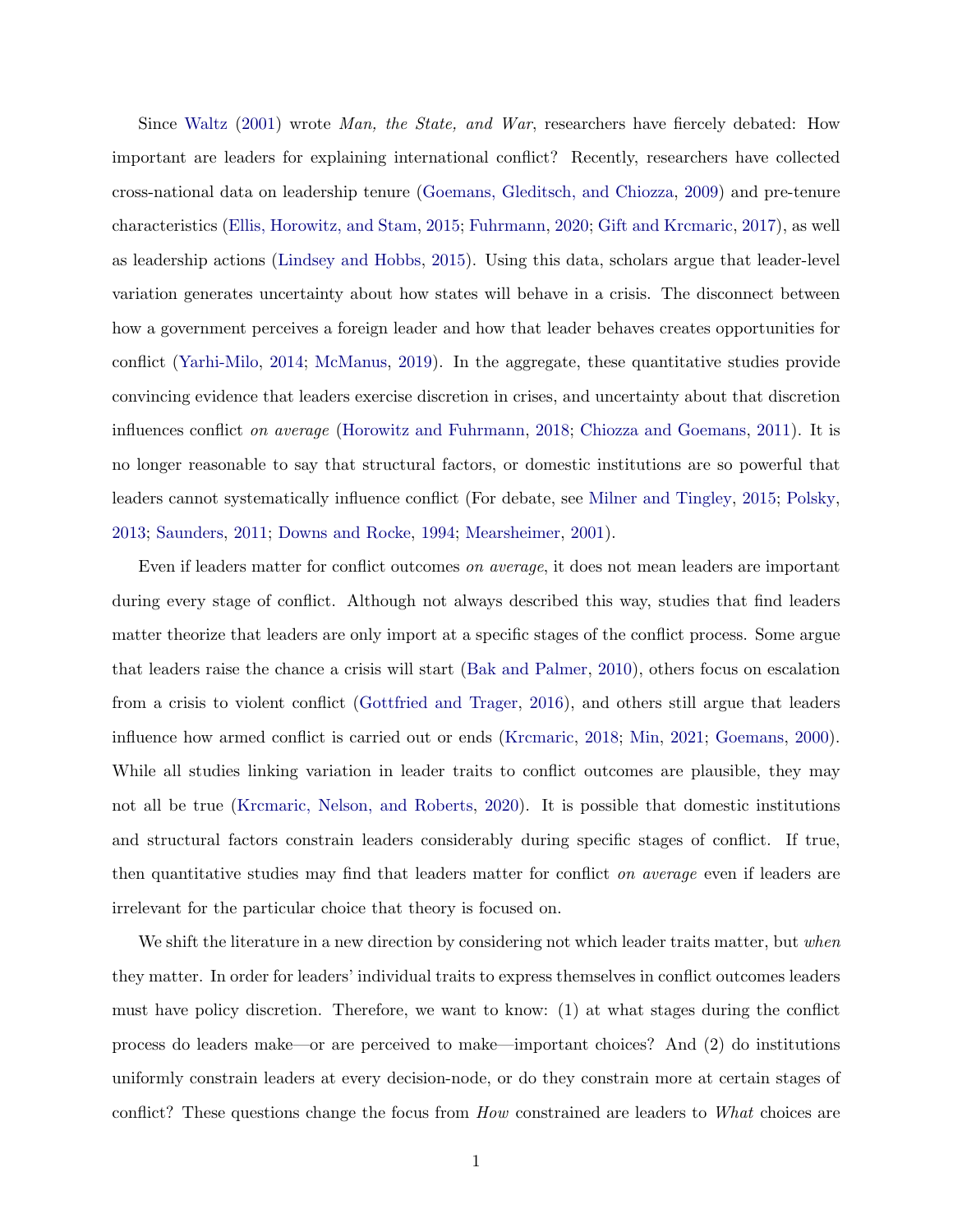constrained. We are not the first to recognize that these are critical unanswered questions [\(Jervis,](#page-39-6) [2013;](#page-39-6) [Fuhrmann,](#page-39-1) [2020;](#page-39-1) [Chiozza and Goemans,](#page-38-1) [2011\)](#page-38-1). But, as others point out, the available data does not lend itself to answering them [\(Krcmaric et al.,](#page-40-4) [2020\)](#page-40-4).

We gain insight into these questions through a novel, time-varying measure of perceptions of foreign leader importance for foreign policy decision-making. Our measure exploits 4993 recently declassified, daily reports from the CIA to the president of the United States: the President's Daily Briefs (PDBs). According to elite interviews with producers (CIA staff) and consumers (NSC policymakers) of intelligence products, and our review of the PDB's historiography, the PDB functions as a top secret newspaper for the busiest person in the world (cf [Priess,](#page-41-6) [2016;](#page-41-6) [George](#page-39-7) [and Bruce,](#page-39-7) [2008;](#page-39-7) [Davis,](#page-38-4) [1995\)](#page-38-4). By design, it is concise, written in simple English, and only reports enough information to explain what events just occurred around the world. The PDB is an ideal source to measure the CIA's perceptions of leadership importance: when the CIA perceives that foreign leaders do not significantly contribute to state-actions, the CIA reports on the event but omits information about the leader. Using machine coding and human validation we construct a weekly measure of US perceptions of leader importance based on the number of times the CIA discusses a foreign leader by name relative to the number of times they discuss a foreign country or capital city by name.

Next, we conduct an extreme bounds analysis that estimates over 16,000 statistical models. The models treat phases of conflict, leader attributes, and institutional variables as predictors of perceived leadership importance. We draw inferences by contrasting the perceived importance of foreign leaders during peace-time and at distinct stages of the conflict process.

We establish our measure's construct validity taking into account well-documented cases where cognitive and organizational biases have influenced high-profile intelligence reports (cf [Jervis,](#page-39-8) [2010\)](#page-39-8). We argue that the PDB's focus on current intelligence [\(Kovar,](#page-40-5) [2000\)](#page-40-5), the authors' incentive structure [\(Robarge,](#page-41-7) [2005\)](#page-41-7), the extensive database the CIA maintains on potential future foreign leaders [\(Dyson and Duelfer,](#page-38-5) [2020\)](#page-38-5), and the PDB's production process [\(Marrin,](#page-40-6) [2012\)](#page-40-6) all make the PDB less susceptible to biases on leadership questions than strategic intelligence products [\(Blight and](#page-38-6) [Welch,](#page-38-6) [1998\)](#page-38-6). We also point out that CIA assessments are accurate on average despite a few high-profile cases of bias [\(Mandel and Barnes,](#page-40-7) [2014,](#page-40-7) [2018\)](#page-40-8). Nevertheless, our inferences are not based on our measure alone. Rather, we exploit temporal differencing in our statistical techniques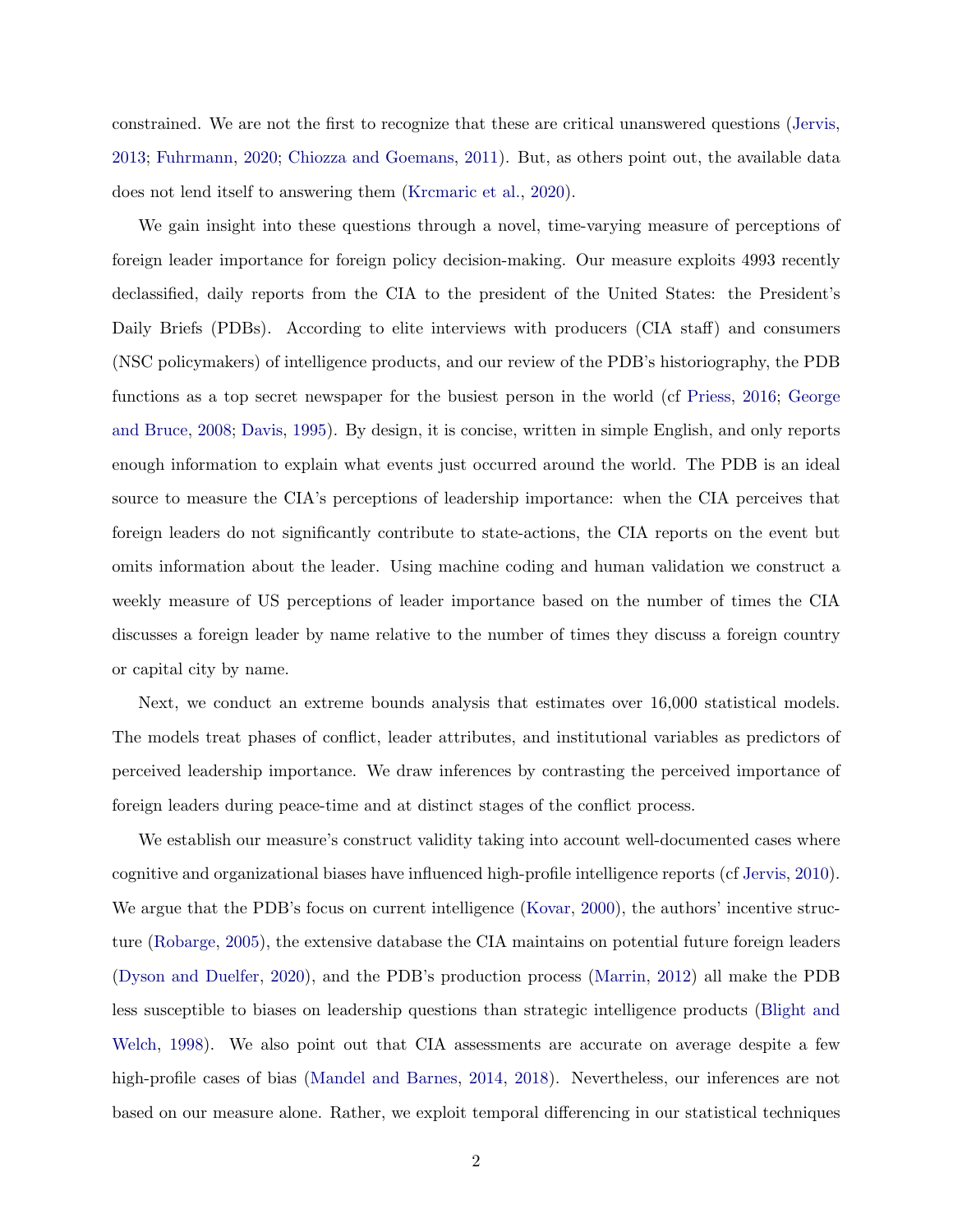to net out systematic biases. We explain how our overall approach addresses broad categories of potential confounds by walking through several examples: presidential pandering, writing style, redacted text, psychological biases, and variation in the frequency of events (e.g. speeches). We also illustrate our statistical findings, and the accuracy of our measure, through a case on the 1967 Six Day War.

Of course, no empirical approach is perfect. However, ours has two advantages over models that estimate conflict outcomes directly. First, conflict models face selection concerns [\(Krcmaric](#page-40-4) [et al.,](#page-40-4) [2020\)](#page-40-4). The most salient is that each step in leadership selection and conflict escalation is part of an interactive strategic process [\(Wu and Wolford,](#page-41-8) [2018\)](#page-41-8). We do not face these issues because the choices in foreign countries are not influenced by daily CIA reports to the president. Second, past scholars search for how a specific characteristic (e.g., education) influences a specific conflict outcome (e.g., crisis escalation or not) [\(Horowitz and Fuhrmann,](#page-39-3) [2018\)](#page-39-3). But they struggle to disentangle the effects of specific biographical features and institutional constraints on the phases of conflict. We treat the timing of each conflict phase, leader attributes and regime features as predictors of importance in each model.

By side-stepping these inferential challenges, we bring evidence to bear for one question at the center of the leadership-structure debate: on average across historical cases, at what point of the conflict process are leaders important decision-makers? We find that leaders are perceived as the most important when states must choose between escalating a crisis to violent conflict or deescalating to a negotiated settlement. Leaders are seen as only moderately important during ongoing combat and during settlement negotiations that end combat. In contrast, leaders are not perceived to be more important for initiating crises than they are during peacetime. We observe similar patterns during analogous stages of civil conflict, giving us additional confidence in our findings and suggesting an exciting avenue for future research. These results will help scholars of diplomacy (cf [Trager,](#page-41-9) [2010\)](#page-41-9), and leadership biography and tenure (cf [Krcmaric,](#page-40-3) [2018;](#page-40-3) [Fuhrmann,](#page-39-1) [2020;](#page-39-1) [Wolford,](#page-41-10) [2007\)](#page-41-10) focus their effort on the specific decision-nodes where leaders are perceived to matter the most. It seems that structural factors like incentives [\(Mearsheimer,](#page-40-2) [2001\)](#page-40-2) or accidents [\(Schelling,](#page-41-11) [1957\)](#page-41-11) explain why crises start, but leader-specific variation explains why and whether they escalate to conflict or not.

We also address debates about the domestic constraints faced by leaders at the heart of studies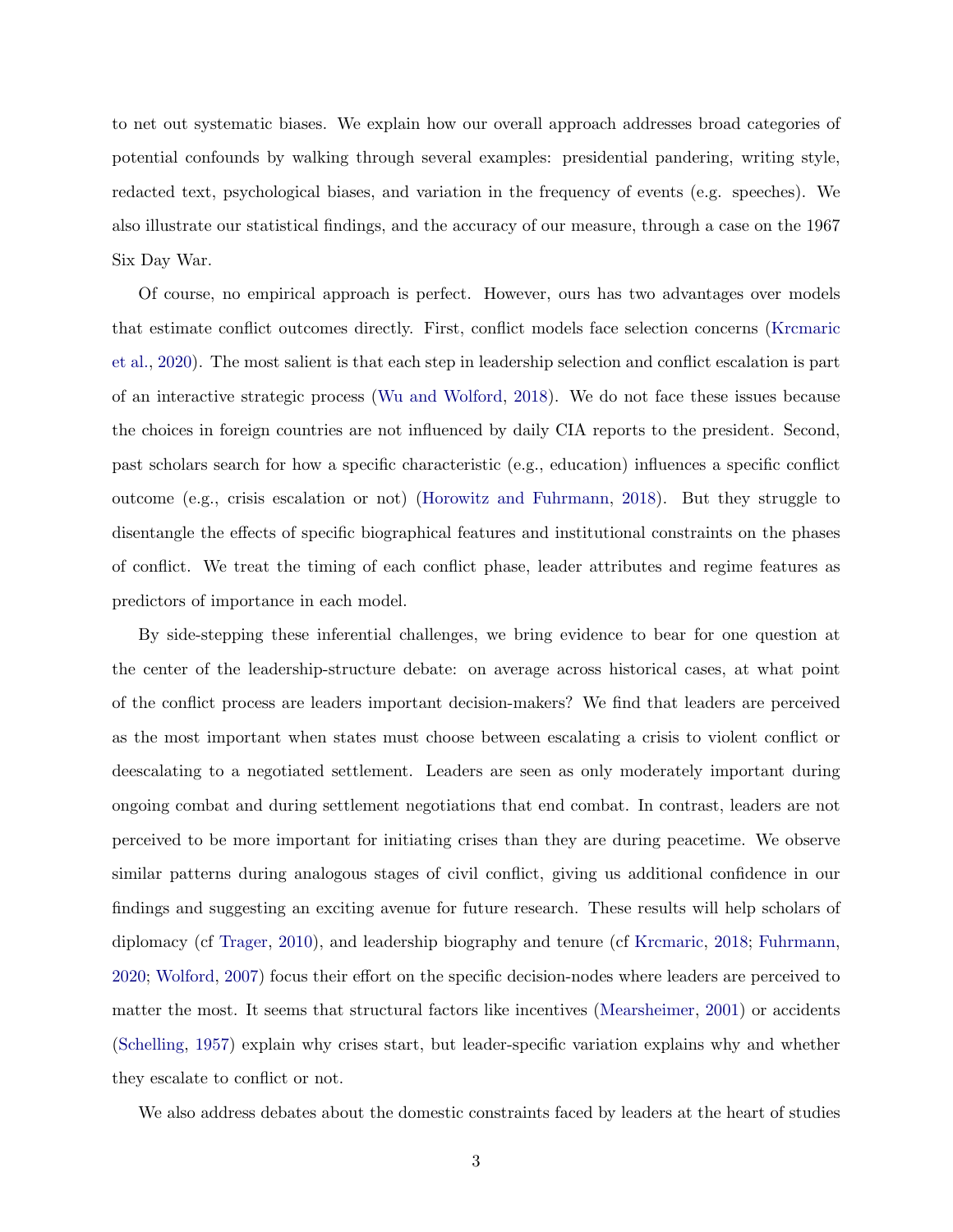of domestic institutions and conflict. At the extremes, our findings are consistent with institutional accounts. Leaders of regimes with the strongest constraints are perceived to be no more important during any phase of conflict than they are during peacetime. In contrast, leaders of regimes with the weakest constraints are more important at almost every stage of the conflict process. Between these extremes, marginal effects show that leaders are important for crisis escalation in moderately constrained regimes. However, even moderate constraints render leaders not significantly important for combat operations and combat termination. This fits with accounts that leaders have freedom of action during high-stakes diplomatic negotiations [\(Yarhi-Milo,](#page-41-1) [2014\)](#page-41-1), but are constrained when making choices that require expertise, including the conduct of military operations [\(Grynaviski,](#page-39-9) [2018\)](#page-39-9). It also fits with political economy research that seeks to disentangle constraints from regime type [\(Henisz,](#page-39-10) [2000;](#page-39-10) Büthe and Milner, [2008;](#page-38-7) [Boix, Miller, and Rosato,](#page-38-8) [2013;](#page-38-8) [Graham, Miller, and](#page-39-11) [Strom,](#page-39-11) [2017\)](#page-39-11) and also research that finds specific domestic institutions constrain specific choices [\(Mansfield, Milner, and Rosendorff,](#page-40-9) [2002;](#page-40-9) [Milner and Tingley,](#page-41-2) [2015\)](#page-41-2). We detail the implications of these insight for conflict.

Beyond leaders, domestic institutions and conflict, we clarify differences between current and strategic intelligence products [\(Priess,](#page-41-6) [2016;](#page-41-6) [Friedman,](#page-38-9) [2019\)](#page-38-9). While these differences are well known in the intelligence literature [\(Marrin,](#page-40-6) [2012;](#page-40-6) [Blight and Welch,](#page-38-6) [1998;](#page-38-6) [Lowenthal,](#page-40-10) [2019\)](#page-40-10), we explain their implications for conflict driven by misperceptions. This distinction also helps us understand the conditions under which states can cultivate reputations [\(Kertzer,](#page-39-12) [2016;](#page-39-12) [Schelling,](#page-41-11) [1957\)](#page-41-11) by explaining when intelligence agencies can make strong inferences from a state's militarized choices. It also helps characterize different challenges and opportunities for scholars who quantify different declassified national security documents [\(Katagiri and Min,](#page-39-13) [2019;](#page-39-13) [Lindsey and Hobbs,](#page-40-0) [2015;](#page-40-0) [Lindsey,](#page-40-11) [2019;](#page-40-11) [McManus,](#page-40-1) [2019\)](#page-40-1). We discuss policy implications in the conclusion.

### 1 Are leaders important during conflict?

We define **leadership importance** as the extent to which a leader exercises discretion over state policy. As we explain more below, a leader is most important when her choices are unconstrained by other domestic actors (such as other elite, lobby groups, or the public). She is least important when the configuration of domestic institutions forces her to compromise extensively over the choice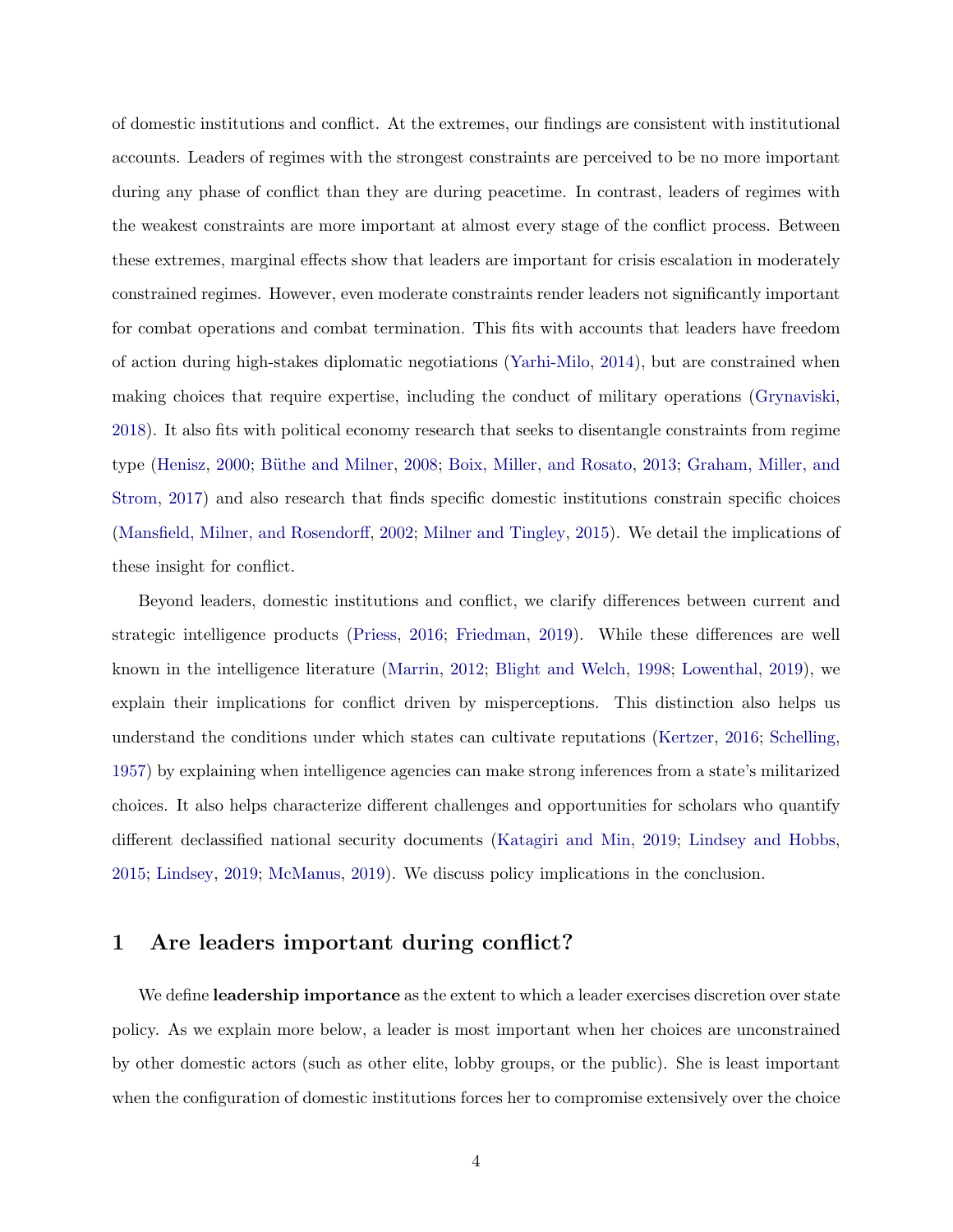she makes.<sup>[1](#page-6-0)</sup>

In our analysis, we distinguish between actual and perceived leadership importance. The former is the objective truth. The .latter is the extent to which foreign policy experts believe leaders matter for making a specific kind of choice. To the extent that impressions of leaders influence strategic interactions, both perceptions and actual importance are critical to explain conflict outcomes [\(Krcmaric et al.,](#page-40-4) [2020;](#page-40-4) [Bak and Palmer,](#page-38-3) [2010;](#page-38-3) [Koch and Fulton,](#page-39-14) [2011\)](#page-39-14). We accept that some systematic bias may exist that cause perceptions and reality to deviate on questions of leadership (cf [Yarhi-Milo,](#page-41-1) [2014\)](#page-41-1). In sections [2.3](#page-17-0) and [2.4](#page-19-0) we discuss the inferences we can draw by balancing these concerns against our unique data and statistical method. For ease of exposition, we summarize the literature in terms of leadership importance generally.

Leadership importance in foreign policy outcomes may vary throughout a leader's tenure. For example, leaders may matter a lot when they first come to office [\(Chiozza and Choi,](#page-38-10) [2003\)](#page-38-10), when states start a nuclear program [\(Fuhrmann and Horowitz,](#page-39-15) [2015\)](#page-39-15), or pursue certain economic policies [\(Besley, Montalvo, and Reynal-Querol,](#page-38-11) [2011\)](#page-38-11).<sup>[2](#page-6-1)</sup> Yet many scholars have focused on the role of leaders during conflict because they believe leaders are more important during conflict than they are on average throughout their tenure [\(Byman and Pollack,](#page-38-12) [2001;](#page-38-12) [Milner and Tingley,](#page-41-2) [2015\)](#page-41-2). There are two reasons. First, crises are fast-paced events. States do best in crises when they can quickly capitalize on opportunities. Recognizing that time is of the essence more in a crisis then during, for example, welfare reform, governments are willing to forego oversight. Second, all factions of government work together in the face of a foreign threat. To the extent that politics stops at the water's edge, especially during a crisis that risks breaking out into war, different domestic factions will allow a leader to exercise discretion [\(Milner and Tingley,](#page-41-2) [2015\)](#page-41-2). As a result, we focus on differences between leadership importance during each stage of conflict and peacetime.<sup>[3](#page-6-2)</sup>

Despite these accounts, there is some debate about whether leaders are especially important during conflict. Leaders rely on advisers because they lack foreign policy expertise [\(Grynaviski,](#page-39-9)

<span id="page-6-0"></span><sup>&</sup>lt;sup>1</sup>To be clear, our definition and framework does not rely on the fact that different leaders would make different choices. Rather, it emphasizes differences in leader discretion relative to other domestic actors at different decisionnodes. In our empirical analysis, it does not matter what a counter-factual leader would have done. The CIA may focus on leaders more at times of high importance because the leader's preferences matter more relative to other domestic actors. The fact that different domestic leaders could make different choices is complimentary to our theory because it creates additional uncertainty that makes learning about leaders at times of high importance more critical.

<span id="page-6-2"></span><span id="page-6-1"></span><sup>&</sup>lt;sup>2</sup>We control for these events in our empirical analysis.

<sup>3</sup>Cross-time comparisons helps us address inferential challenges. Our results are identical if we compare importance across phases of conflict or interpret each phase on its own terms.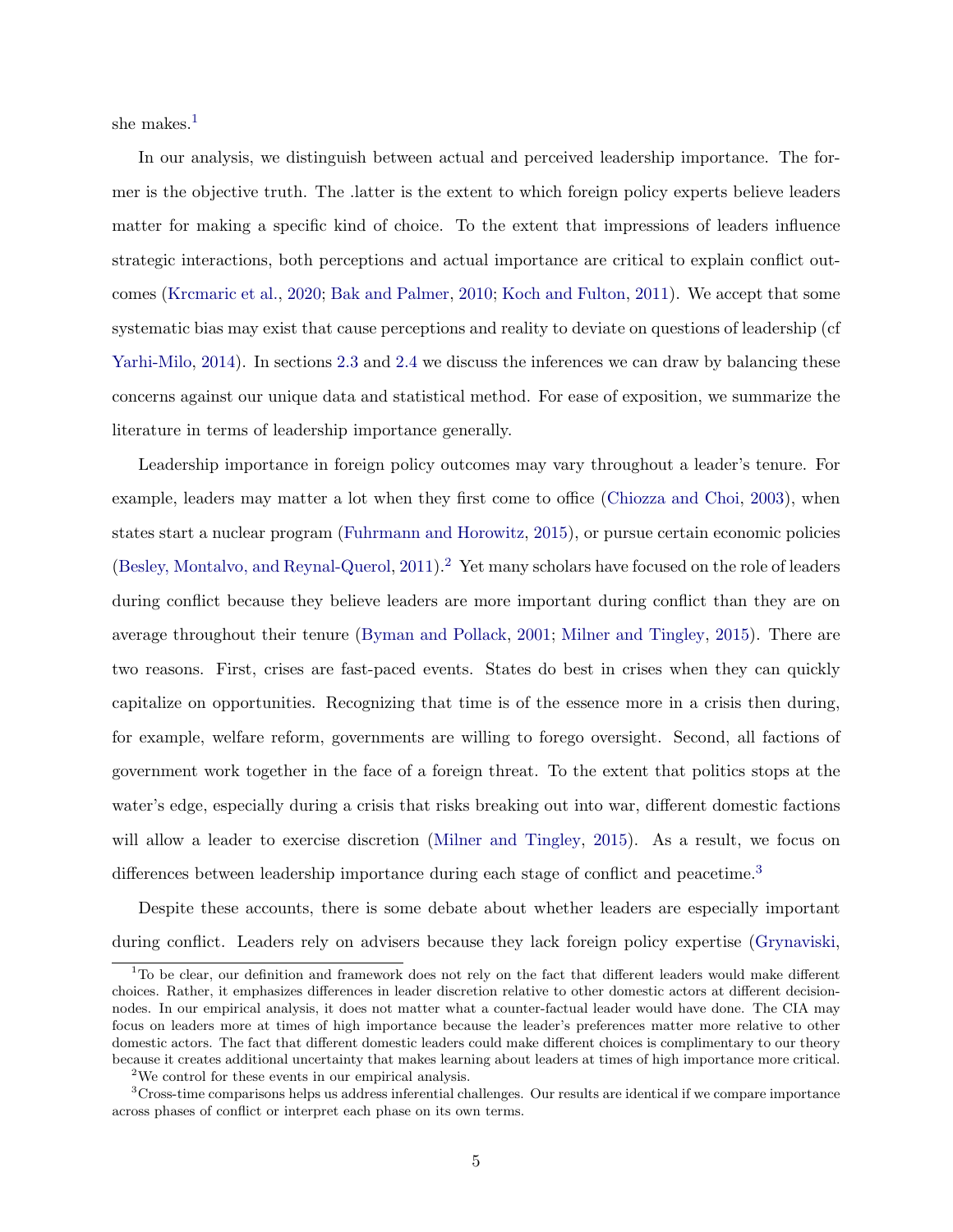[2018;](#page-39-9) [Saunders,](#page-41-12) [2017;](#page-41-12) [Dyson,](#page-38-13) [2009;](#page-38-13) [Lindsey,](#page-40-12) [2017\)](#page-40-12), and do not have complete control over how crises emerge and evolve [\(Schelling,](#page-41-11) [1957\)](#page-41-11). Further, powerful structural incentives may render individual preferences redundant during these high-stakes events [\(Mearsheimer,](#page-40-2) [2001\)](#page-40-2).

An enduring criticism against the importance of leaders relies on insights about domestic political institutions [\(Kaelberer,](#page-39-16) [1997;](#page-39-16) [Mesquita, Smith, and Siverson,](#page-40-13) [2005;](#page-40-13) [Jervis,](#page-39-6) [2013\)](#page-39-6). There are two ways that institutions could render leaders less important during conflict. First, institutions prevent leaders from exercising discretion through veto points [\(Polsky,](#page-41-3) [2013\)](#page-41-3). Second, institutions can punish leaders who exercise discretion poorly. The expectation of punishment can constrain a leader's choices [\(McGillivray and Smith,](#page-40-14) [2006;](#page-40-14) [Croco and Weeks,](#page-38-14) [2016;](#page-38-14) [Reiter and Stam,](#page-41-13) [2002\)](#page-41-13).

### 1.1 Existing evidence and decision-nodes during conflict

Modern debate focuses on leader discretion, which leader attributes influence behavior, and which sorts of regimes can moderate leader importance. To address these questions, researchers have collected extensive data on leadership characteristics [\(Krcmaric et al.,](#page-40-4) [2020;](#page-40-4) [Goemans et al.,](#page-39-0) [2009;](#page-39-0) [Horowitz and Fuhrmann,](#page-39-3) [2018\)](#page-39-3). They correlate variation in leadership characteristics with choices that leaders make during the conflict process to evaluate if leaders are important for explaining conflict outcomes. Researchers have identified four phases during the conflict process where leadership variation predicts an important aspect of conflict. We depict these four choice-nodes in Figure [1.](#page-8-0) Each box represents a decision node where leaders *might* exercise discretion. One line of scholarship argues that leaders directly instigate crises by making territorial demands, or provoking a foreign country. To test leaders' role in starting crises, researchers code the onset of a non-violent crisis (or the absence of crisis) as the outcome of interest (often as the onset of a non-fatal militarized dispute). A second research program holds that leaders exercise discretion in how they negotiate during an ongoing crisis, which affects how crises are resolved. Scholars code whether a crisis escalates into fatal conflict (the onset of a fatal MID), or de-escalates (the end of a non-fatal MID) leading back to peace as the outcome of interest.

A third group argues that leaders affect the conduct of ongoing armed conflict by choosing military strategy and force commitments (leaders matter in the days that a fatal MID is ongoing). They focus on states already involved in a fatal militarized dispute, then code whether those states win or lose battles. A fourth group argues that as the outcome of war becomes clear, leaders choose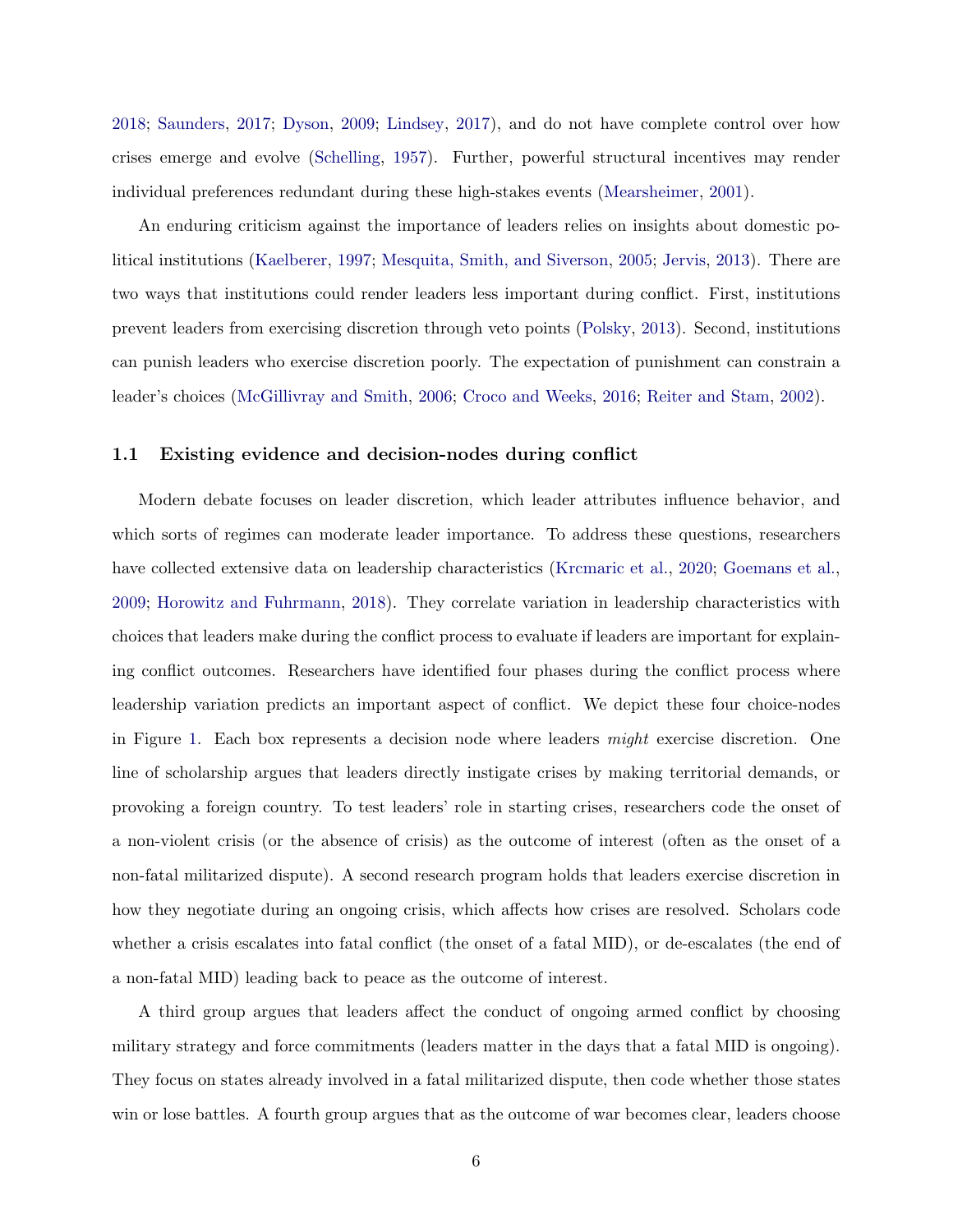

<span id="page-8-0"></span>

Blocks represent phases of the conflict process. Circles represent states of the world based on these choices.

whether and how states negotiate.

Using this empirical strategy, researchers have reported scores of significant findings relating different leadership characteristics to state choices at a given conflict-node. In the aggregate these studies are convincing. But individually, each suffers from two selection concerns [\(Krcmaric et al.,](#page-40-4) [2020\)](#page-40-4). First, conflict is a strategic process. The outcome of one stage influences what other stages we observe, and also how states act at these future stages. How states anticipate their own or their counterpart's performance at a future stage influences the choices they make today. Empirical models may observe a leadership characteristic with a significant coefficient at one stage of the conflict process not because leaders exert influence at that point, but because that leader will make important choices at a different point.

Second, personal characteristics are not randomly assigned. People with certain traits select into specific experiences. For example, people with a high risk-tolerance may choose a career in the military. Furthermore, institutions that select leaders anticipate the problems a leader will face and choose accordingly. Thus, leaders with specific characteristics may be more likely to face conflict. If true, specific characteristics may positively predict conflict outcomes only because leaders with those characteristics are selected when conflicts are likely to end that way. As a result, it is difficult to know exactly the conflict stage at which leaders matter.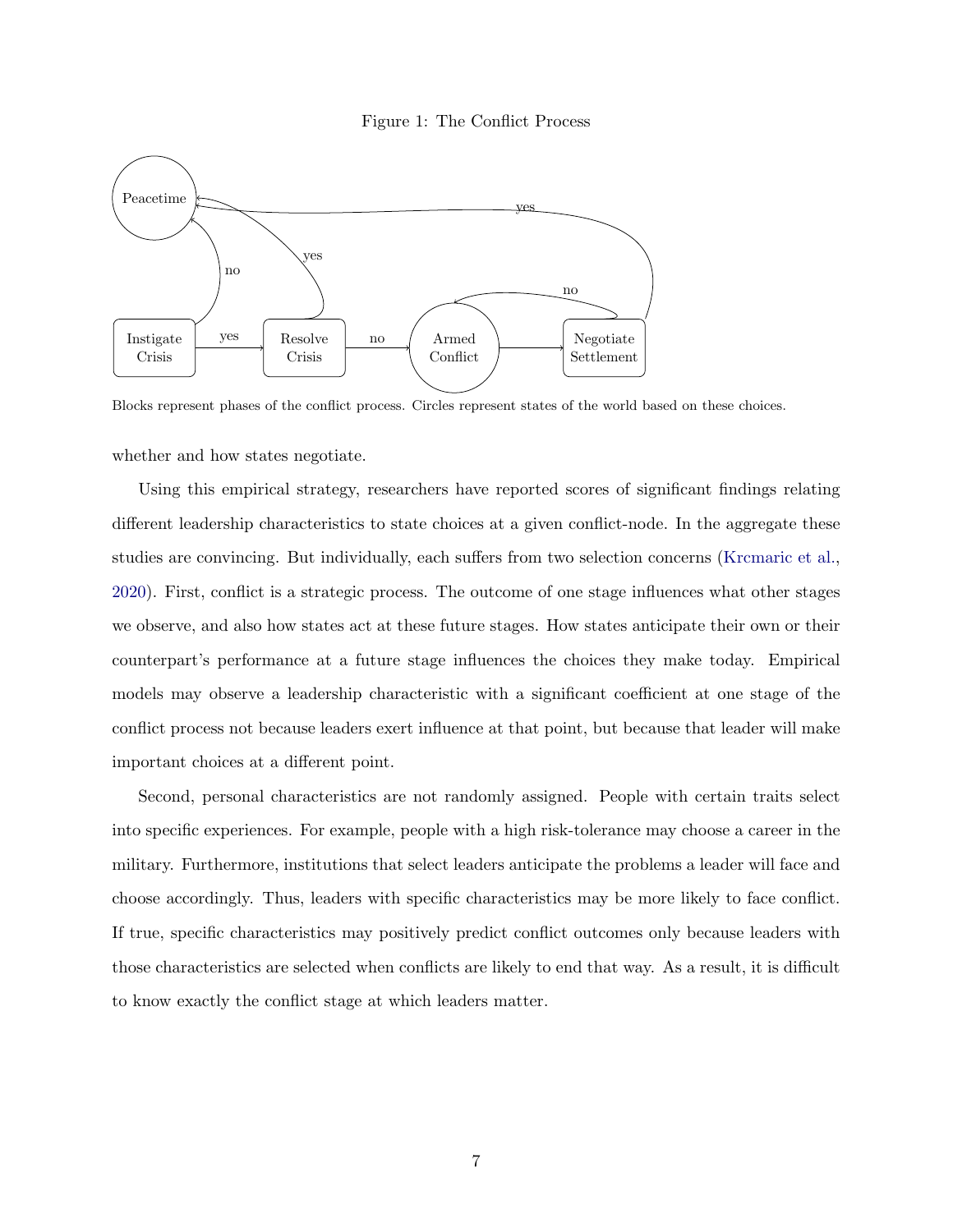### Figure 2: How perceived leadership importance would vary across conflict stages if:

<span id="page-9-0"></span>

#### (c) Leadership importance is mediated by the strength of regimes



Each panel represents leadership importance at different stages of a conflict. The higher the curve at a certain point, the more important the leader is at that phase of conflict. In panel (c) the dashed line represents leadership importance in states with strong regimes. The solid line represents weak regimes. On average, the curves in panel (c) add up to panel (b).

### 1.2 Do leaders matter for certain choices more than others?

We argue that studies linking leader characteristics to specific phases in the conflict process have skipped an important step. Before linking leader characteristics to conflict stages, we need to know the stages at which leaders exercise, or are perceived to exercise, the most discretion.

We visually represent variation in leadership importance at different conflict decision-nodes in Figure [2.](#page-9-0) Each panel represents a single crisis that escalates all the way to conflict, then is resolved. The y-axis is how important the leader's personal choices are relative to other factors. Panel (a) represents the cumulative predictions of the leadership literature. According to these studies, leaders are more important at every stage of conflict than during peacetime.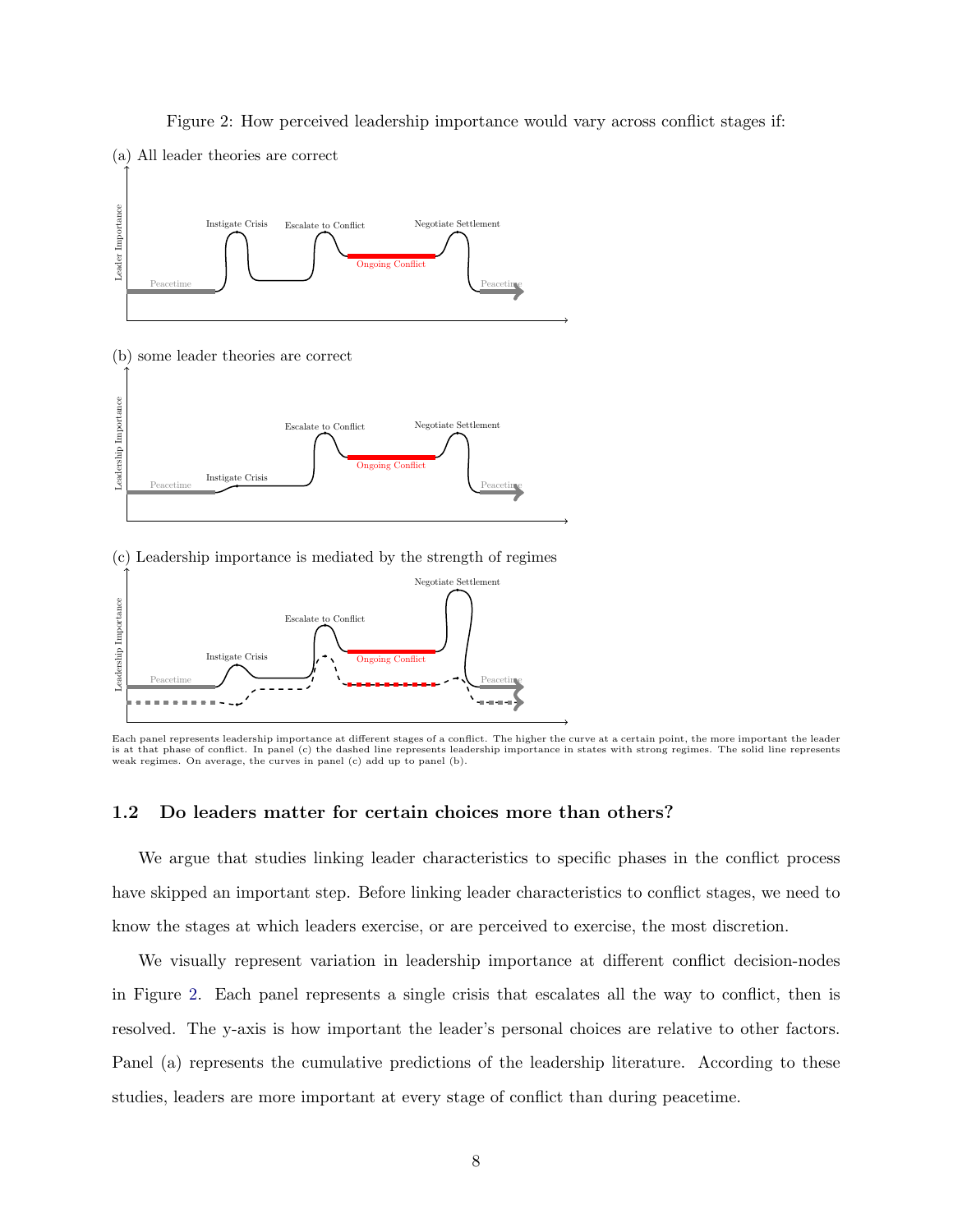Our first point is that the general criticisms of the leadership literature may not uniformly apply at every decision node in the conflict process; but still may apply forcefully at specific stages. Panel (b) represents one *possible* alternative to the aggregate findings of the leadership literature. In panel (b), general criticisms of the leadership literature apply unevenly across stages of conflict. Leaders may be subject to forces beyond their control more frequently at some points than others. For example, President George W. Bush played no part in starting the Hainan Island crisis, which began with a mid-air collision between an American and a Chinese aircraft. However, once the crisis had started, Bush had some control over whether the crisis ended peacefully or not. Related, leaders may vary in how much they rely on advisers at each decision point. They may rely on advisers to manage ongoing military operations during combat but unilaterally decide how to negotiate with foreign counterparts. Thus our first question is: at what conflict stages are leaders important for making state decisions?

Our second point is that institutions mediate leadership importance at specific stages of the conflict process. Thus, even if leaders can overcome institutional constraints on average across a conflict, other domestic actors may powerfully constrain leaders at a specific decision-node. Thus our second question is: at what conflict stages do institutions mediate leaders' importance for making state decisions?

We visualize the potential role of institutions in panel (c), which builds on panel (b). The example dis-aggregates regimes based on the extent of constraint. The solid line represents regimes with strong institutions that constrain and punish leaders. The dotted line represents institutions that struggle to constrain. Consider the point at which leaders must choose whether to terminate an ongoing conflict. On average across all regimes (panel (b)) we represented that leaders made important choices at this point. But it is possible that the effect is driven by weakly constraining regimes in which leaders matter a lot. If true, the conclusion that leaders matter a lot on average in spite of political constraints does not explain the data well.

Now consider the point where leaders select into crises. On average across all regimes (panel (b)) we represented that leaders did not make important choices at this point. But it is possible that leaders of weakly constraining regimes do matter more at these points than they do during peacetime while leaders of highly constraining regimes matter less. If true, then variation in institutional constraints can recover a finding we lose on average.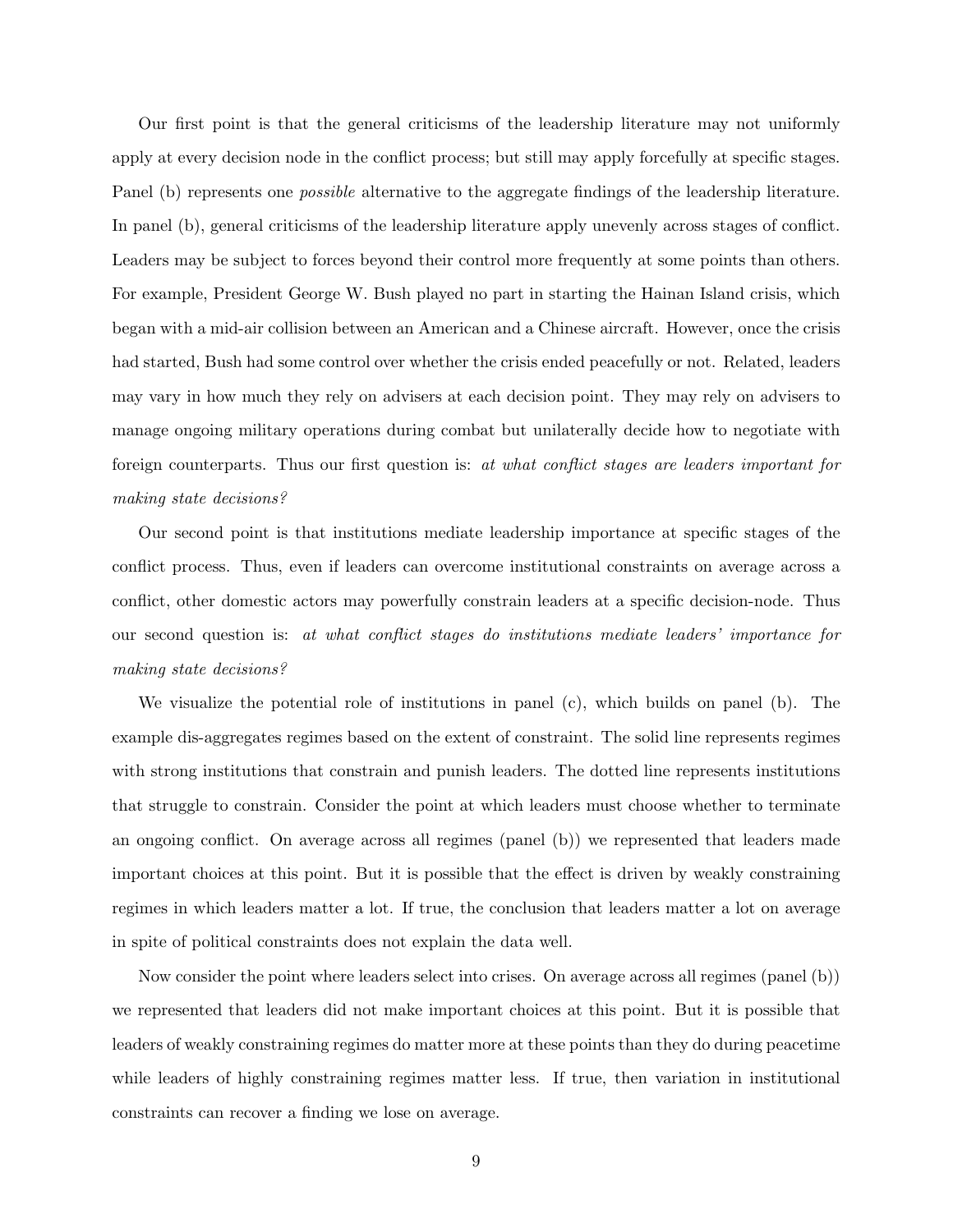To be clear, these panels are just examples. We see good theoretical reasons why leaders would be very important (or not) at each stage of the conflict process, and also why constraints would mediate leadership importance at each stage. Our point is that leaders are unlikely to matter equally across regimes or stages of conflict. Until we figure out when leaders matter the most, we cannot link specific leadership traits to specific outcomes at specific stages of the conflict process or properly test signaling theories.

### 2 Empirical Approach

We use a novel data source, the CIA's President's Daily Brief, to construct a cross-national, temporally granular (weekly) proxy measure for perceived leadership importance. Treating this measure as the outcome, we then estimate how important a leader was perceived to be on weeks surrounding different phases of the conflict process while controlling for thousands of combinations of other events, regime and leader attributes and country fixed effects. We draw inferences by comparing parameter estimates that tell us the relative importance of leaders at each phase of conflict and at peacetime.

As discussed in the introduction, our unique data source affords us many advantages that allow us to side-step inferential concerns common in studies that estimate events (such as conflict onset). However, our data raise different concerns. Table [1](#page-12-0) summarizes three categories of potential confounds that may concern readers and how we address them. Most concerns take one of two forms: our quantitative measure may not capture the intended meaning as it is written in the documents; the information in the reports themselves could be systematically biased.<sup>[4](#page-11-0)</sup> Our main defense is that our inferences are based on a statistical technique of temporal difference and not our measure alone. So long as our measure correlates with perceptions of leader importance on average across all crisis episodes, then CIA bias or bias brought on by how we convert CIA reports into our measure only threatens our inferences if it affects reporting differently at each stage of conflict and at peacetime. We walk through the logic of this defense in the context of cognitive biases and presidential pandering in section [2.4.](#page-19-0)

After a review of the international relations and intelligence literature, as well as interviews

<span id="page-11-0"></span><sup>4</sup>Other proxies based on expert assessments (e.g. Polity [\(Marshall, Jaggers, and Gurr,](#page-40-15) [2002\)](#page-40-15)) share this issue.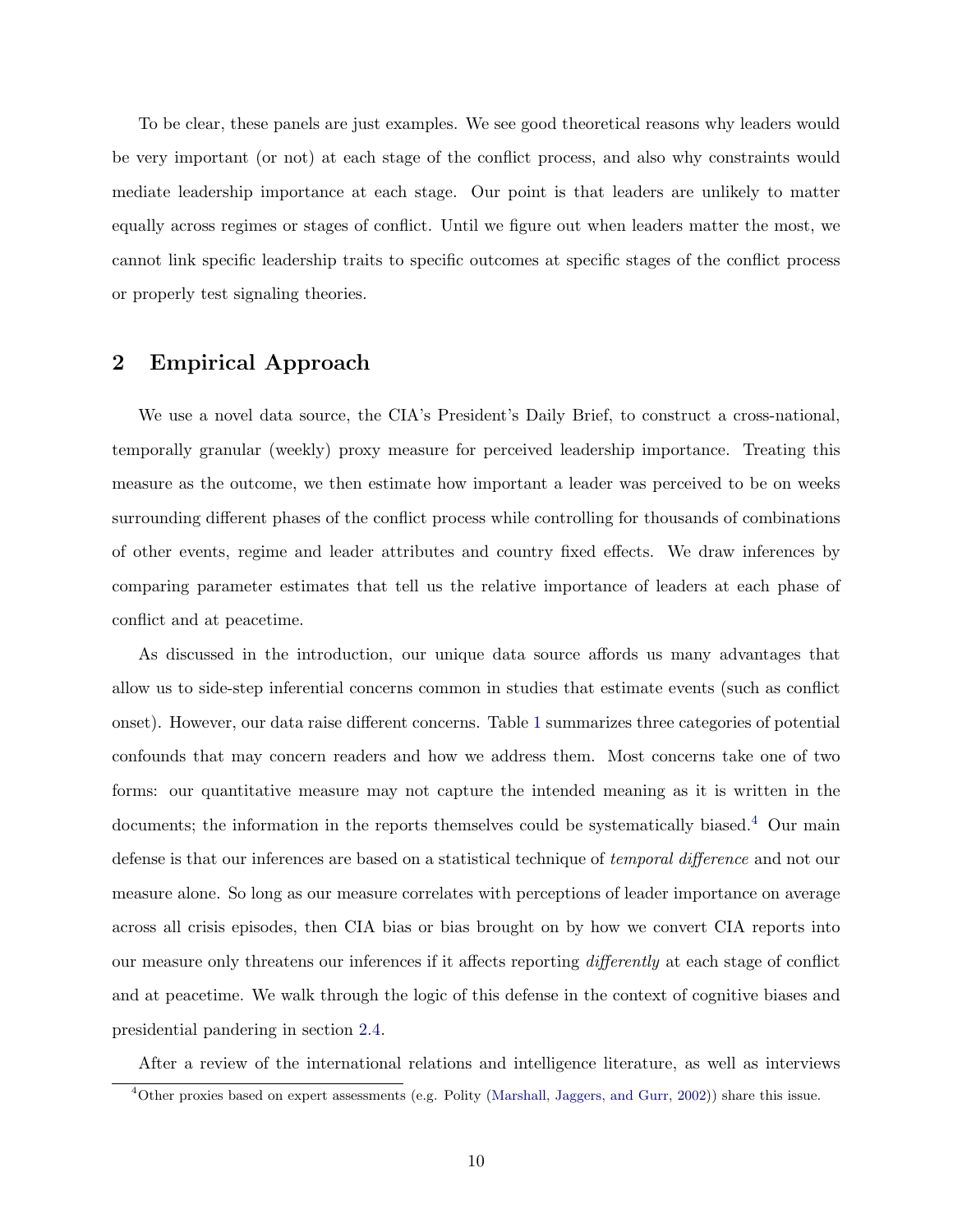<span id="page-12-0"></span>Concern: Your measure may not capture true perceptions of leader importance for every country-week. For example (a) The CIA may report filler.

(b) The measure only uses leader, country and capital city names.

### How we address it:

(1) Our inferences are based on the average estimate of importance across every phase of every crisis; not the measure's accuracy for every country week.

(2) Our coding procedure was developed in consultation with former PDB authors to raise the probability it is correlated with their true intent.

(3) Human coders read original PDBs and scored leadership importance on that day. Their answers are highly correlated with our measure.

Concern: PDBs may be systematically biased away from true leader importance/CIA perceptions thereof.

For example (a) CIA may respond to presidential preferences/bureaucratic incentives.

(b) Cognitive biases cause PDB authors to under/over-report on leaders.

(c) Redacted text means there are paragraphs that you do not consider

#### How we address it:

(1) We draw inferences by contrasting the parameter estimates of different periods of conflict and peacetime. Thus, biased reporting only confounds our inferences if it increases/decreases leader mentions at one stage of conflict but not others. Consistent, systematic under/over-reporting on leaders does not damage our inference.

(2) The use of a ratio-based measure nets out spikes in discussion caused by conflict.

### Concern: Differential biases.

For example (a) A PDB author's bias may be activated by conflicts between two foreign states.

(b) Foreign leaders make more public comments at conflict onset. The PDB always reports what foreign leaders say.

#### How we address it:

(1) We estimate 16,000 regressions that include different combinations of time varying predictors. If our measure was differentially biased at each stage, we would see fluctuations in our parameter estimates and standard errors across models. We do not.

(2) Human coding is highly correlated with our measure for PDBs written during peace-time and conflict. We would see differences between peace-time and conflict if differential bias was present.

(3) Features of the PDB's production process, the focus on current (not strategic) intelligence, and institutional rewards targeted at accuracy suggest that the PDB may be less susceptible to bias than other intelligence products.

(4) Arguments about differential behavior of foreign leaders are consistent with the logic of our measure. For example, leaders give more speeches when those speeches can matter. If the speeches matter, then reporting on them accurately reflects a leader's importance.

with analytical methodologists at the CIA and intelligence historians focused on the PDB, we could only come up with three potential sources of differential bias: (1) conflict could be correlated with redacted text, (2) foreign policy events that are always reported (such as public statements by leaders) are more common at certain stages of conflict, and (3) the PDB authors' institutional incentives may vary. We address each below. To bolster our confidence that we had not missed a confound, we exploit additional data validation checks. We describe three conditions under which we would observe heterogeniety in our data if our results were differentially biased. We show that our results are stable under these conditions. We also provide a historical review of the PDB's production processes and other information that increases our confidence in our inferences.

In section [4,](#page-33-0) we examine the Arab-Israeli Six Day War to illuminate our overall findings in an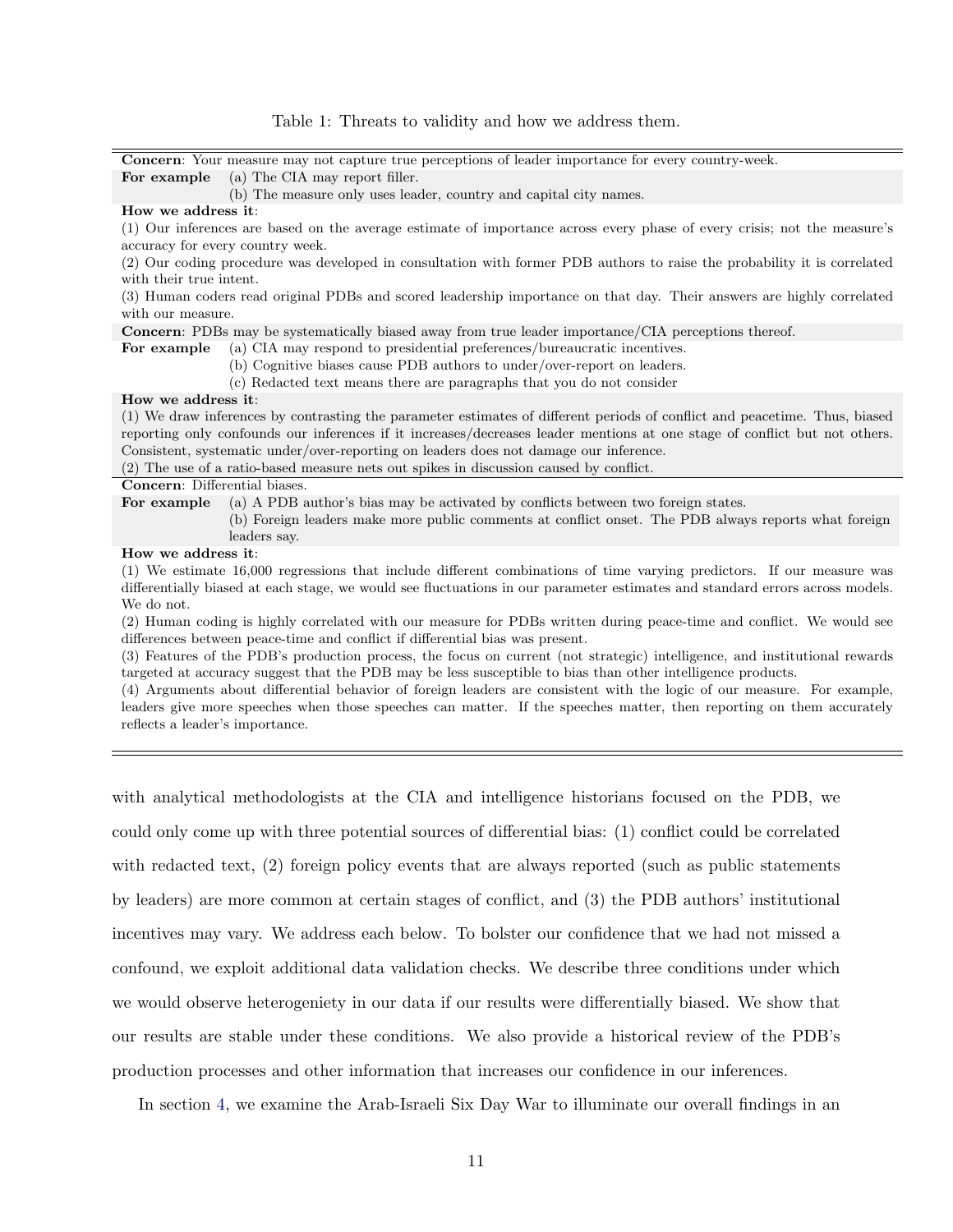important case. But we also confirm that the CIA's assessments of leader importance in Israel, Egypt and Jordan (and our measure) are consistent with the historiography.

### 2.1 The PDB as source material.

We generate our proxy measure using a single CIA intelligence product called the President's Daily Brief (PDB).<sup>[5](#page-13-0)</sup> The CIA recently declassified PDB reports between June 1961 and January 1977. Over these 16 years, the CIA wrote the PDB on average 5.6 days a week (4993 documents).

We focused on the PDB for two reasons. First, the PDB is explicitly designed to report on all salient, ongoing foreign policy events. Richard Lehmanm, who designed the PDB in 1961, recounted President Kennedy's instructions: "[what I] need is something that will have everything in it that is worth the President's attention, everything that is worth his knowing in all these things [lengthier intelligence products] so I don't have to fuss with them." Kennedy wanted "a single publication, no sources barred, covering the whole ground, and written as much as possible in the President's language rather than in officialese... [and concise enough to] fit in his breast pocket" [\(Kovar,](#page-40-5) [2000\)](#page-40-5). Given this broad coverage, the PDB rarely provides a detailed analysis of any single event. Instead, it primarily reports paragraph-long descriptions that highlight only salient information to help the president understand what happened and why.

In the context of our theory, to the extent that the CIA believes that a foreign leader is important for understanding why an important event (possibly a phase of conflict) unfolds the way that it does, the CIA will report on that foreign leader's actions. If the CIA believes foreign leaders do not significantly contribute to that event, the PDB reports on the event but omits information about the leader.

Table [2](#page-14-0) provides examples of how the PDB describes a fatal militarized dispute between India and Pakistan. Entry (a) describes Indian Prime Minister Indira Gandhi drawing a red line, the "annihilation" of Bengalis by West Pakistani forces, in Delhi's standoff with Islamabad but omits detailed military discussions. Entry (b) focuses on military operations. There is no leader-specific discussion. The PDB ignores leadership information in case (b) because leadership choices are over-shadowed by military events. This is exactly the point of our measure. Military actions and observable leadership choices were ongoing on the days of both report (a) and report (b). However,

<span id="page-13-0"></span> ${}^{5}$ Early version are titled the President's Intelligence Checklist. We describe these as PDBs also.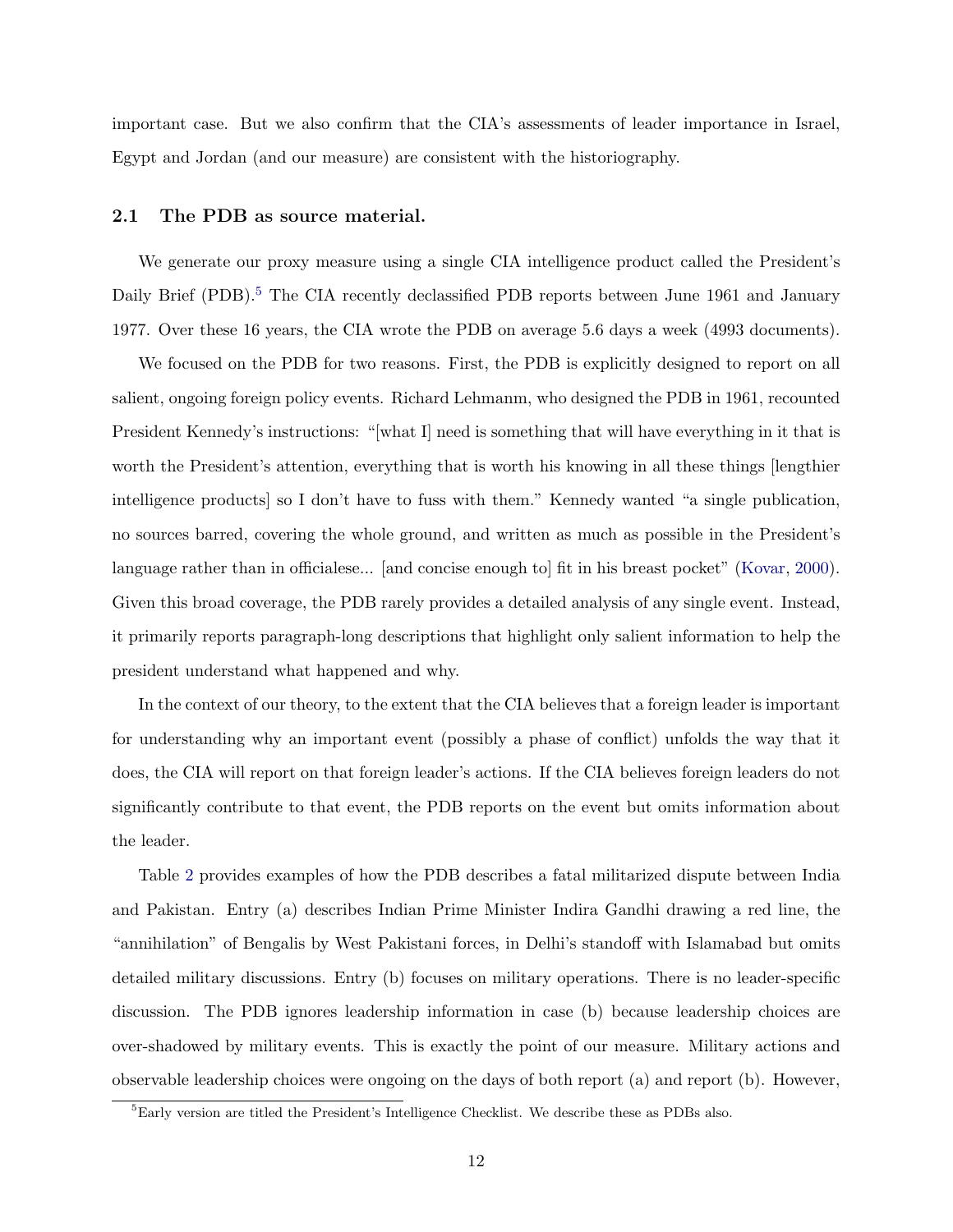the CIA only reported on leadership choices on days they were important. On other days during the crisis, the PDB did not report on leadership nor military actions because, presumably, neither the military nor the leader did something that day that the CIA believed was important.

<span id="page-14-0"></span>

| (a) Leader relevant entry                             | (b) Leader irrelevant entry                            |
|-------------------------------------------------------|--------------------------------------------------------|
| $12/1/1971$ : Both Indian and Pakistani officials are | $12/9/1971$ : The defense of East Pakistan is crum-    |
| expressing growing pessimism on the chances for       | bling as Indian troops advance on nearly all fronts.   |
| peace Prime Minister Gandhi told the upper house      | The town of Comilla was captured yesterday, and the    |
| of parliament yesterday that the presence of West     | Comilla military cantonment is under seige. When       |
| Pakistani troops in East Pakistan constitutes a       | that falls, of the three major army bases in East Pak- |
| threat to India's security. She warned that India     | istan—Comilla, Jessore, and Dacca—only Dacca will      |
| would not stand by while Bengalis in East Pakistan    | remain in government hands.                            |
| were "annihilated."                                   |                                                        |

Table 2: Example Entries from PDB Description of 1971 India-Pakistan War

A second reason we focus on the PDB is that it is the intelligence product least likely to suffer from systematic bias. Research that documents psychological biases in intelligence assessments focuses on strategic assessments—such as estimates of a rival's motives [\(Yarhi-Milo,](#page-41-1) [2014\)](#page-41-1). The PDB reports current intelligence. Current intelligence is less susceptible to bias than strategic intelligence because it is focused on easily defined events that have already happened. In contrast, strategic intelligence assessments focus on predicting the future. As [Heuer](#page-39-17) [\(1999\)](#page-39-17) observes in his seminal work on biased intelligence, biases are more likely to afflict assessments on more complex topics, where analysts must balanced more unknowns, and therefore make more assumptions.

It is difficult to evaluate whether strategic assessments are systematically accurate because it takes many years to figure out what actually happened [\(Blight and Welch,](#page-38-6) [1998\)](#page-38-6). Since managers cannot easily identify systematic error, it is difficult to adjust the production process. In contrast, the CIA regularly reviews the PDB. If the PDB repeatedly makes the same mistake on the same topic, managers adjust analyst training [\(Mandel and Tetlock,](#page-40-16) [2018\)](#page-40-16) or the production process [\(Priess,](#page-41-6) [2016\)](#page-41-6).

The PDB's production process also makes it the product least likely to suffer from political or bureaucratic bias. The PDB was produced at the Office of Current Intelligence (OCI). OCI staff were career intelligence analysts—not political appointees—on rotation from the Directorate of Intelligence (DI).<sup>[6](#page-14-1)</sup> These staffers were "tasked with writing analytic summaries and other brief

<span id="page-14-1"></span> $6$ The OCI is an unusually demanding rotation because it requires 2 am start-times for many analysts. Thus there was frequent turn-over.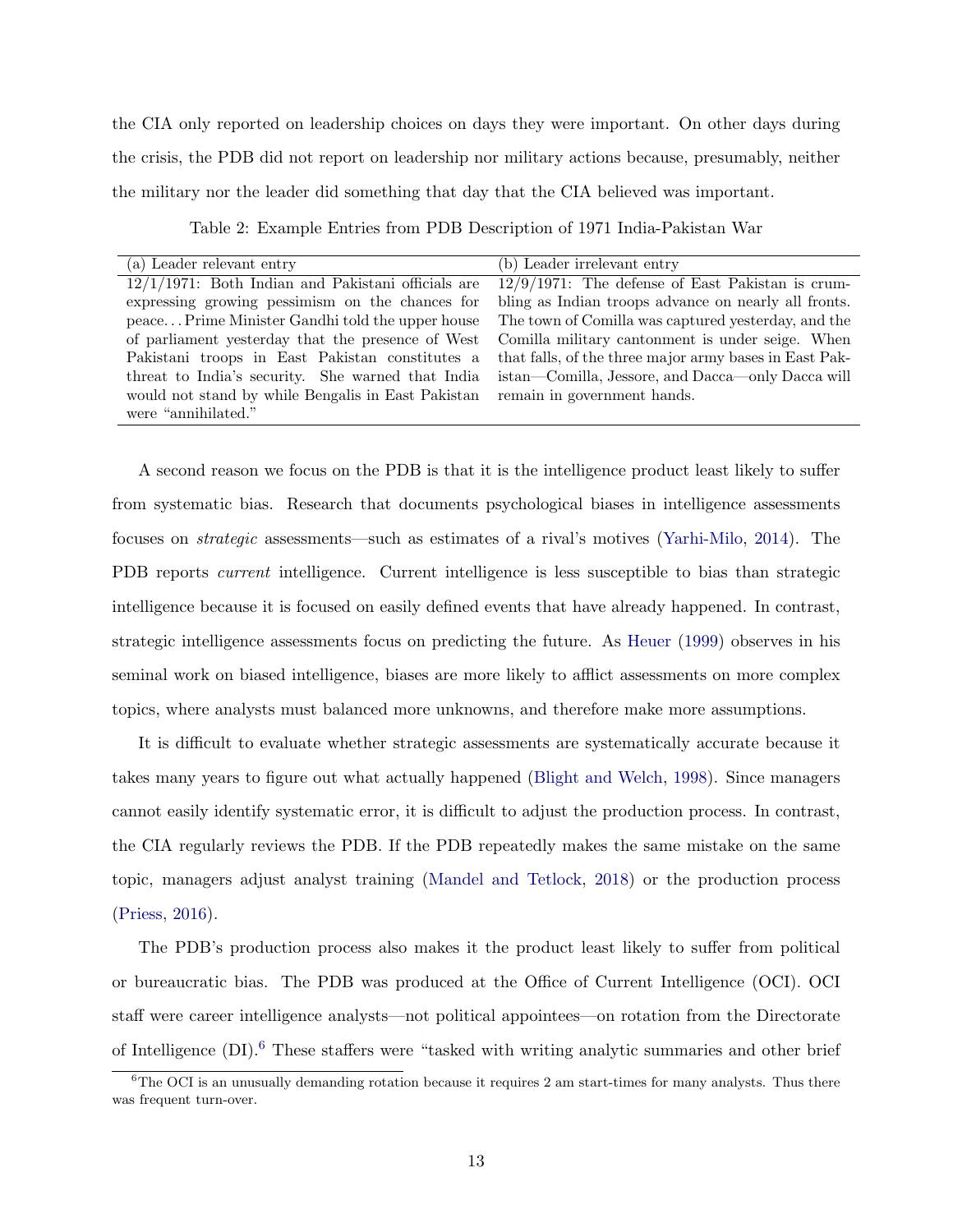products for policymakers [\(CIA,](#page-38-15) [2008\)](#page-38-15)."[7](#page-15-0) Appendix [B](#page-46-0) reports the OCI's organization chart, which visualizes the production process for the PDB. Every day, junior staff on regional desks read through intelligence products published over the last 24-48 hours including CIA published analytical reports, diplomatic cables, other processed intelligence, and open source information. Junior staff then short-listed relevant information, debated what was most salient, and passed it to the Publications Board, which is internally known as the "Front Office." The Publications Board reviewed the material and discussed it with the Intelligence Staff (another organizational sub-unit), the original authors of the intelligence product, and the relevant regional teams. The PDB that was ultimately sent to the president was a consensus document that comes from this deliberative process. Like all employees, OCI staff faced bureaucratic incentives. However, evidence suggests that the OCI received its highest praise when it provided timely, accurate intelligence; even that went against the president's prior expectations and against the advice of the president's advisers [\(Robarge,](#page-41-7) [2005\)](#page-41-7).

We focus on a CIA product because available evidence suggests that CIA assessments are accurate on average even if there have been high-profile instances of biased analysis. Specifically, [Mandel and Barnes](#page-40-7) [\(2014\)](#page-40-7) quantify the accuracy and confidence of over 1500 strategic assessments and find that "the results show that both discrimination and calibration of forecasts was very good." If anything, CIA reports are less confident than they ought to be in the accuracy of their assessments [\(Mandel and Barnes,](#page-40-8) [2018\)](#page-40-8), which may explain an over-estimation of the effects of systematic bias.<sup>[8](#page-15-1)</sup>

Of course, this does not mean that the PDB is free from bias. As we discuss below, we address residual concerns through our statistical and inferential methods. We also validate our approach with several data tests.

### 2.2 Converting PDB text into a measure

We report details from our coding procedure in Appendix [A.](#page-43-0) Following [Katagiri and Min](#page-39-13) [\(2019\)](#page-39-13); [McManus](#page-40-1) [\(2019\)](#page-40-1), and others, we convert text into a measure using a weighted count strategy. We separately count the number of times the PDB mentions a foreign leader, capital city, and country. We believe these three actors cover the level of analysis problem we want to measure. For example,

<span id="page-15-0"></span><sup>&</sup>lt;sup>7</sup>This office was distinct from strategic intelligence, and operations (See [George and Bruce,](#page-39-7) [2008,](#page-39-7) Chapter 1).

<span id="page-15-1"></span><sup>8</sup>The focus on cases of failure may also explain the over-estimation of bias [\(Marrin,](#page-40-6) [2012\)](#page-40-6).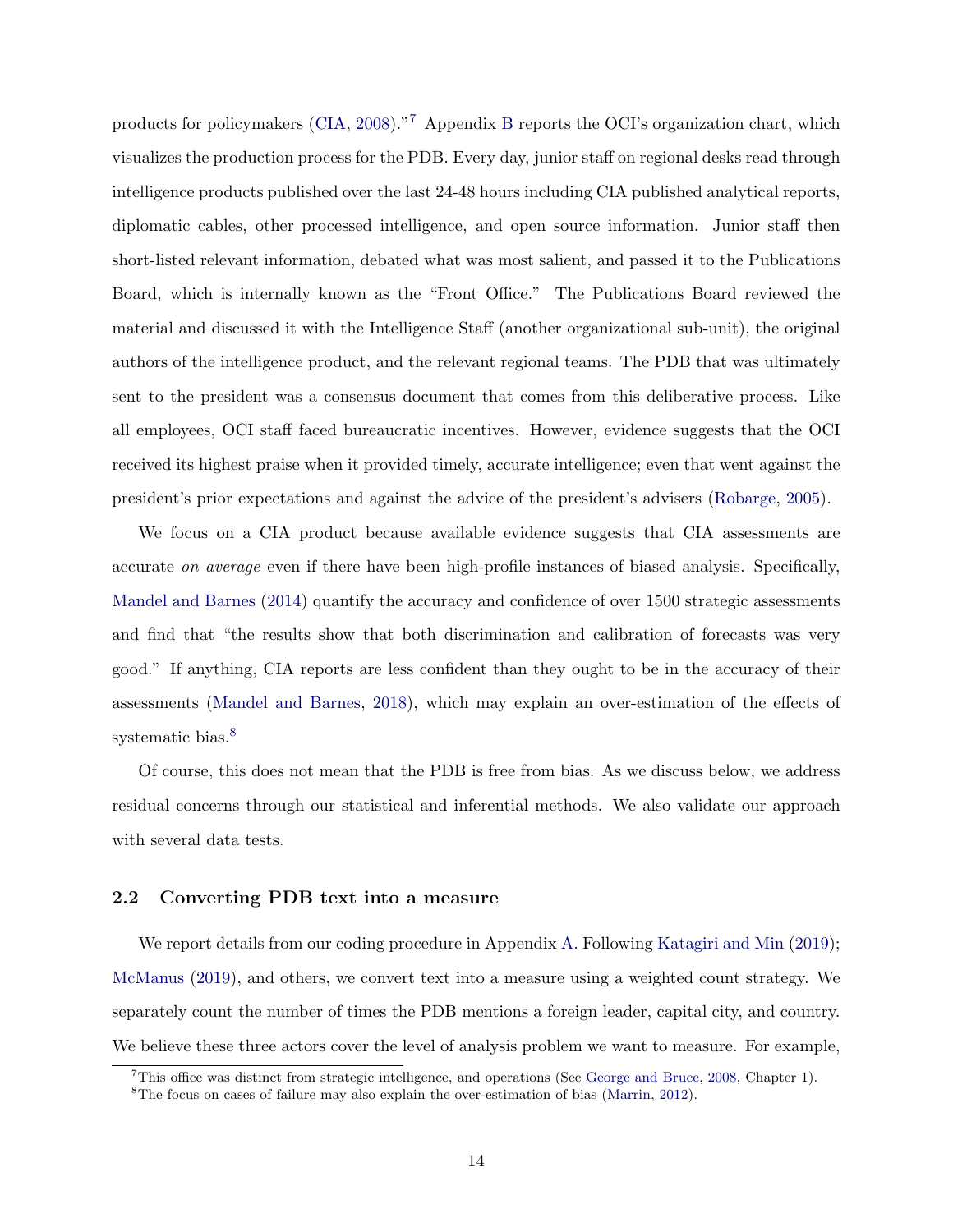whenever a country chooses to fight, the CIA could say "Russia has decided...", or "Khrushchev" has decided..." depending on who they believe was most relevant actor. Informal discussions with former PDB briefers, and CIA archivists suggested we should also include capital cities. The reason is that the CIA often refers to broad political choices as coming out of a foreign capital (e.g., "Moscow has decided..."). We explain why we omitted other political actors and pro-nouns in Appendix [A.5.](#page-46-1) We define countries and capital cities using the Correlates of War dataset, and identify leaders using ARCHIGOS 3.5.

Despite its name, the president only received the PDB 5 or 6 times per week. This made daily-level analysis difficult because there were NAs on days that conflicts started. To address this concern, we aggregated our counts to the country-week level (814 total weeks). We then constructed the following country-week outcome measure:

$$
Leader\ ratio_{wc} = \frac{Leader\ mention_{wc}}{country\ mention_{wc} + city\ mention_{wc}} \tag{1}
$$

The subscripts indicate that we counted the total number of mentions of a leader, city and country (that share a given COW ID code) in a week. This measure increases when the PDB refers to the leader more relative to the country and capital. Because the measure uses a ratio, it accounts for country salience that may vary across time. For example, the PDB is likely to report a lot about a country during a crisis. But this will not increase our measure of leadership importance unless the PDB provides a lot of leader-specific information relative to discussion about the country's behavior in general.

Figure [3](#page-17-1) plots PDB discussion of India (column 1) and Pakistan (column 2) to illustrate temporal variation in the number of country mentions (row 1) and the leadership ratio (row 2) over our period. As the plots show, reporting is not evenly distributed. Rather, there are clusters of reports that correlate with important events. There is broad discussion of both countries across the entire period, generating several opportunities to mention foreign leaders.

However, the largest spike in country reporting in both India and Pakistan occurs during the Indo-Pakistan War (1971). The spike lasts longer in Pakistan, which may reflect their relations with Bangladesh over the period. There are also smaller shared spikes that both countries share that correspond with low-level MIDs in 1963 and 1964. But not all of the patterns are perfectly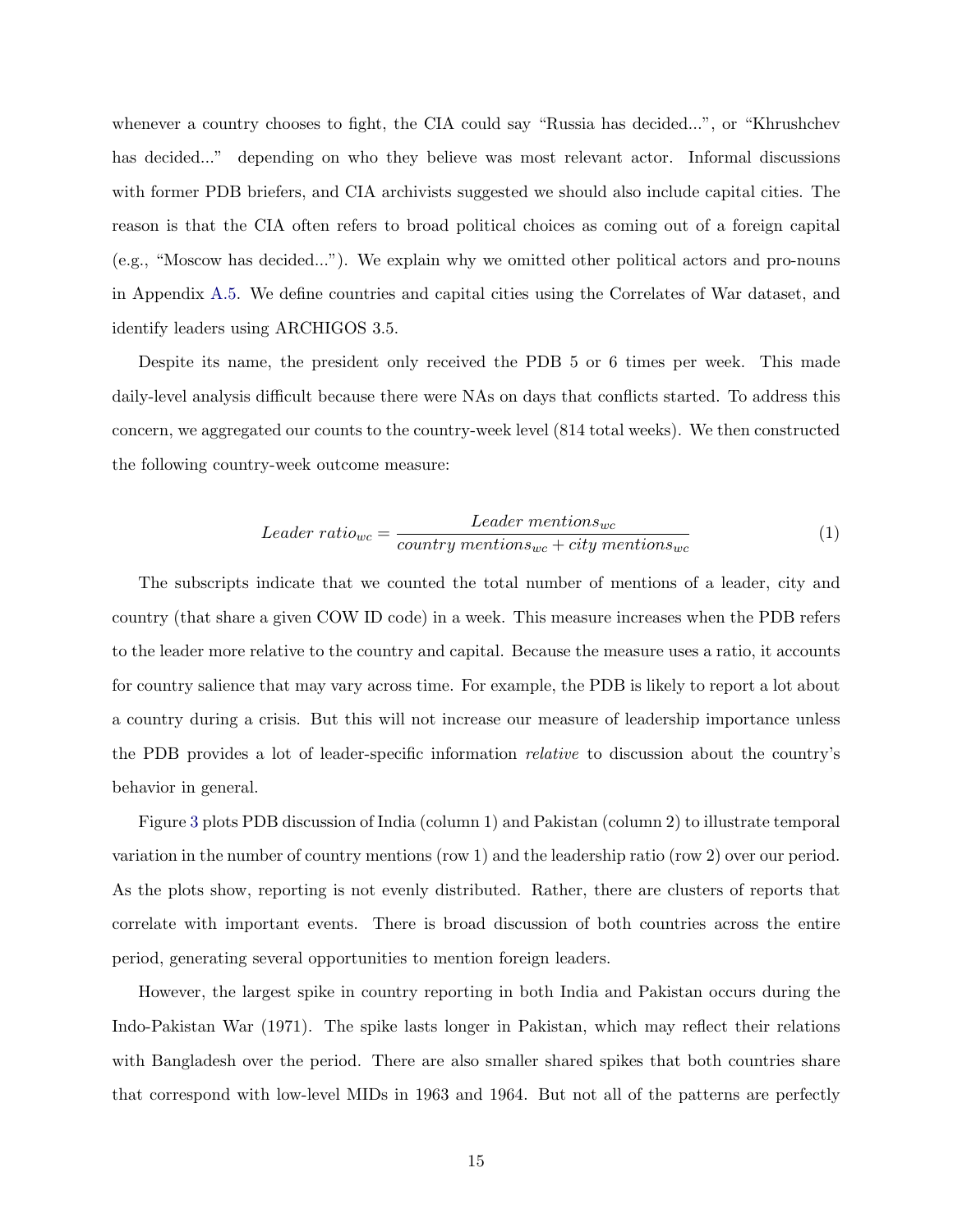<span id="page-17-1"></span>

Figure 3: Examples: India and Pakistan

The top row is total mentions of country, city and leader. The bottom row is our leadership ratio.

correlated across countries. There is more regular reporting on India (this corresponds partially with elections and leadership changes—which we control for), and also large spikes in 1963 we do not observe in Pakistan. In contrast, we see reporting on Pakistan in the late 1970s that does not correlate with reporting in India. The plots also show that country mentions and leader mentions are not perfectly correlated, suggesting variation in when the CIA believes it is important to report on leaders specifically as opposed to a country in general.

### <span id="page-17-0"></span>2.3 The leadership ratio closely approximates perceptions of importance

We argue that the leader ratio closely proxies the CIA's perception of a foreign leader's importance. To verify that our count-based strategy converted the CIA's intended meaning into the leadership ratio accurately, we conducted a double-blind validation. We randomly selected (a) 25 PDBs written during an ongoing militarized crisis between two belligerents; and (b) 25 PDBs written on days where no MID took place. In case (a) we selected the two belligerents. In case (b) we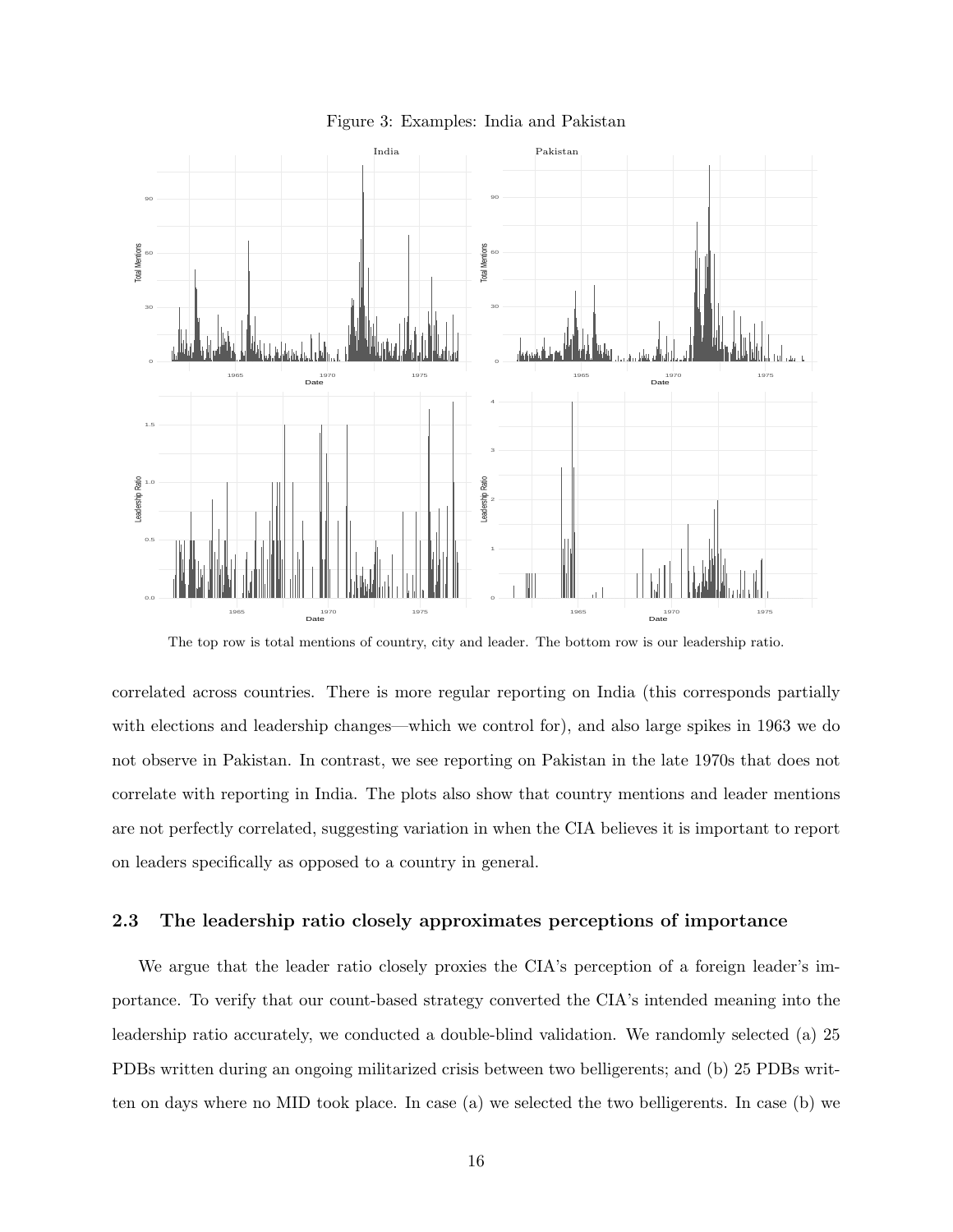selected two countries mentioned in the document at random. We then asked an undergraduate student at [removed for review] to read the original PDF documents on the CIA website and answer the following question: The document describes some beliefs, events or activities that relate to [Country]. At the time the document was written, the leader of this country was [Leader]. Based on the discussion in the PDB how important was the leader in the ongoing events, activities or beliefs that the CIA is describing.

The student scored each entry on a five-point scale ranging from not important to important. We then computed the daily leadership ratio using the data our machine coding procedure produced. Our machine coded ratio correlated with the student coding 0.81 and 0.77 for case (a) and (b), respectively. The high correlation gives us confidence that our computed measure reflects what the CIA intended. The similar levels of correlation across conflict and non-conflict phases gives us additional confidence that differential bias is not inflating the ratio during conflict phases.

We now address three lingering concerns that the PDB does not reflect the CIA's best assessment, and may even diferentially affect the accuracy of our measure at different stages of conflict. First, the CIA does not equally gather intelligence on all leaders and countries. As a result, they may want to report on a foreign leader but have information gaps. The missing data problem is amplified because analysts are subject to additional biases given the absence of information [\(Yarhi-](#page-41-1)[Milo,](#page-41-1) [2014\)](#page-41-1). Fortunately, during the period examined, the CIA extensively monitored potential future leaders for all countries and maintained a comprehensive biographic register [\(Dyson and](#page-38-5) [Duelfer,](#page-38-5) [2020\)](#page-38-5). Related, the CIA focuses more on certain countries. Fortunately, the PDB reports at least once on 141 of 149 countries; and 392 of 413 leaders who take office during the period.[9](#page-18-0)

Second, the PDBs contain redactions that could influence our measure if they systematically exclude discussions about leaders more frequently. Fortunately, when the CIA redacts text, they provide a code that explains the reason for redaction. Over 90% of reactions in the document are for code 50X1 or 25X1. These codes represent that continued classification is legally justified by a need to protect sources and methods (i.e. who provided the information). Source redaction are not likely to contain discussions of the leader or the country and therefore will not bias our finding. Most other redactions cover complete entries (i.e. the entire report on a country for a given day). These

<span id="page-18-0"></span><sup>9</sup>Our statistical models include country fixed effects and an outcome variable that factors in both leader and country importance to address country-level heterogeneity.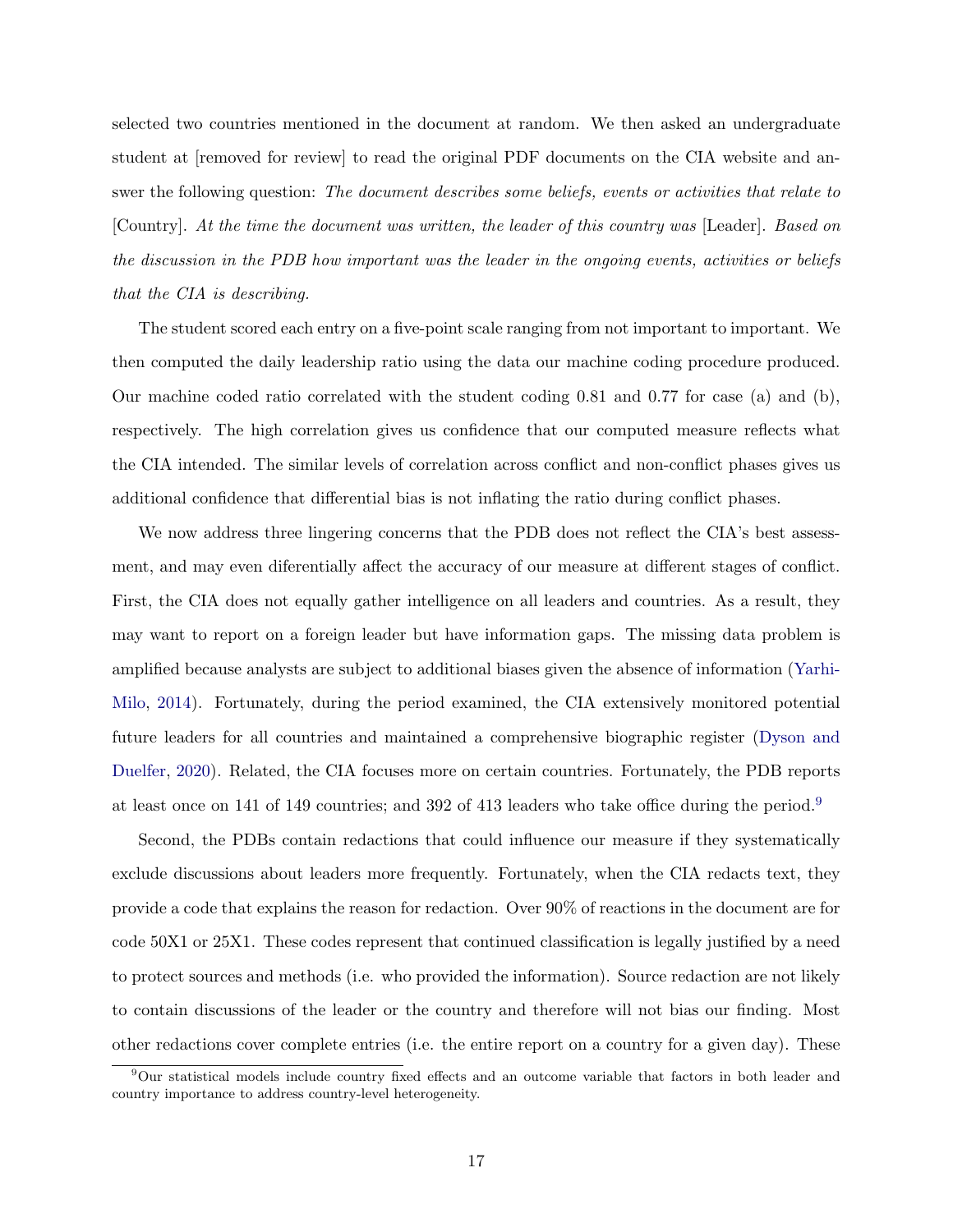complete-entry redactions leave the title of the entry (which is the country-name). One might worry that this inflates the number of country mentions relative to leader-mentions. However, we think this is unlikely to damage our inference for two reasons. One, complete-entry redactions occur only about twice a week. Two, complete-entry redactions, or redactions more broadly, are uncorrelated with the timing of conflict. Since they are not correlated with conflict, they are unlikely to create the differential bias necessary to damage our inference.

Finally, it is possible that foreign leaders are more active at certain phases of conflict. Since they are more active, the PDB authors have more leader events to describe. One concern is that leaders may engage in public diplomacy more frequently at conflict onset and termination and the CIA reports this. This concern is actually consistent with our theory. We know that public statement, visits, and even private diplomacy have important effects [\(Lindsey and Hobbs,](#page-40-0) [2015;](#page-40-0) [Fearon,](#page-38-16) [1994\)](#page-38-16). At times when leaders use these foreign policy tools more, they are more important. Of course, not all public diplomacy exerts influence. If the PDB reported every foreign policy statement then it could artificially inflate a leader's importance at times when speeches are common. We reviewed PDB and media reporting during the Indo-Pakistani War of 1971 and the Arab-Israeli Six Day War. We confirmed that the PDB often omits public statements reported in Western media outlets.<sup>[10](#page-19-1)</sup>

# <span id="page-19-0"></span>2.4 Our inferences are robust to systematic bias in our measure: cognitive biases and presidential pandering.

Above we argued that the PDB is the least likely intelligence product to suffer from systematic bias. Of course, cognitive biases or perverse bureaucratic incentives may cause systematic error in our measure. We do not have space to review every potential source of bias (see [Heuer,](#page-39-17) [1999,](#page-39-17) for review of some). Here we explain how our inferential method of temporal difference provides a common defense, and use two examples of bias to illustrate how our defense works.

We draw inferences from a statistical model that estimates differences in the leadership ratio over time. Our inferences do not assume that the CIA is unbiased in how it reports leadership

<span id="page-19-1"></span> ${}^{10}E.g.,$  On December 9, 1971, the New York Times reported that Indian Prime Minister Indira Gandhi rejected calls for a cease-fire in India's war with Pakistan, yet she was not discussed in the PDB. See [https://timesmachine.nytimes.](https://timesmachine.nytimes.com/timesmachine/1971/12/10/90705641.html?pageNumber=1) [com/timesmachine/1971/12/10/90705641.html?pageNumber=1.](https://timesmachine.nytimes.com/timesmachine/1971/12/10/90705641.html?pageNumber=1) And on June 7, 1967, the New York Times' James Reston reported Israeli Prime Minister Levi Eshkol's comments on Israel's war aims. The PDB does not mention Eshkol. On June 7, Times also reported diplomatic communications by both President Nasser and King Hussein. The PDB does not mention either of them on June 7. See [https://timesmachine.nytimes.com/timesmachine/1967/](https://timesmachine.nytimes.com/timesmachine/1967/06/07/issue.html) [06/07/issue.html.](https://timesmachine.nytimes.com/timesmachine/1967/06/07/issue.html)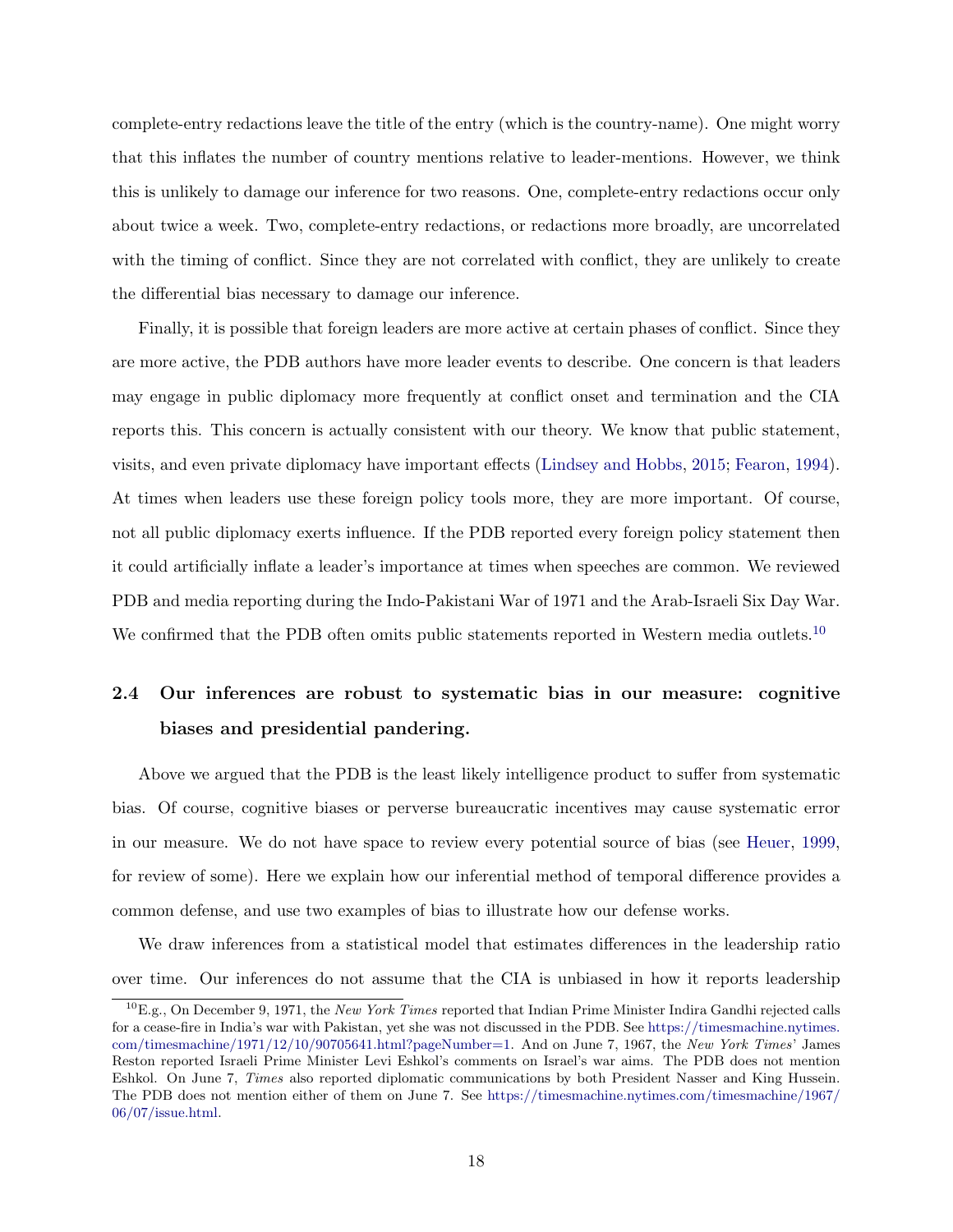information. Rather, even if a bias caused PDB authors to consistently over (or under) report on leaders, our inferences remain unbiased.

For example, [Yarhi-Milo](#page-41-1) [\(2014\)](#page-41-1) argues that intelligence analysts are less exposed to foreign leaders, and therefore do not rely on interactions with them in their assessments. She shows that intelligence analysts are likely to over-prioritize events they can observe directly. Thus, they under-report on leadership events because they cannot easily observe them. Suppose the CIA under-reports on foreign leaders because it has less exposure to them. This drives the leader ratio down during every stage of a crisis and peace-time. But our inference relies on *differences* in the leader ratio between these different periods. Thus, our inferences about true leadership importance are not impacted. To damage our inferences, a bias would need to reduce (or raise) the CIA's focus on leaders during a specific period of the conflict process and not other periods, or during peacetime.

As a second example, consider that PDB authors may have distorted information to curry favor with the president or respond to presidential requests. It may be the case that certain presidents want to hear more about leaders and the CIA responds. This will inflate our leadership ratio. However, the presidents' tenure is not correlated with the instances and timing of conflicts between two third party states. Thus, the president's preferences would raise the leadership ratio at every stage of conflict and peacetime. To ease any residual concerns about presidential request biases, we exploit president-level fixed effects. [Priess](#page-41-6) [\(2016\)](#page-41-6) notes that Nixon and Kennedy were at opposite ends of active listening: Kennedy interacted considerably with the PDB staff whereas Nixon never made requests. If presidential request substantially biased the documents, we would observe a statistically different result from a fixed effect for Kennedy and Nixon. We introduce presidential fixed effects and observe no statistical difference. Generally speaking, the fact that our results are robust to presidential fixed effects suggests that our results are robust to political biases and speaks to the overall robustness of our approach.

### 2.5 Independent variables: Conflict stages

Others have coded the different ways that stages of conflict can end (e.g. a crises can escalate to war, or de-escalate to peace). At root, these studies assume that there are critical decision nodes during the conflict process where leaders are important. Thus, our goal is to identify the weeks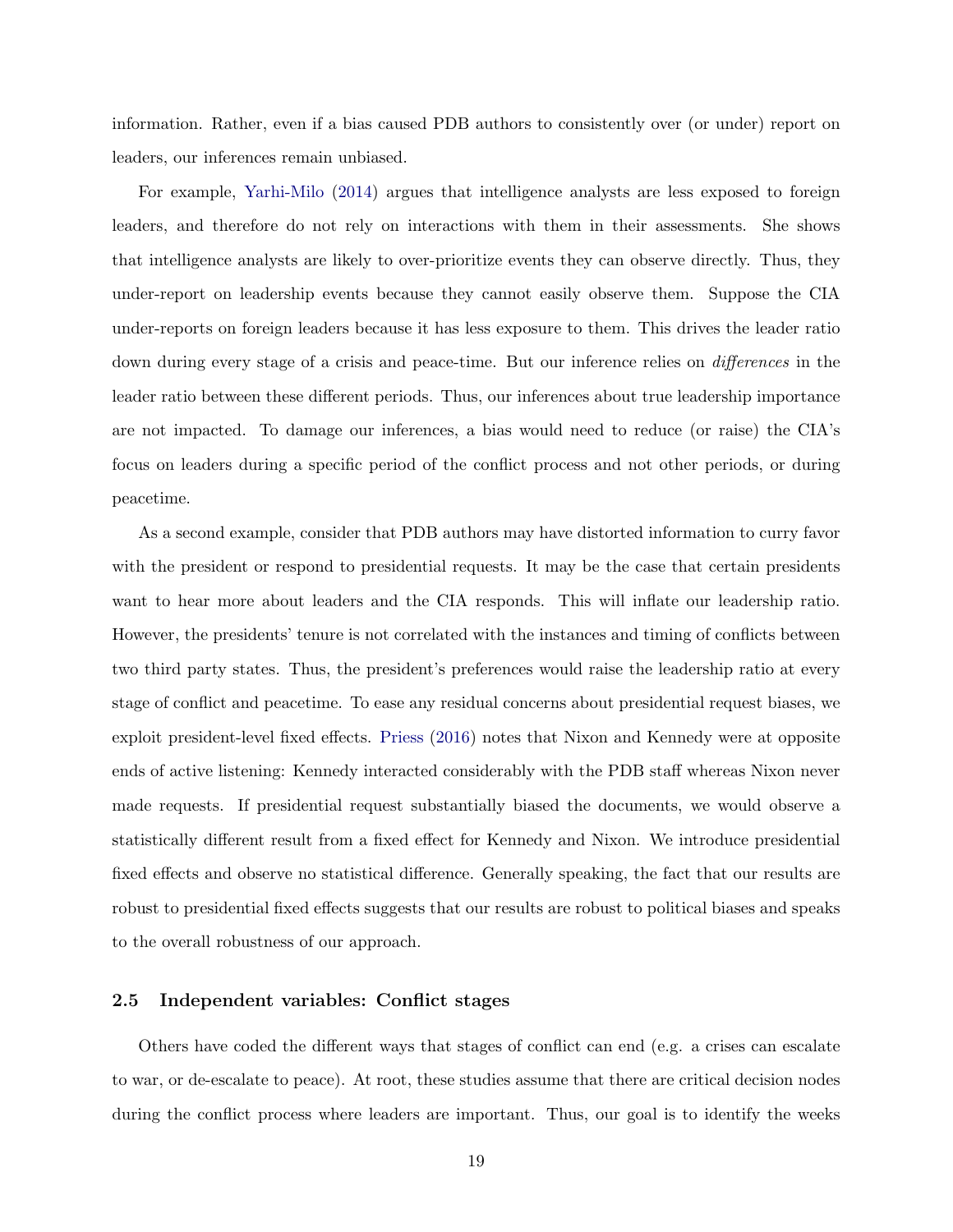<span id="page-21-0"></span>

| State must choose:                                                   | Our importance measure based on:                        |
|----------------------------------------------------------------------|---------------------------------------------------------|
| Instigate Crisis or not.                                             | Onset of non-fatal MID                                  |
| Escalate Crisis to violent conflict or resolve it peace-<br>fully    | Termination of non-fatal MID<br>Point MID becomes fatal |
| How to command forces during conflict                                | Ongoing fatal MID                                       |
| Whether/how to negotiate a peace settlement, or<br>continue to fight | Termination of fatal MID                                |

Table 3: Converting choice outcomes into periods where leaders matter

that are close to these key decision nodes. Our basic insight is that if a leader is important during this period, then the CIA should discuss the leader more at that point in time than they would at other points in time. We mainly rely on the MIDs dataset [\(Palmer, D'Orazio, Kenwick, and](#page-41-14) [McManus,](#page-41-14) [2020\)](#page-41-14) because MIDs are often the focus of the leadership literature, and because the coders include precise start and end dates for crises and armed conflict.

Table [3](#page-21-0) summarizes the event dates we use to tie MIDs data to stages of the conflict process where leaders may be important. For every week, we code the time until the closest decision node for the onset and termination of non-fatal MIDs, the point that MIDs escalate to fatal MIDs, and the termination of fatal MIDs. For example, for the onset of a non-fatal MID, we take the start-dates of every non-fatal MID that country  $c$  is involved in and then measure:

$$
until \; nonfatal \; MID \; onset_{cw} = abs(min[week \; startdate - MID \; startdate]) \tag{2}
$$

This measure is 0 if a country starts a non-fatal MID in the current week. Then as time moves away from the event start point (in either direction), the measure increases, until it starts to get closer to the onset of another non-fatal MID. The functional form ensures exponential decay. When correlated with our measure of leadership importance it weights the few days surrounding an event's onset more than days that are further away.

Figure [4](#page-22-0) plots lowess lines for our leadership ratio as a function of time until our four main potentially relevant events. Each line represents the leadership ratio score for a different event. The x-axis is the number of days from the events. At the point above day 0, the line summarizes the mean leadership ratio on the day that a critical event is happening. The black solid horizontal line is the mean leadership ratio score across all country-weeks. The black dashed horizontal line is the mean leadership ratio score in country weeks that a MID is ongoing.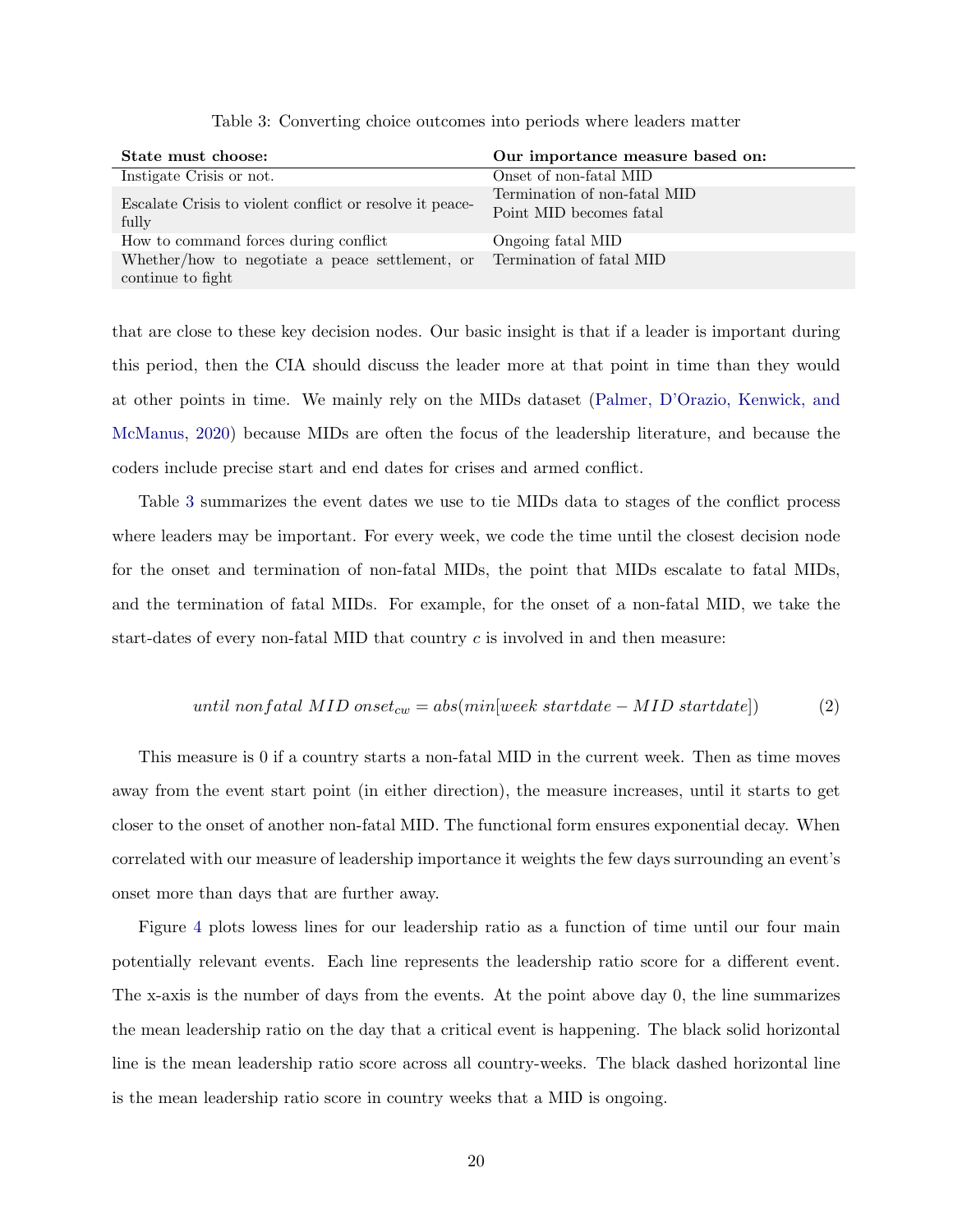<span id="page-22-0"></span>

Figure 4: Leadership Discussion Near Important Stages of Conflict

The mean leadership ratio for countries experiencing a conflict in a given week is 65% larger than countries not experiencing a conflict. Furthermore, all of the lines are downward sloping as they move away from 0. Consistent with existing accounts, this suggests that the CIA thinks leadership choices are more important during conflict than peacetime.

In the statistical analysis that follows, we construct the following measures for all of our event onset and termination dates. Using non-fatal MID onset as an example:

$$
\frac{1}{until\ nonfatal\ MID\ onset_{cw} + 1} \tag{3}
$$

If a non-fatal MID starts in the current week, the measure records a 1. The measure approaches 0 as the closest MID-week moves further away from the current week. We take the inverse for two reasons. First, the measure has an exponential-like feature so that the marginal rate of decrease is larger in weeks near the onset of a non-fatal MID. However, the measure does not change too much if a MID onset is months away. This matches our substantive knowledge of the PDB: the CIA discusses events as they happen. This inverse measure prioritizes discussion in the periods close to event onset. Second, since temporally distant MIDs approach 0, we can include countries that have never experienced a MID by coding every country-week as 0.

This measure does not require arbitrarily constructed time windows around events. It also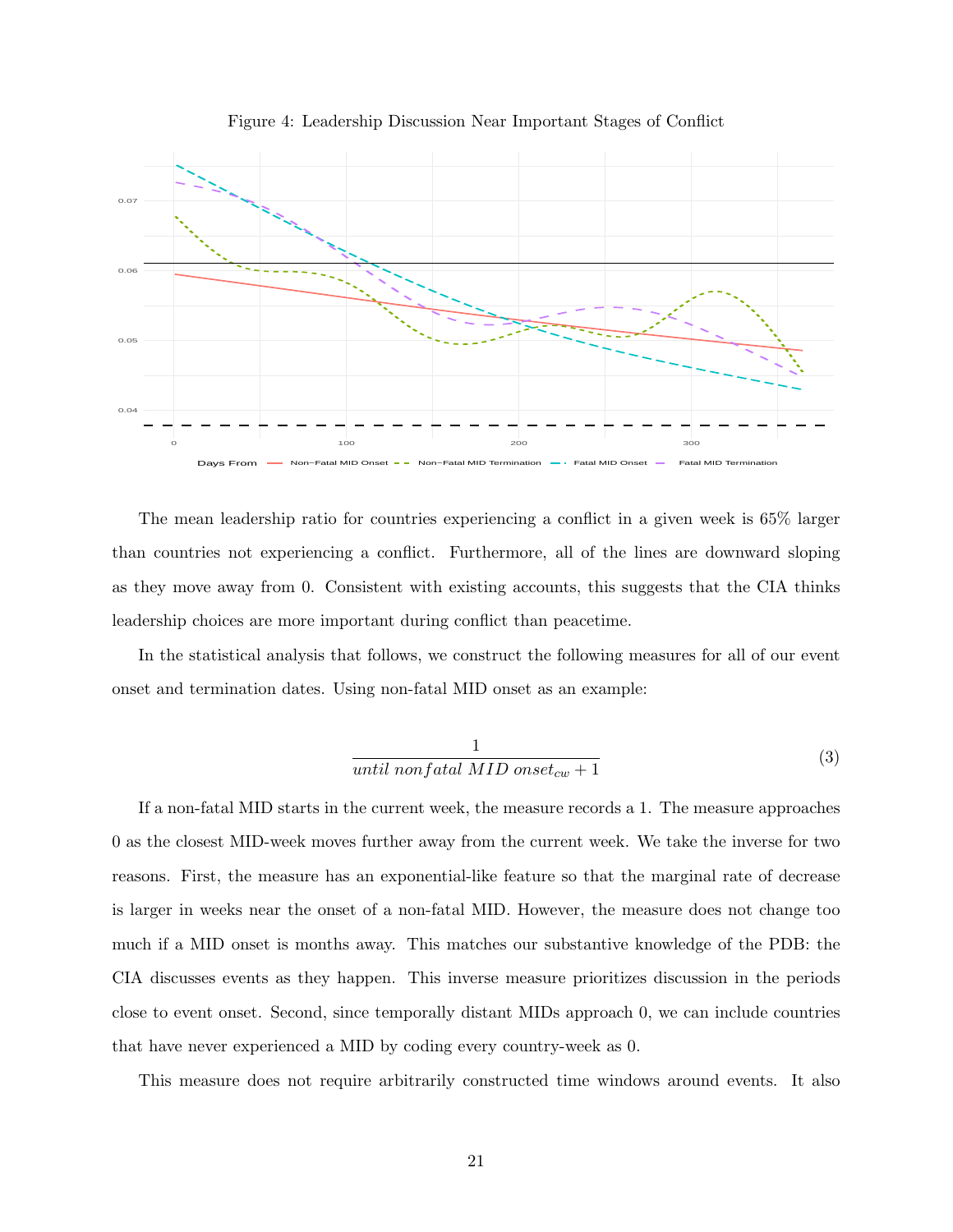addresses measurement error in recording transitions between stages of conflict [\(Gibler, Miller,](#page-39-18) [and Little,](#page-39-18) [2016\)](#page-39-18). Still, one might worry that different stages of conflict are close. Even with an exponential time weighting, we may capture a relationship between our measure and crisis onset, for example, when leadership discussion is referring to crisis termination. To address this issue we estimate models that include all phases of conflict, each phase separately, then every combination of conflict stages. We find consistent results in every specification.

For countries that have a fatal MID ongoing in a week, we code an ordinal variable that adds 1 for each fatal MID ongoing in that country in a week. For example, if a country is fighting two wars simultaneously, we give it a score of 2 for that week. We also include shadow variables based on an alternative conflict process that should have similar effects. Specifically, the existing leadership literature has focused on leadership importance during international conflict. However, we see no reason that the mechanisms should not apply during civil conflict. Like international conflict, states must make choices about how to fight against and when to negotiate with sub-state belligerents. If a state's leader exercises discretion at these critical junctures in international conflict, they should also exercise discretion in civil conflict.

To wit, we measure time until the onset and termination of a fatal civil war, and days that a civil war is ongoing. Our hope is that when coefficients from the international conflict measures are significant, the corresponding civil war measures will also be significant in the same direction.<sup>[11](#page-23-0)</sup> If this is what we find, the shadow measures will give us confidence that MIDs capture the different roles that leaders play at different phases of conflict, and that our results are not driven by some other feature of conflict nor by peculiarities in the MID coding scheme.

### 2.6 Independent variables: Institutional constraints

We measure institutional constraints on a leader's discretion using [Henisz](#page-39-10) [\(2000\)](#page-39-10)'s measure of executive constraint. The measure includes a veto points measure based on economic models of constraint that factor in veto points produced by powerful political parties with different views, congressional and bureaucratic procedures, as well as judicial powers to overrule the executive. The coding scheme for this measure most closely matches theories of institutional constraint and

<span id="page-23-0"></span><sup>&</sup>lt;sup>11</sup>These measures only cover the last 3 phases of our conflict process. We could not find an analogous measure for crisis instigation.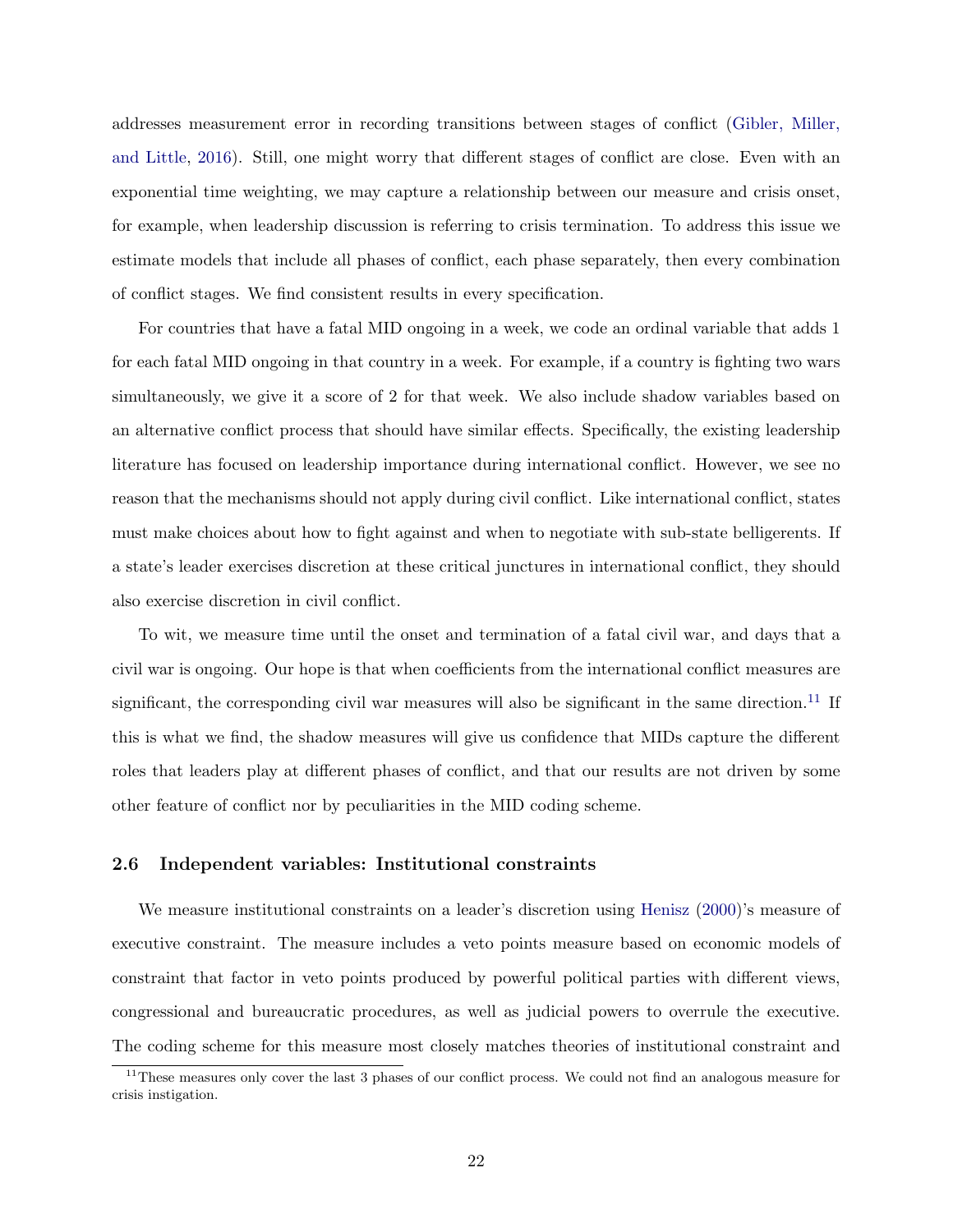is commonly used in political economy models (cf Büthe and Milner, [2008\)](#page-38-7).

To be clear, institutional strength is distinct from regime type. Although many have recognized that democracies are more likely than autocracies to embody constraints and punishments, there are many well documented examples where autocrats can be constrained and punished [\(Weeks,](#page-41-15) [2008\)](#page-41-15). A critical advantage of [Henisz](#page-39-10) [\(2000\)](#page-39-10)'s measure is that it includes constraints on autocratic regimes. For example, during periods of military rule in Pakistan, the measure captures Pakistan's strong judicial system and thus considers Pakistan slightly constrained.

However, we accept that aspects of the electoral processes inherent in democratic decisionmaking can influence conflict behavior and also play an important role in selecting leaders. Thus, we also include a measure of regime-type (democracy v. autocracies) that captures the electoral process but does not rely on how that process produces constraints. We use [\(Boix et al.,](#page-38-8) [2013\)](#page-38-8)'s coding for democracy because this is exactly how they operational their measure (see [Graham](#page-39-11) [et al.,](#page-39-11) [2017,](#page-39-11) for discussion). We are reluctant to use Polity measures because these they include institutional constraint features in their coding.[12](#page-24-0) In our extreme bounds analysis (EBA) below we account for many other features of regimes including differences between autocratic governments [\(Weeks,](#page-41-15) [2008\)](#page-41-15).

<span id="page-24-1"></span>

Figure 5: Leadership Discussion Near Important Stages of Conflict

As a first cut, and to illustrate what a more sophisticated analysis will ultimately do, we re-plot the Lowess lines from Figure [5,](#page-24-1) but now distinguish between states with an institutional

<span id="page-24-0"></span> $12P$ olity measures nonetheless do not alter our findings.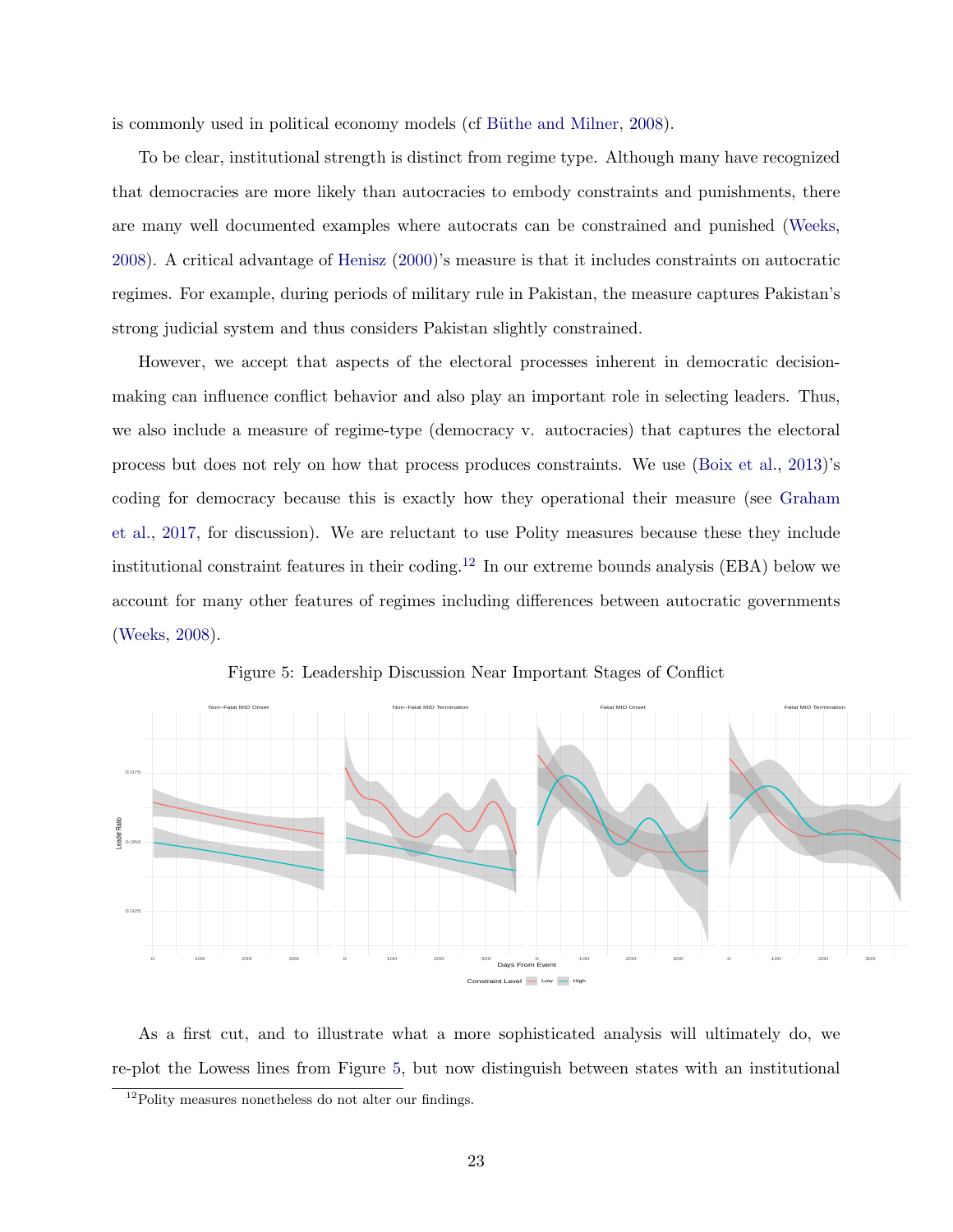constraint score of 0 and those with a positive institutional constraint score.<sup>[13](#page-25-0)</sup> At the onset of all four events (near day 0 on the x-axis), it seems that the CIA discusses leaders of unconstrained regimes more than leaders of constrained regimes. This provides some preliminary support for the constraint arguments. However, it is unclear if these differences are significant in two of the four cases. For the onset and termination of fatal MIDs, the relative level of discussion for different levels of constraint converge after 50 days. For the onset of and termination of non-fatal MIDs, the discussion does not seems to converge.

### 3 Statistical Analysis

We want to know how our leadership ratio variable fluctuates given what conflict events are going on in a given week, and also what institutions are influencing a leader's choices. Below we develop different statistical models to analyze the independent and interactive effects of institutions and conflict. In section [4](#page-33-0) we further validate our measure and trace our main findings through a critical case: the Arab-Israeli War (1967).

# 3.1 Question 1: How important are leaders at different stages of the conflict process on average?

To address this question, we estimate a model:

$$
Leader ratio_{cw} = \zeta_0 + \alpha_{wc} X_{wc} + \beta_{wc} Z_{wc} + \gamma_{wc} W_{wc} + \delta_c + \epsilon_c \tag{4}
$$

The subscripts represent that we measure every variable at the country  $(c)$  week  $(w)$  level. X is a vector of our conflict event measures,  $Z$  is a vector of our institution measures,  $W$  is a vector of our shadow variables.  $\zeta_0$  is the intercept. We include country level fixed effects  $(\delta_c)$ , and cluster errors at the country level  $(\epsilon_c)$ . By including country fixed effects, we eliminate any variation in the relative importance of different countries. By setting the outcome variable as a ratio of leader mentions over total mentions, we eliminate any effects from an increased interest in the country

<span id="page-25-0"></span> $13$ About 65% of the sample scores 0. We accept that our cut-off at no constraint (0) versus some constraint is arbitrary. This is a simple example. We draw stronger inferences from our statistical models below that take into account more granular variation in regime constraint.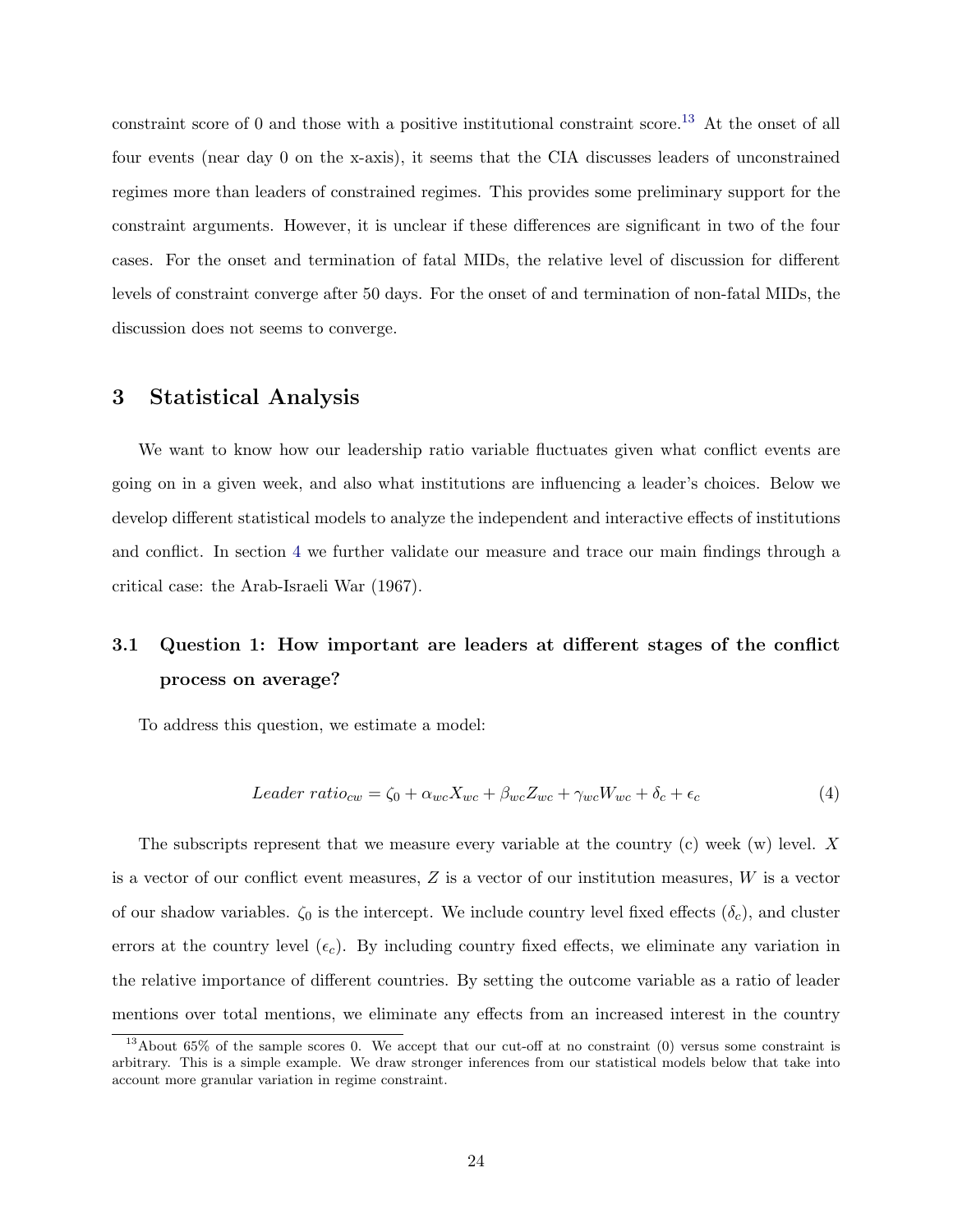<span id="page-26-0"></span>brought on by events for which we do not control. If a country becomes salient at a specific point in time, then leadership and country discussion should increase.

|                        |              | DV: Leadership Ratio |                                          |
|------------------------|--------------|----------------------|------------------------------------------|
|                        | (1)          | (2)                  | (3)                                      |
| Crisis Onset           | $-0.011$     | $-0.011$             | $-0.020$                                 |
|                        | $p = 0.618$  | $p = 0.614$          | $p = 0.377$                              |
| Crisis ends peacefully | $0.053*$     | $0.053*$             | $0.055*$                                 |
|                        | $p = 0.017$  | $p = 0.019$          | $p = 0.015$                              |
| Onset of Fat. combat.  | $0.120**$    | $0.120**$            | $0.112***$                               |
|                        | $p = 0.0002$ | $p = 0.0003$         | $p = 0.001$                              |
| Fat. Combat ongoing    | 0.0003       | 0.0004               | 0.0004                                   |
|                        | $p = 0.083$  | $p = 0.070$          | $p = 0.051$                              |
| Fat. Combat Ends       | 0.049        | 0.048                | 0.039                                    |
|                        | $p = 0.120$  | $p = 0.135$          | $p = 0.227$                              |
| Political Constraint   |              | $-0.032**$           | $-0.029**$                               |
|                        |              | $p = 0.00000$        | $p = 0.00000$                            |
| Democracy              |              | $0.008**$            | $0.008**$                                |
|                        |              | $p = 0.005$          | $p = 0.004$                              |
| Civil War Onset        |              |                      | $0.261**$                                |
|                        |              |                      | $p = 0.00001$                            |
| Fat. Civil War ongoing |              |                      | 0.0004                                   |
|                        |              |                      | $p = 0.269$                              |
| Fat. Civil War Ends    |              |                      | $0.633**$                                |
|                        |              |                      | $p = 0.000$                              |
| Observations           | 109,300      | 106,943              | 106,943                                  |
| Note:                  |              |                      | $*_{\text{p}<0.05;}$ $*_{\text{p}<0.01}$ |

Table 4: Independent Effects of Conflict Events and Institutions

All models include country fixed effects and clustered error.

The  $\alpha$  coefficients tell us whether proximity to a conflict relevant event predicts increases in relative leader discussion. When the coefficients are positive and significant it implies that the CIA reports on leader-specific activity relative to a country generally more than they would during peacetime, controlling for how important that country is, and other stages of the conflict process. We report the results in Table [4.](#page-26-0) The first regression only includes our five conflict events. The second adds institutional variables. The third adds shadow measures for conflict events.

We begin with our main measures of the conflict process. Across all three model specifications, we find that the CIA significantly raises leadership discussion at the point of a crisis where leaders must choose between escalating to fatal conflict or finding a peaceful resolution. Our coefficients for the end of fatal combat and ongoing fatal combat are positive in all specifications. However, they are not significant at the .05 level. In some specifications, they are significant at the .1 level. We find no evidence that leaders are more important at the onset of non-fatal crises than they are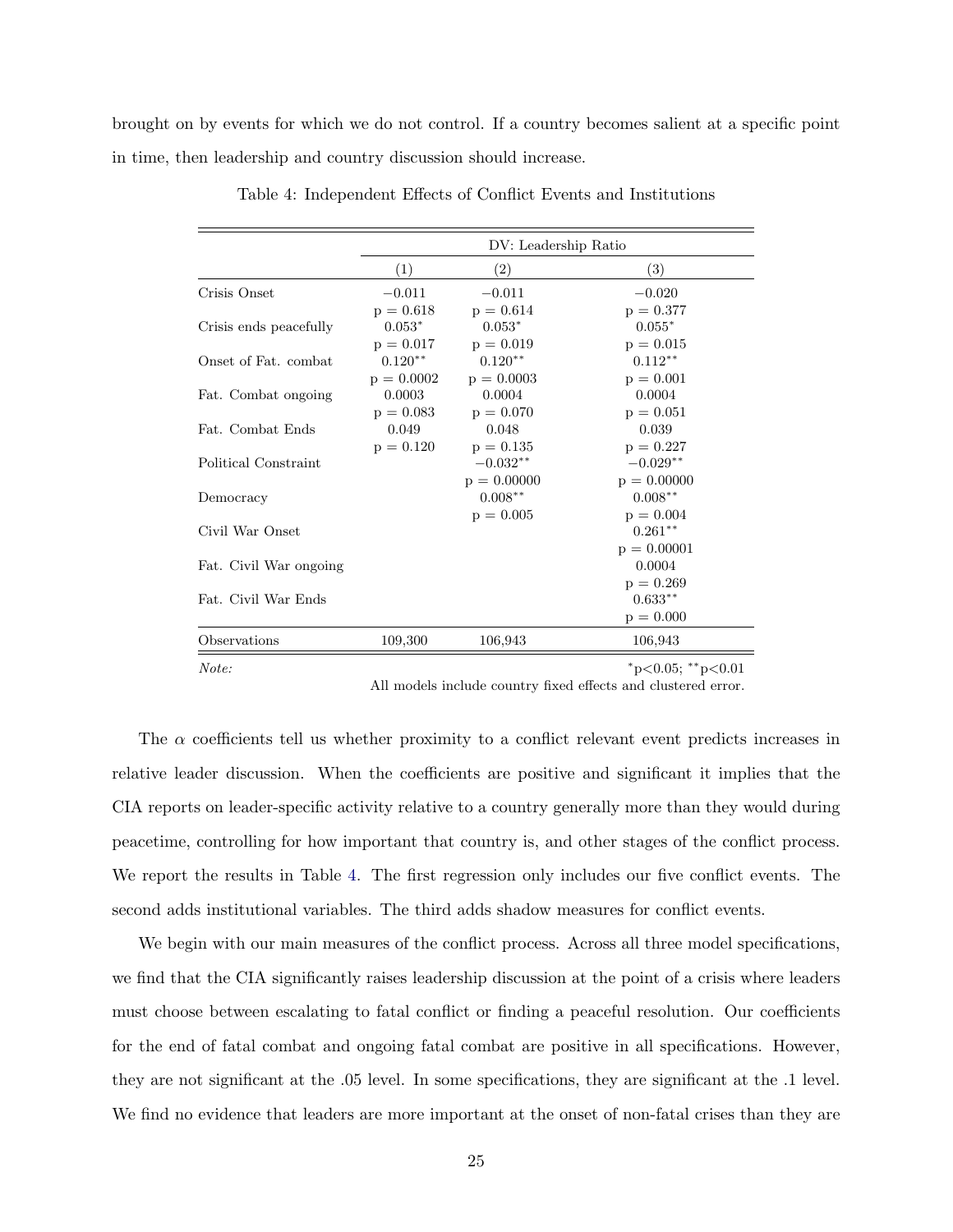in peacetime.

Turning to our shadow variables we see intuitive findings that increase our confidence in the results. First, our shadow conflict variables (from civil war data) follow the same pattern of our main conflict variables (from international conflict data). This supports our interpretation that leaders matter more for certain types of decisions in the conflict process.

Turning to institutional constraints. We find that leaders are less important when constraints are high. While this finding is intuitive for some institutional scholars, it may surprise others given that democracy is correlated with constraints [\(Wolford,](#page-41-10) [2007\)](#page-41-10), albeit imperfectly [\(Weeks,](#page-41-15) [2008\)](#page-41-15). Critically, we also find that democratic leaders are more important than autocrats on average. This both supports and clarifies differences between those that theorize that regimes constrain and those that theorize that they punish. Leaders are less important on average across all of time when they are constrained heavily by institutions. But once we factor out the constraining features of regimes, leaders of democracies are more important that autocrats, possibly because they respond to punishments.[14](#page-27-0)

### 3.1.1 Robustness of results and differential bias: Extreme Bounds Analysis

When there is one theory to test, linear regression is helpful because researchers can specify all the relevant control variables within a single model. We are testing many theories about when and why leaders are important that span several ongoing debates. Each argues that leaders are relevant at different points in the conflict process. Furthermore, they may emphasize how leadership importance is mediated by different institutional configurations. To satisfy these theories, we must simultaneously include and omit events and regime variables from our analysis, as well as other controls about leadership type.

Given there are so many model specifications we could select, it seems especially unfair to report a null finding based on a single regression estimate. We address this concern using an extreme bounds analysis [\(Leamer,](#page-40-17) [1985\)](#page-40-17). An EBA is a sensitivity test applied to a regression model. In it, the researcher estimates one regression for every combination of the potentially relevant predictors, and other specification choices [\(Sala-i Martin,](#page-41-16) [1997\)](#page-41-16).

First, we identify a list of all the potentially relevant controls. We control for events outside

<span id="page-27-0"></span> $14$ Future work should tease out which of these institutional features are most powerful.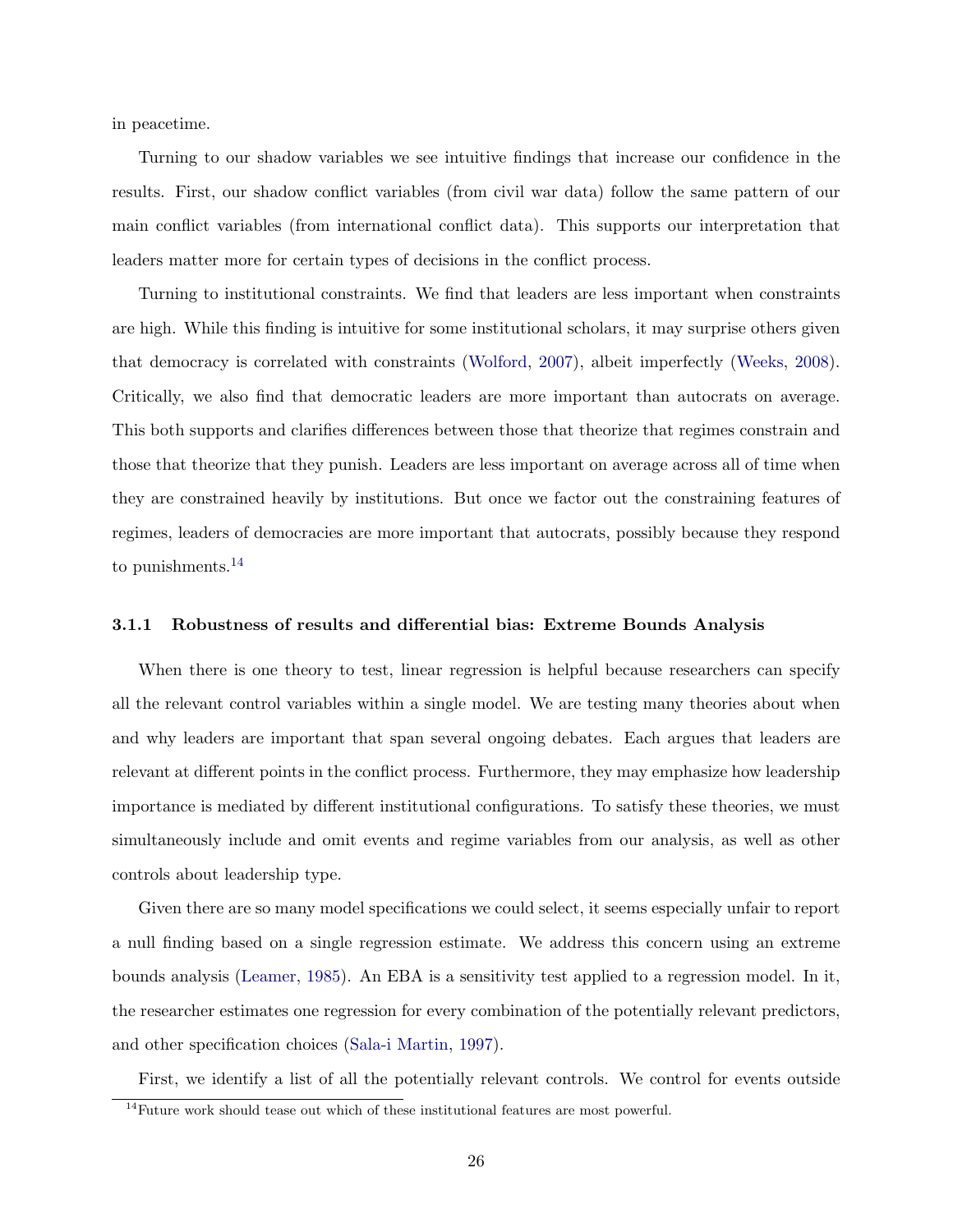of conflict where past researchers believe leader choices can matter. We control for time until the onset and termination of alliance agreements, as well as entry into the General Agreement on Tariffs and Trade.

We also control for theories that suggest leaders cause uncertainty, and this uncertainty creates opportunities for miscalculation—including research on reputation and the duration of tenure [\(Croco and Weeks,](#page-38-14) [2016;](#page-38-14) [Weisiger and Yarhi-Milo,](#page-41-17) [2015\)](#page-41-17)—by including a measure that capture the key moments of uncertainty about a leader's discretion: time until a leadership change (including successful coups), time until a failed coup attempt, and time until an election.

We control for other domestic institutional variables that may influence leadership discussion and vary with our measure of constraint. We control for human rights abuses, and how leaders come to power (regularly or irregularly). To make sure that we properly account for nuances in autocratic regimes, we also include one dummy variable for each of the autocratic regime-types suggested by [\(Weeks,](#page-41-15) [2008\)](#page-41-15).

To make sure we properly account for variance among leaders, we include all the personal characteristic variables recorded by the LEADs project that have less than 15% missing data.

Second, we estimate many different regressions. We summarize all our regression estimates using the equation:

$$
Leader \ ratio_{cw} = \zeta_0 + I_X \alpha_{wc} X_{wc} + I_Z \beta_{wc} Z_{wc} + I_W \gamma_{wc} W_{wc} + i_k \zeta_{wc} K_{wc} + \delta_c + \epsilon_c \tag{5}
$$

 $K_{wc}$  is a vector of our control variables.  $I_x, I_z, I_W$  are vectors of indicator functions of length X, Z, W respectively. We estimate one regression model that includes every combination of relevant conflict events, institutional measures, and shadow variables. We estimate each combination once with the inclusion of all the relevant controls and  $(i_k = 1)$ , and then a second time without the controls  $(i_k = 0)$ . We always include country-level fixed effects and cluster error at the country level. This generates 16,432 unique regression estimates.

[Sala-i Martin](#page-41-16) [\(1997\)](#page-41-16) recommends making inferences based on the distribution of the direction and significance of coefficients across different regression models.<sup>[15](#page-28-0)</sup> If coefficients are consistently positive (or negative) and significant, then researchers can be more confident that the results do

<span id="page-28-0"></span><sup>15</sup>See [Levine and Renelt](#page-40-18) [\(1992\)](#page-40-18) for other inferential techniques.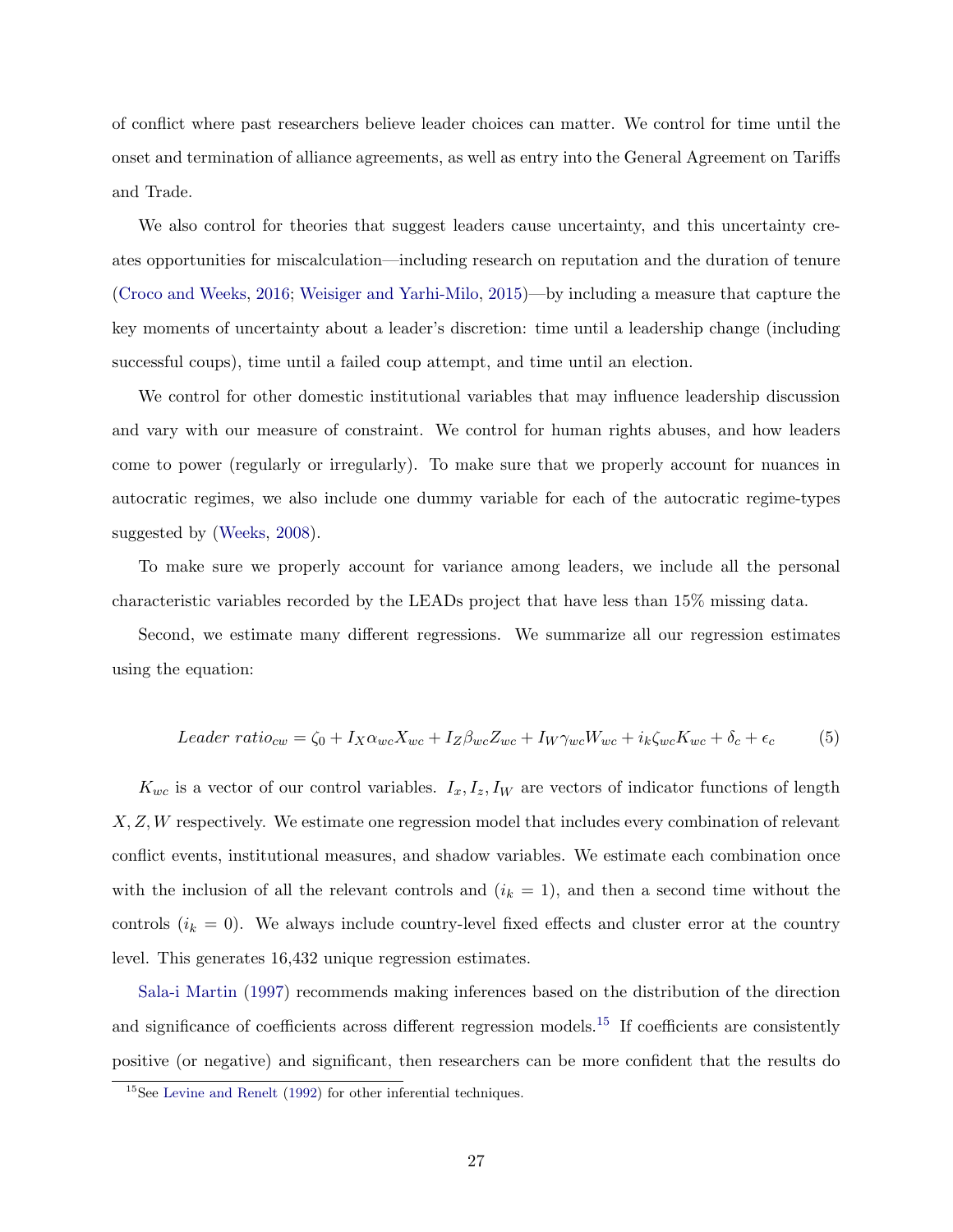not rely on model dependence. [Miller, Joseph, and Ohl](#page-41-18) [\(2016\)](#page-41-18) argue that researchers can be more confident in a negligible effect when coefficients are reliably close to 0 and insignificant. However, EBA can also call into question a null finding if coefficients are stable across many modeling specification even if they do not reach a significance threshold.

To conclude that leaders are important at a specific stage of a conflict, or given a specific set of institutional features, we hope that our coefficients consistently point in the same direction and are consistently significant. For each regression, we record all of our  $\alpha$ , and  $\gamma$  coefficients and their p-values. Each variable (except for country fixed effects) appears in exactly half of the regression models we estimate. For each coefficient we compute:  $(1-p-value)(1-2N)$  where N is an indicator function equal to 1 if the coefficient was negative. When this measure is -.99, it implies that the regression coefficient was negative and significant using a p-value at .01. When this measure is .95, it implies that the regression coefficient was positive and significant using a p-value at .05. When the measure is close to 0, in either direction, it implies that the coefficient was not significant.

We plot the histogram for every relevant variable across all regressions in Figure [6.](#page-30-0) The dotted lines mark the density of coefficients that are significant with 95% confidence. The top row plots the histograms of our  $\alpha$  coefficients. Two variables are positive and significant in every specification: the onset of fatal MIDs, and the termination of non-fatal MIDs. These are our two measures that capture the point in time where states must choose between escalating a crisis into violent military conflict, and de-escalating a crisis back to peaceful relations. The fact that they are reliably positive and significant suggests leaders are important at this decision node. We also note that in every single specification, the coefficient for termination of fatal MIDs, and ongoing conflict is positive. We take this as weak support that leaders are discussed more during these periods.

In contrast, in 50% of the regressions that we estimated leaders are discussed less at the onset of a non-fatal MID. Even when the coefficients are positive, their significance is very low. These results suggest that the CIA does not believe leaders are especially important for instigating crises.

We validate our positive findings using our shadow variables plotted in row (b) of Figure [6.](#page-30-0) Consistent with international conflict, we observe raised leadership discussion at the onset and termination of violent conflict. We could not find support for discussion when conflict was ongoing. These results provide an important validation of our initial findings: at critical escalation and deescalation junctures leaders seem to matter. However, leaders matter less for getting states into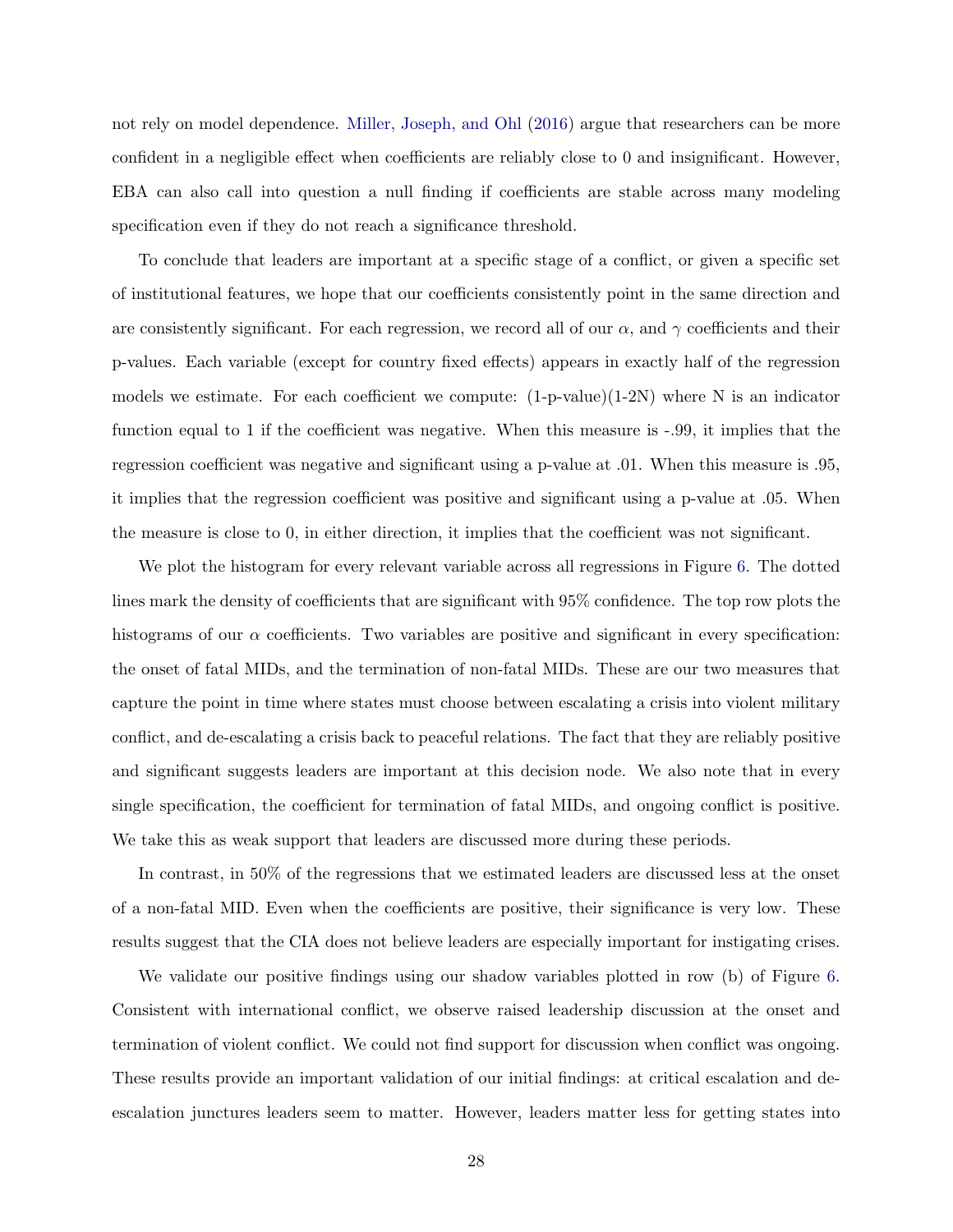

<span id="page-30-0"></span>

conflicts. We find mixed support for whether leaders matter while combat is ongoing.

These results also suggest an exciting avenue for future research. We could not find any research on leadership characteristics and civil conflict. But these results suggest that leaders are critical during these periods as well. Future research should consider which characteristics are driving important choices for civil conflict.

Two features of these results increase our confidence that differential biases are not at work. First, our independent variables and controls include 13 different time-varying events. If error in our measures were correlated with different events (especially conflict stages) then our statistically significant parameter estimates, and confidence in them, would fluctuate as we removed and then introduced other events as controls. We do not see this. Rather, there is remarkable consistency across different modeling specifications.

Second, our theory predicts consistent estimates between civil conflict and international conflict outcomes. But this is likely not the case for differential biases. Consider that there may be more redacted text at the onset of an international crises because there is more ongoing diplomacy. But the incentives to redact would be different at the onset of civil war.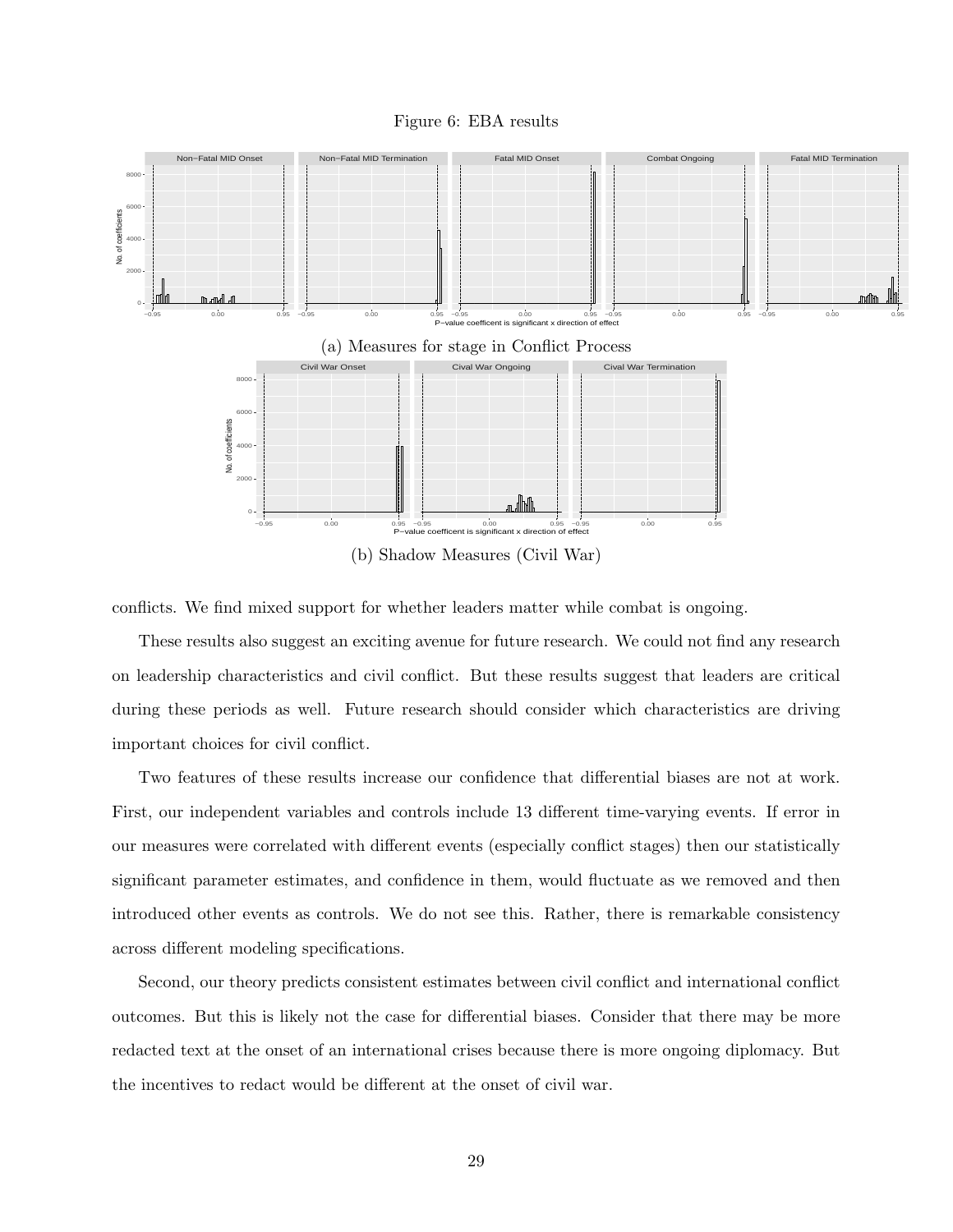# <span id="page-31-2"></span>3.2 Question 2: How do institutions mediate leadership importance at different stages of the conflict process?

To address this question, we estimate a model:

$$
Leader ratio_{cw} = \zeta_0 + \psi_{wc} X_{wc} \times Construct_{cm} + \alpha_{wc} X_{wc} + \beta_{wc} Z_{wc} + \delta_c + \epsilon_c \tag{6}
$$

The model includes an interactive term between every stage in the conflict process and our measure of constraints. By combining the interaction term with the constituent terms, we produce four different states of the world based on: (1) whether leaders are constrained by institutions or not, and  $(2)$  whether a specific stage of the conflict process is ongoing or not.

We present the key results in Figure  $7.^{16}$  $7.^{16}$  $7.^{16}$  $7.^{16}$  These marginal effects plots show our events coefficients as a function of political constraint. Each panel focuses on a single event regression coefficient. The y-axis is the coefficient's effect size. The x-axis is different levels of political constraint. The red solid lines plot the coefficients as a function of political constraint. Looking across all four estimates we note that the marginal effects are always downward sloping. This is broadly consistent with our intuition. Generally speaking, leaders who are unconstrained are more important during conflict events than leaders who are constrained.

<span id="page-31-0"></span>



<span id="page-31-1"></span> $16$ Results for the full regression are reported in the appendix.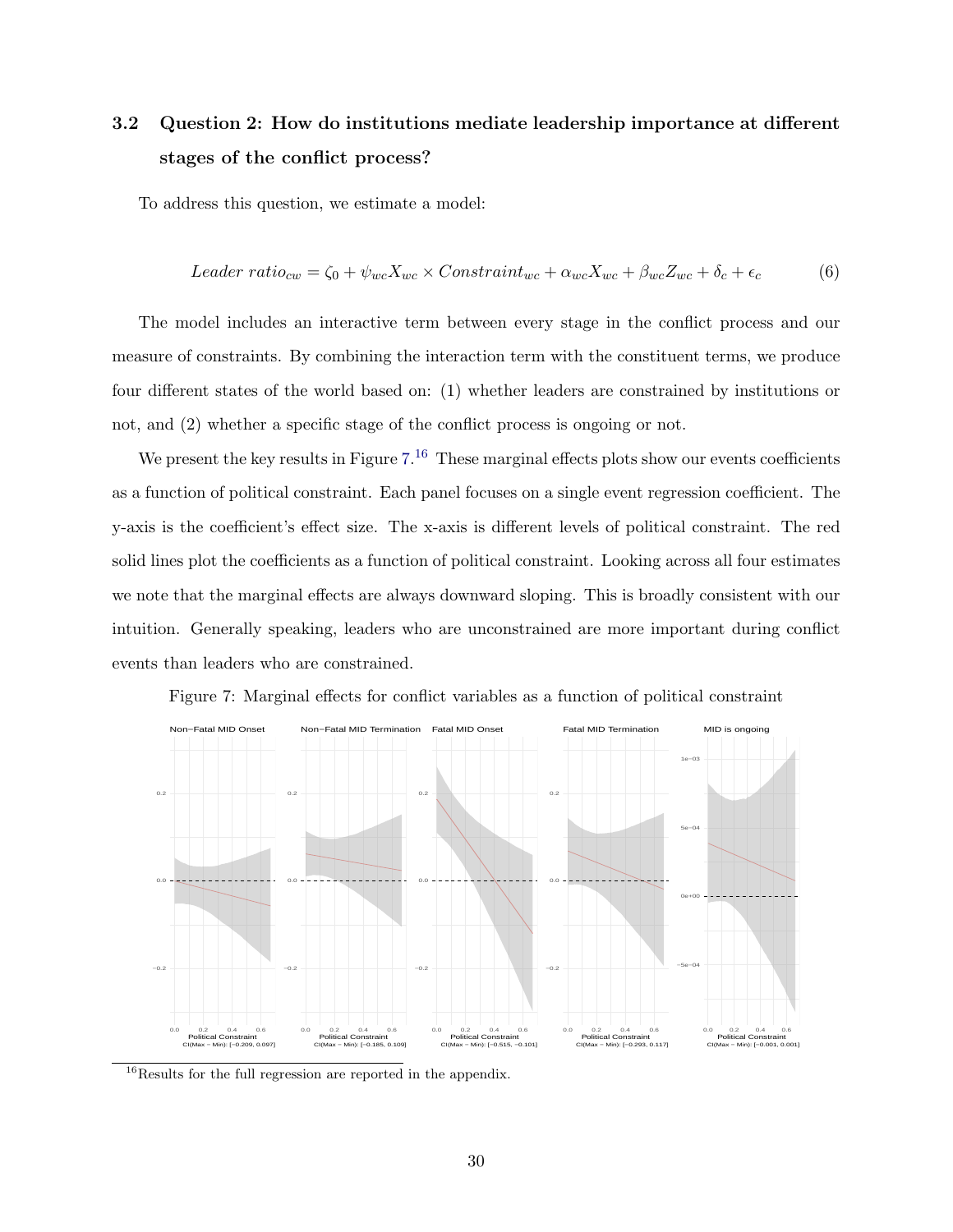The shaded region reports the 95% confidence intervals that surround the effect size and the dashed lines represent 0. When the shaded region includes 0, it means that at that level of political constraint, we observe no difference between leadership discussion during that specific point in the conflict and at peace-time.

In the baseline model that considered the average effect across all regimes, we found that the CIA thought leaders were important at the point in time where they chose between escalating into violent conflict, or de-escalating to peace. The marginal effects plots show that the results are more nuanced. It seems that the average effect is driven by large increases in leadership importance for unconstrained regimes at these points of the conflict process. However, when leaders are heavily constrained, the CIA is no more likely to discuss them during these periods of the conflict and in peacetime.

In interpreting these marginal effects, we note here and show in the regression results presented in Appendix [C](#page-47-0) that the constituent term for political constraint is also negative and statistically significant. Thus, our complete interpretation of these results is as follows. When a crisis erupts, a leader of an unconstrained regime is more important for how that crisis ends than they are during peacetime. When a crisis erupts, a leader of a constrained regime is no more important for how that crisis ends than they are during peacetime. They are also, on average, less important than unconstrained leaders all points.

In the baseline model we also found weak support for the proposition that leaders are important at the end of fatal MIDs, when wars are terminated. We found no support that leaders were especially important during an ongoing militarized conflict. The marginal effects plots recover leadership importance at these times for minimally constrained regimes. When leaders face minimal  $constraints<sup>17</sup>$  $constraints<sup>17</sup>$  $constraints<sup>17</sup>$  the CIA is statistically significantly more likely to discuss them during these periods of the conflict process relative to the country generally. However, the effects become indistinguishable from 0 with even a small amount of political constraint. As a result, we cannot recover an average effect across all regimes.

<span id="page-32-0"></span> $^{17}{\rm States}$  that score between 0 and 0.1 on our measure include Pakistan and Iran.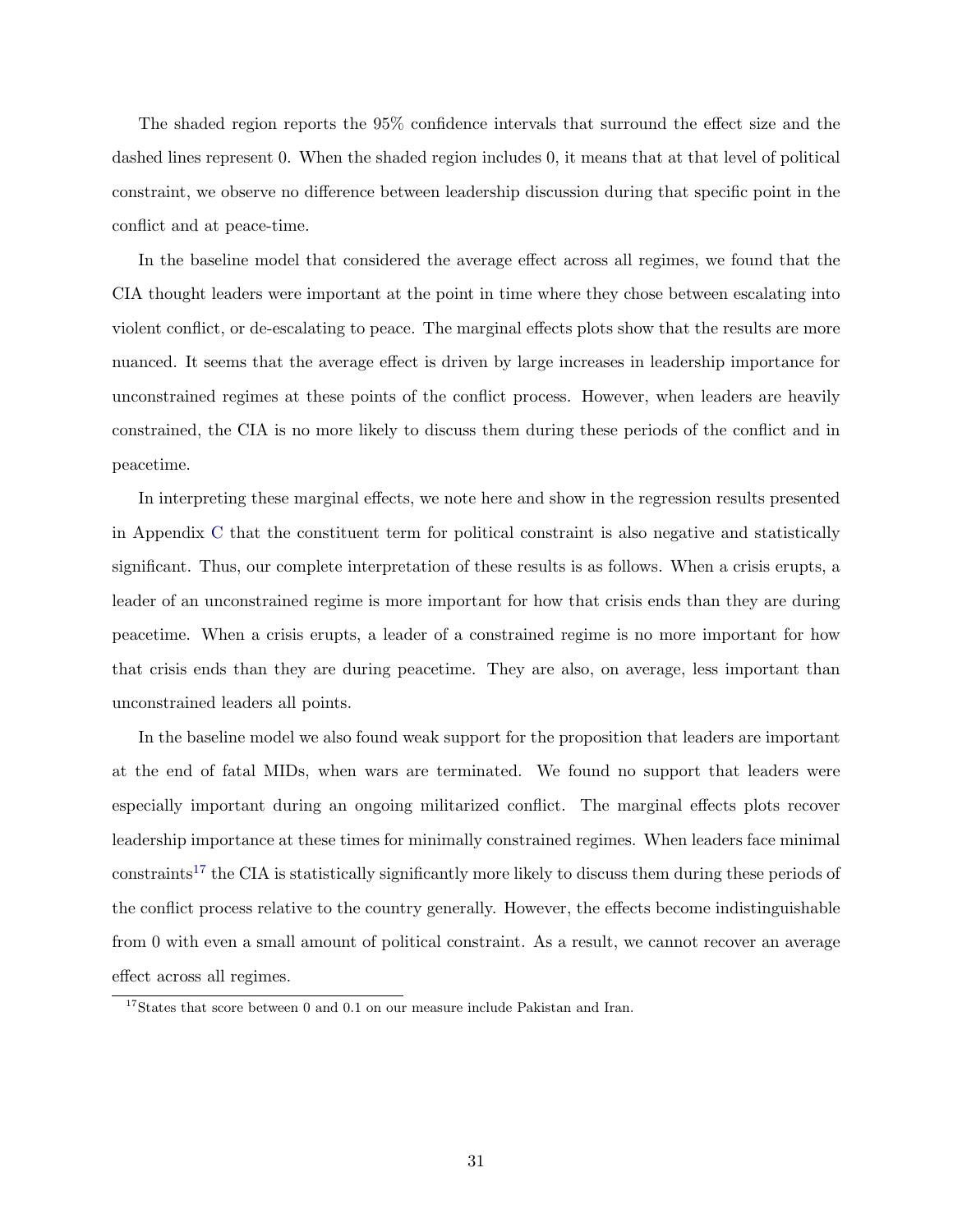### <span id="page-33-0"></span>4 Illustrative Case: The 6 day War

At around 8:00 AM on June 5, 1967, Israeli pilots launched waves of attacks on Egyptian airfields, devastating the Egyptian air forces and tipping simmering Middle East crisis into fullscale conflict. Thus began the Six Day War, a short but intense conflict that saw Israel annex the Sinai Peninsula, the Gaza Strip, the West Bank, the Golan Heights, and East Jerusalem. The six days of hostilities, the preceding weeks of crisis, and the description of them in the PDB illustrate our findings.

The Six Day War presents a good test of our theory for two reasons. First, there are clear dates for conflict onset and conflict termination. Thus, we can cleanly compare reporting prior to and during hostilities. Second, the crisis and conflict featured leaders who faced different institutional constraints. King Hussein of Jordan and President Gamal Abdel Nasser of Egypt faced limited formal constraints, though they did care for their public standing and were not entirely unencumbered. By contrast, however, Israeli Prime Minister Levi Eshkol faced a highly constrained institutional environment. During this period, the Israeli cabinet and individual ministers acted as a strong check on the prime minister's discretion. As a result, the Six Day War allows us to investigate whether CIA reporting, as we suggest above, varies with a leader's institutional prerogative.

The brewing crisis in the Middle East comes on to the CIA's radar in mid-May, with the PDB reporting on possible retaliation by Israel against Syria following a series of Syrian-sponsored terrorist attacks (PDB, 5/11/1967). The focus quickly turns to Egypt when Nasser escalates the crisis in an attempt to deter Israeli action. According to the CIA, Nasser "threw down the gauntlet and announced the closure of the Gulf of Aqaba to Israeli shipping" on May 22. Nasser ultimately draws Hussein into the crisis, which erupts into conflict on the morning of June 5 when "Israeli planes raided airfields in Cairo and other areas." From May 19 through the termination of the conflict on June 10, the crisis was the top item in every PDB delivered to the president.

During the crisis period, May 11 to June 4, there is considerable CIA reporting on the leaders of the most involved states. The CIA frequently reports its understanding of the leaders' actions, goals, strategies, considerations, constraints, and thought processes. Nasser "continues his gigantic gamble" (PDB, 5/20/1967). Hussein felt compelled to join with Egypt, signing a joint defense pact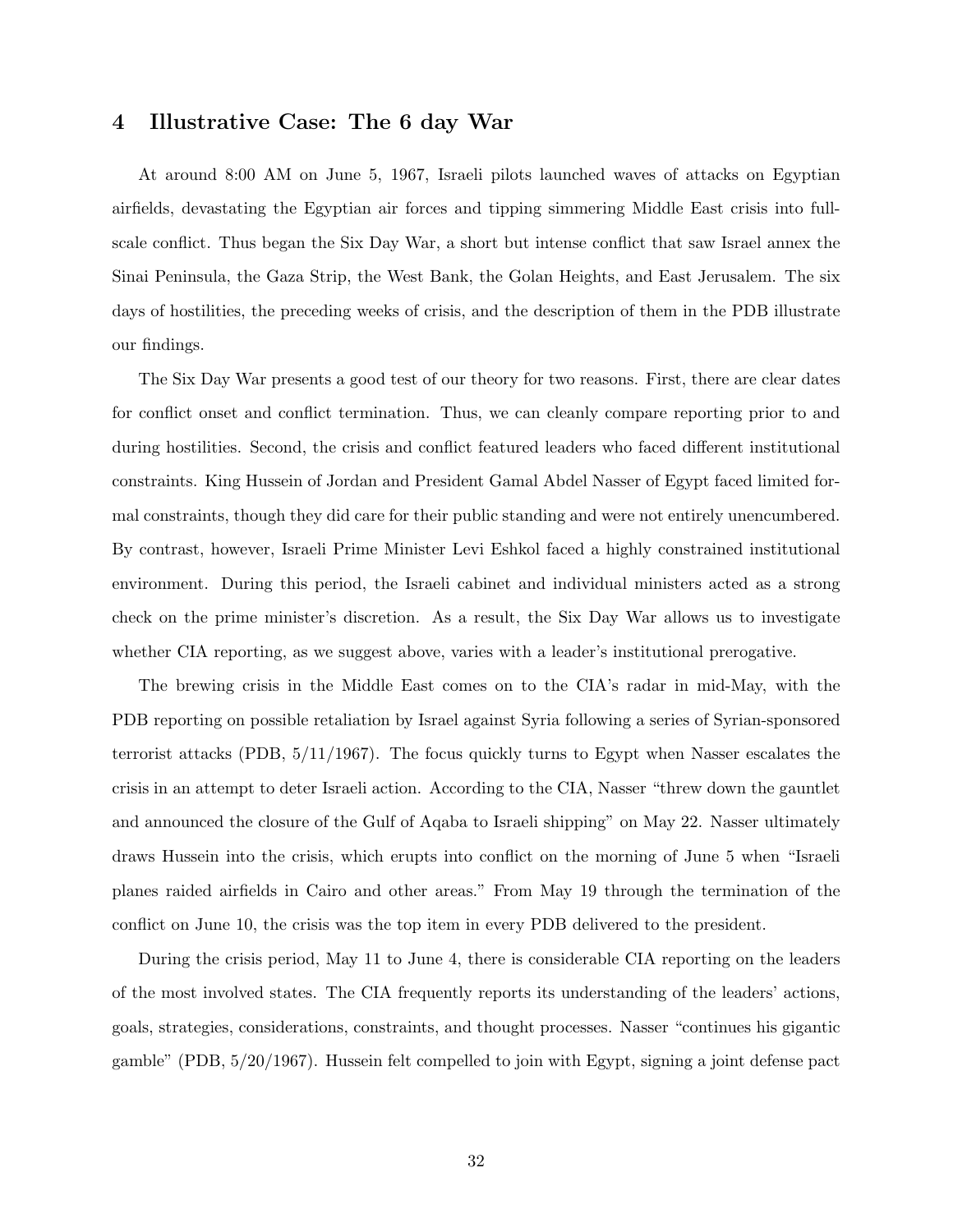in Cairo, "leaving his scalp nailed to Nasir's lodge pole" (PDB,  $5/31/1967$ ).<sup>[18](#page-34-0)</sup> Eshkol "is being hard pressed by the hawks within and outside his government" (PDB, 6/1/1967). Indeed, on May 25 there is an annex to the PDB devoted to Nasser's behavior and how it "forced the more moderate Arab regimes"—e.g., the Jordanian monarchy—"into a Hobson's choice." (PDB, 5/25/1967)

<span id="page-34-1"></span>

|                             | Nasser                    | Hussein                                   | Eshkol      |
|-----------------------------|---------------------------|-------------------------------------------|-------------|
| Crisis (May $11$ - June 4)  | 0.72(32/44)               | $1.16(14/12)$ 0.13 (9/67)                 |             |
| War (June $5$ - June $10$ ) | $0.25(6/24)$ 0.11 $(1/9)$ |                                           | 0.00~(0/33) |
| Total                       |                           | $0.55(38/68)$ $0.71(15/21)$ $0.09(9/100)$ |             |

Table 5: Ratio of Leader-to-Country Mentions in the Six Day War

Leaders, as our data suggest, are especially important at this particular decision node; leaders decide whether crises fizzle out or else explode into conflict. By contrast, leaders virtually disappear from CIA analysis and reporting during the primary battles of the Six Day War, when they are relatively less important. As Table [5](#page-34-1) shows, the ratio of leader mentions to country mentions during the crisis far outstrips the ratio during the war itself for all three leaders. Indeed, during the crucial first three days of fighting, there is only one leader mention. On June 5 and June 7, there are no leader mentions at all. Instead, there are descriptions of military operations. For example, on June 7:

At this point, the shooting continues despite the UN ceasefire resolution. Early this morning Israeli planes were hammering Jordanian positions outside Jerusalem . . . The Israelis appear to hold substantial portions of the Sinai Peninsula, and Cairo is ordering the Egyptian force at Sharm ash-Shaykh on the Straits of Tiran to withdraw. In fact, there are strong indications that the Egyptians may be withdrawing most, if not all, of their forces from the Sinai. (PDB, 6/7/1967)

Only when the outcome of the war—a decisive Israeli victory and Egyptian humiliation—becomes clear, do leaders re-emerge as a focal point of the PDB. In particular, the CIA reports on June 8 that Nasser has personally "informed" other Arab governments that Egypt will not comply with the UN ceasefire. The CIA also reports that "Embassy Cairo believes that public realization of the Arab defeat has generated strong feeling against Nasir, and foreign diplomats in Cairo consider the

<span id="page-34-0"></span><sup>18</sup>Contrary to contemporary convention, the CIA uses the spellings "Nasir" for Nasser and "Husayn" for Hussein.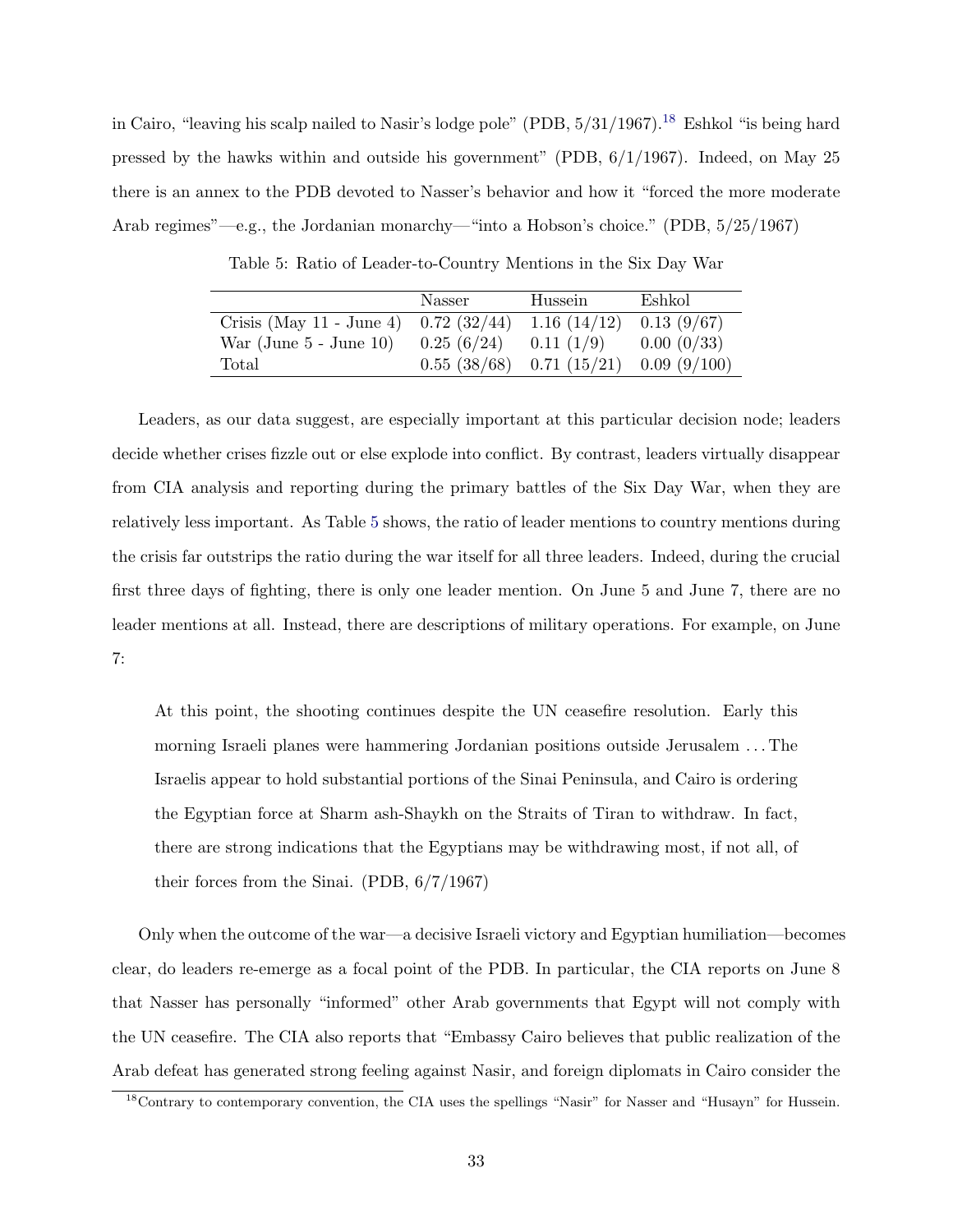Egyptians are in a state of panic over the military debacle." (PDB, 6/8/1967) The following day, June 9, the PDB states that "[s]igns are growing that Egypt's defeat has badly damaged Nasir's prestige in the Arab world."

The PDB's reporting on the Six Day War and the preceding crisis also illustrate some of the more nuanced findings we present quantitatively above. In particular, the ratio of leader to country mentions is lower for Israel than it is for either Jordan or Egypt, the other two principal crisis actors (Table [5\)](#page-34-1). This, our data suggests, reflects institutional differences. King Hussein of Jordan and President Nasser of Egypt were less constrained than their Israeli counterpart. Israel is not only a democracy, but a parliamentary democracy in which leaders are especially constrained. Cabinet politicking was pervasive in Israel during this period. As the PDB would later note, "chronic infighting" was a feature of Israeli politics in the Eshkol years. (PDB, 1/22/1969)

We see evidence of this in the Six Day War. Though Israel is discussed more than either Egypt or Jordan during both the crisis and the war, Eshkol is mentioned less than his less constrained counterparts. A partial explanation for this is that the PDB was not focused only on Eshkol among Israeli leaders. There are frequent mentions of cabinet deliberations. Most interestingly, the CIA is attentive to the role of Moshe Dayan, a general and war hero from the 1956 Suez conflict who is reported to have joined the Israeli cabinet as defense minister on June 1. (PDB,  $6/1/1967$ ) It is not just what Eshkol believes and wants that matters; other actors in the Israeli system matter, too.

In addition, we see concern for reputation and prestige in the CIA's reporting on Nasser. Though Nasser is an autocrat, his influence rested, in the CIA's view, on his popularity among "the street Arabs of the Middle East," which was important currency in Egypt and in his dealings with foreign leaders. (PDB, 5/25/1967) If leaders feel that their hands are tied by public or elite opinion, then their choices to escalate crisis may be of particular note. As Nasser escalated the crisis, the PDB reports that while the Egyptian leader was "undoubtedly anxious to duck a fight," he had "crawled way on the limb. He has made one of he best publicized troop build-ups in recent years and has told the United Nations Emergency Force to go home. With his prestige on he line, Nasir will find it hard indeed to back down if the crunch comes." (PDB, 5/19/1967)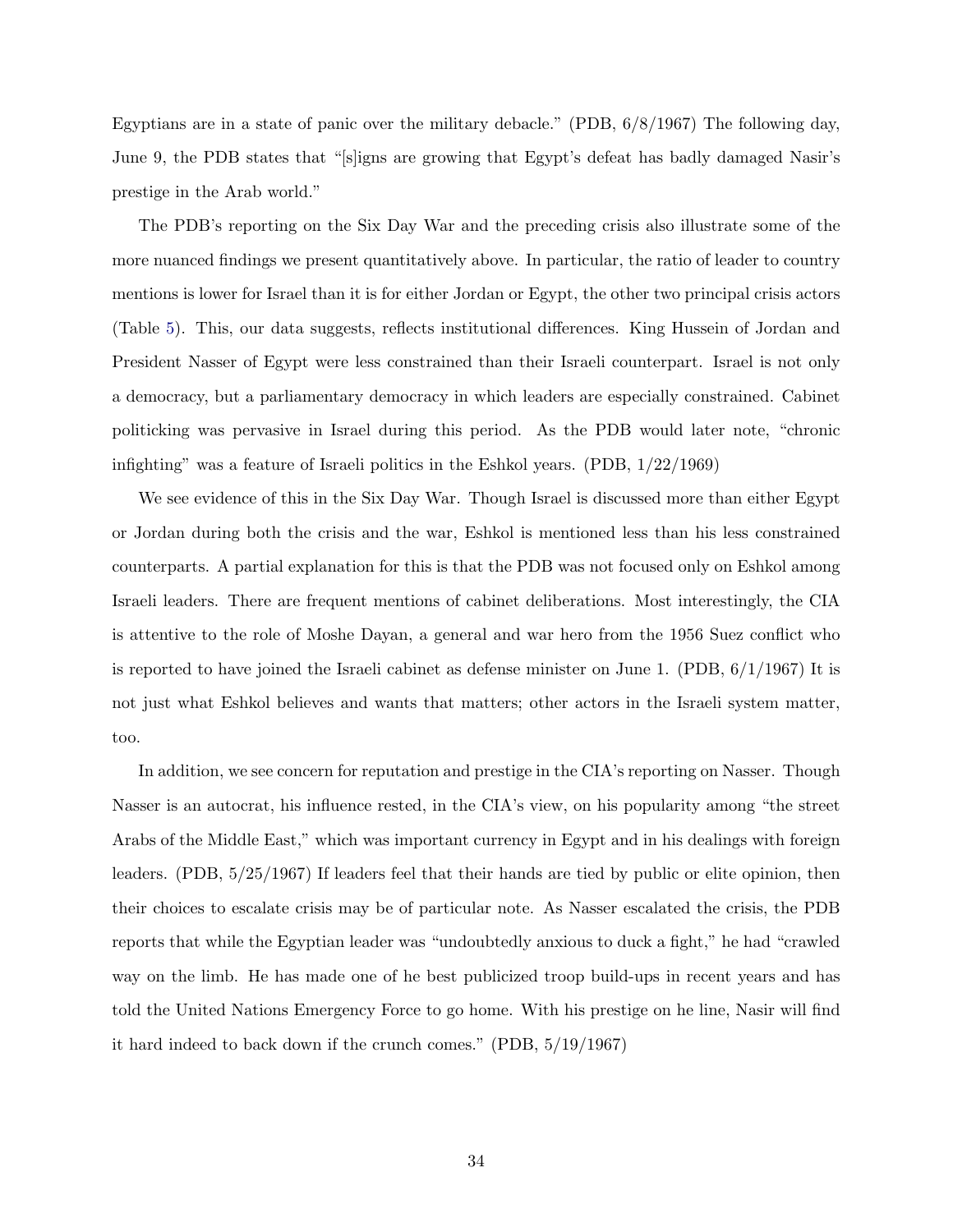## 5 Conclusion

Thanks to the recent proliferation of biographical data on leaders, as well as increasingly precise measures of conflict, we have enormous potential to discover how the first image influences war and peace. Where should we focus our efforts? To answer this question, scholars need to know which leaders are important and when they are important. But a measure of leadership importance has proven elusive. We developed a new cross-national, weekly measure for how important leaders are perceived to be for the conduct of foreign policy.

We show that leaders do not matter equally. Rather leaders who do not face domestic political constraints are systematically seen as more important at many stages of the conflict process than they are during peacetime. These leaders play a large role in negotiating how crises end, and also play moderately important roles during conflict and at the termination of conflict relative to the role they play in peacetime. However, leaders who face severe political constraints are seen as less important than unconstrained leaders on average. They are also no more important during conflict than they are at any other time in their tenure.

These results will help leadership scholars theorize the mechanisms that link specific characteristics to conflict outcomes, and also model the complex inter-connected stages of conflict and diplomacy. They also highlight that political constraints and other features of regimes (such as punishments) play different roles that must be accounted for in theoretical and empirical models. Finally, leader biography scholars can use our measure of importance to address endogeniety concerns they face when trying to link characteristics to conflict outcomes.

Our findings have important policy implications. At the international level, policymakers may temper their demands to avoid conflict when they face a new, and untested, foreign leader. Our findings suggest that leaders are most salient for state decision-making during pre-conflict, militarized crisis periods. Thus, it is reasonable to temper demands in a crisis when facing an unknown foreign leader. However, American policymakers need not to temper their demands as much during peace-time or war-time negotiations because leadership variables matter less at these times. At these times, they should bargain just as forcefully as they would have if they had a longer history with a foreign leader. For a better known leader, our theory suggests that if a foreign leader is pragmatic, it is desirable to negotiate a settlement at the point of escalation because this is the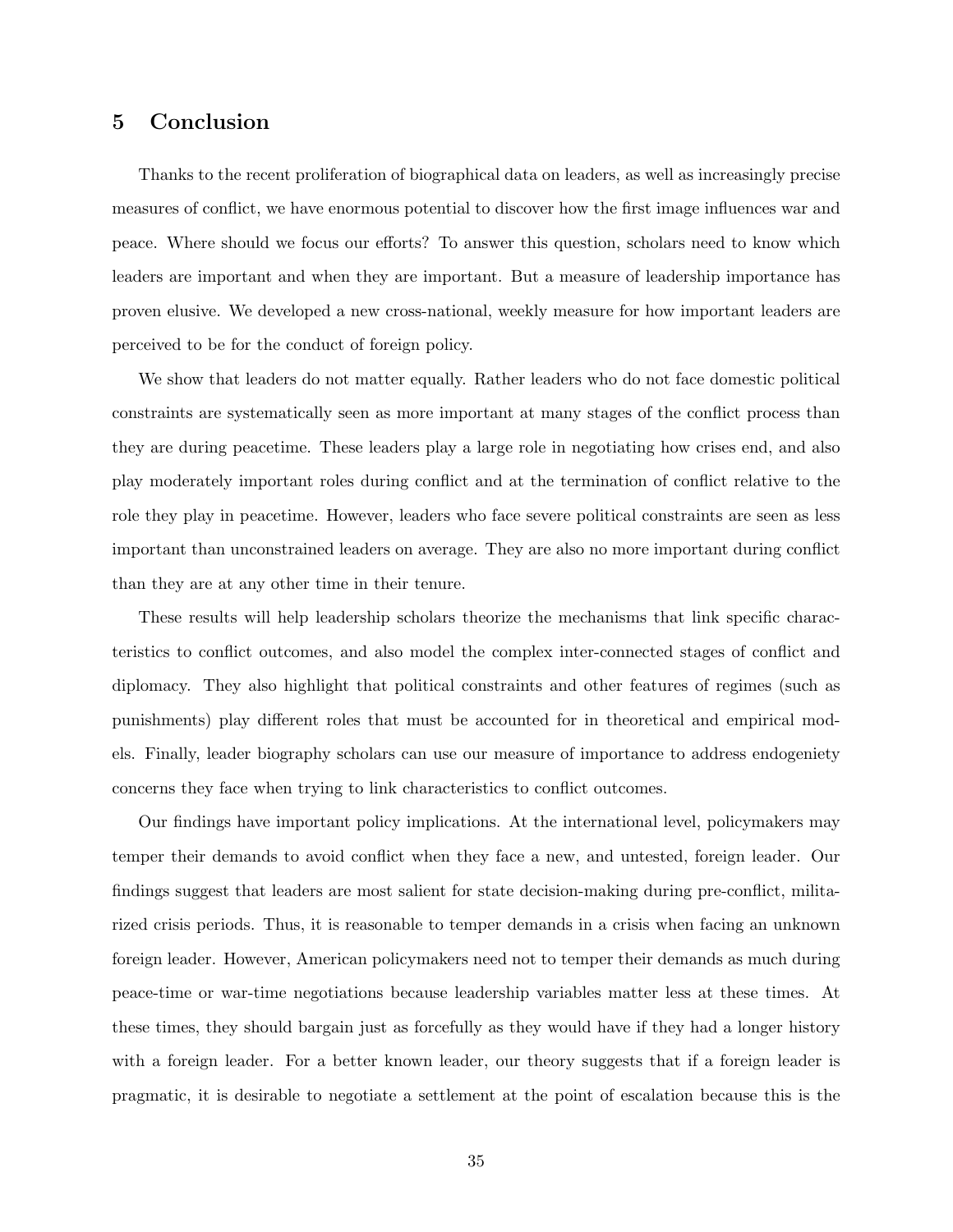point that this leader has the most discretion.

At the domestic level, states should look beyond regime type to forecast which domestic actors will be important for specific negotiations during conflict. The power brokers who negotiate how conflict unfolds will vary depending on the phase of conflict a state is in, and how specific institutional configurations impact the state's decision-making process.

At the bureaucratic level, we identify a new way that the CIA can exploit data science to improve intelligence evaluation. The CIA is so confident that data science is essential for analysis that it raised digital innovation to the Directorate level [\(Lowenthal,](#page-40-10) [2019\)](#page-40-10). However it has faced challenges integrating insights from average effects (which statistics provide) to specific cases (which analysts at the Directorate of Analysis typically focus on) [\(Jervis,](#page-39-8) [2010\)](#page-39-8). At the same time, the CIA has searched for ways to better evaluate their products without tracking the production of individual analysts [\(Marrin,](#page-40-6) [2012\)](#page-40-6).<sup>[19](#page-37-0)</sup> This paper highlights that textual analysis can search for patterns in existing intelligence products. By monitoring variation in these patterns, the CIA can better understand regularities in their reporting procedures.

<span id="page-37-0"></span><sup>19</sup>See also https://foreignpolicy.com/2016/05/04/measuring-change-at-the-cia/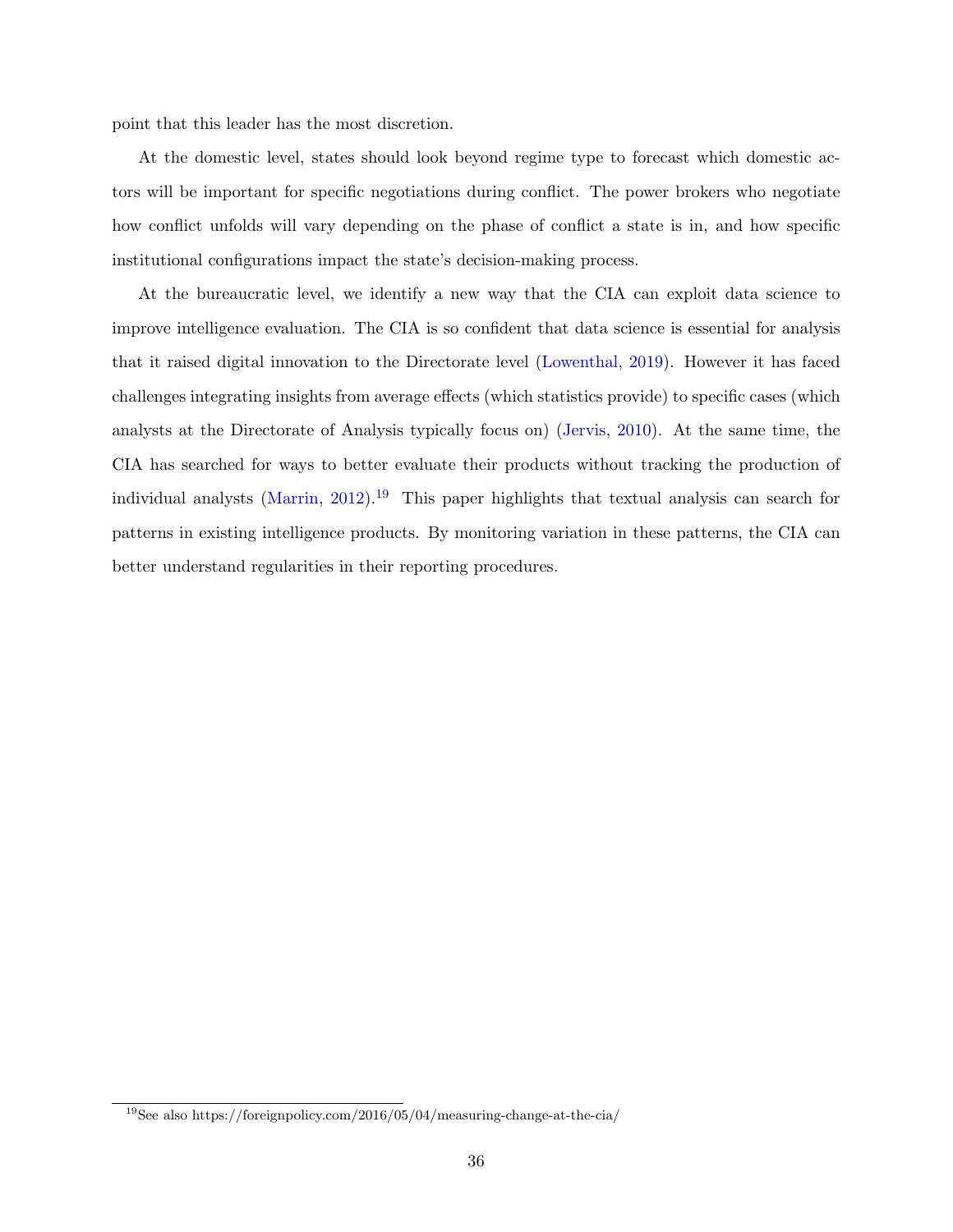## References

- <span id="page-38-3"></span>Bak, D. and G. Palmer (2010, jul). Testing the Biden Hypotheses: Leader Tenure, Age, and International Conflict. Foreign Policy Analysis 6(3), 257–273.
- <span id="page-38-11"></span>Besley, T., J. G. Montalvo, and M. Reynal-Querol (2011). Do educated leaders matter? The Economic Journal 121 (554), F205–227.
- <span id="page-38-6"></span>Blight, J. G. and D. A. Welch (1998, sep). The Cuban missile crisis and intelligence performance. Intelligence and National Security 13 (3), 173–217.
- <span id="page-38-8"></span>Boix, C., M. Miller, and S. Rosato (2013, dec). A Complete Data Set of Political Regimes, 1800–2007. Comparative Political Studies 46 (12), 1523–1554.
- <span id="page-38-7"></span>Büthe, T. and H. Milner (2008, oct). The politics of foreign direct investment into developing countries: increasing FDI through international trade agreements? American Journal of Political Science  $52(4)$ , 741–762.
- <span id="page-38-12"></span>Byman, D. L. and K. M. Pollack (2001, apr). Let Us Now Praise Great Men: Bringing the Statesman Back In. International Security 25 (4), 107–146.
- <span id="page-38-10"></span>Chiozza, G. and A. Choi (2003, jun). Guess Who Did What: Political Leaders and the Management of Territorial Disputes, 1950-1990. Journal of Conflict Resolution  $\frac{47(3)}{251-278}$ .
- <span id="page-38-1"></span>Chiozza, G. and H. E. Goemans (2011). Leaders and international conflict. Cambridge University Press.
- <span id="page-38-15"></span>CIA (2008, apr). DCI Walter Bedell Smith Creates the Directorate for Intelligence. Featured Story Archive.
- <span id="page-38-14"></span>Croco, S. E. and J. L. P. Weeks (2016, oct). War Outcomes and Leader Tenure. World Politics  $68(4)$ , 577–607.
- <span id="page-38-4"></span>Davis, J. (1995). A Policymaker's Perspective on Intelligence Analysis. Studies in Intelligence 38 (5).
- <span id="page-38-2"></span>Downs, G. W. and D. M. Rocke (1994, may). Conflict, Agency, and Gambling for Resurrection: The Principal-Agent Problem Goes to War. American Journal of Political Science 38 (2), 362.
- <span id="page-38-13"></span>Dyson, S. B. (2009). "stuff happens": Donald rumsfeld and the iraq war. Foreign Policy Analy $sis\ 5(4),\ 327-347.$
- <span id="page-38-5"></span>Dyson, S. B. and C. A. Duelfer (2020, may). Assessing How the U.S. Intelligence Community Analyzes Foreign Leaders. International Journal of Intelligence and CounterIntelligence, 1–29.
- <span id="page-38-0"></span>Ellis, C. M., M. C. Horowitz, and A. C. Stam (2015, aug). Introducing the LEAD Data Set. International Interactions  $\angle 41(4)$ , 718–741.
- <span id="page-38-16"></span>Fearon, J. D. (1994, jun). Signaling Versus the Balance of Power and Interests: An Empirical Test of a Crisis Bargaining Model. Journal of Conflict Resolution 38 (2), 236–269.
- <span id="page-38-9"></span>Friedman, J. A. (2019). War and chance : assessing uncertainty in international politics. Oxford University Press.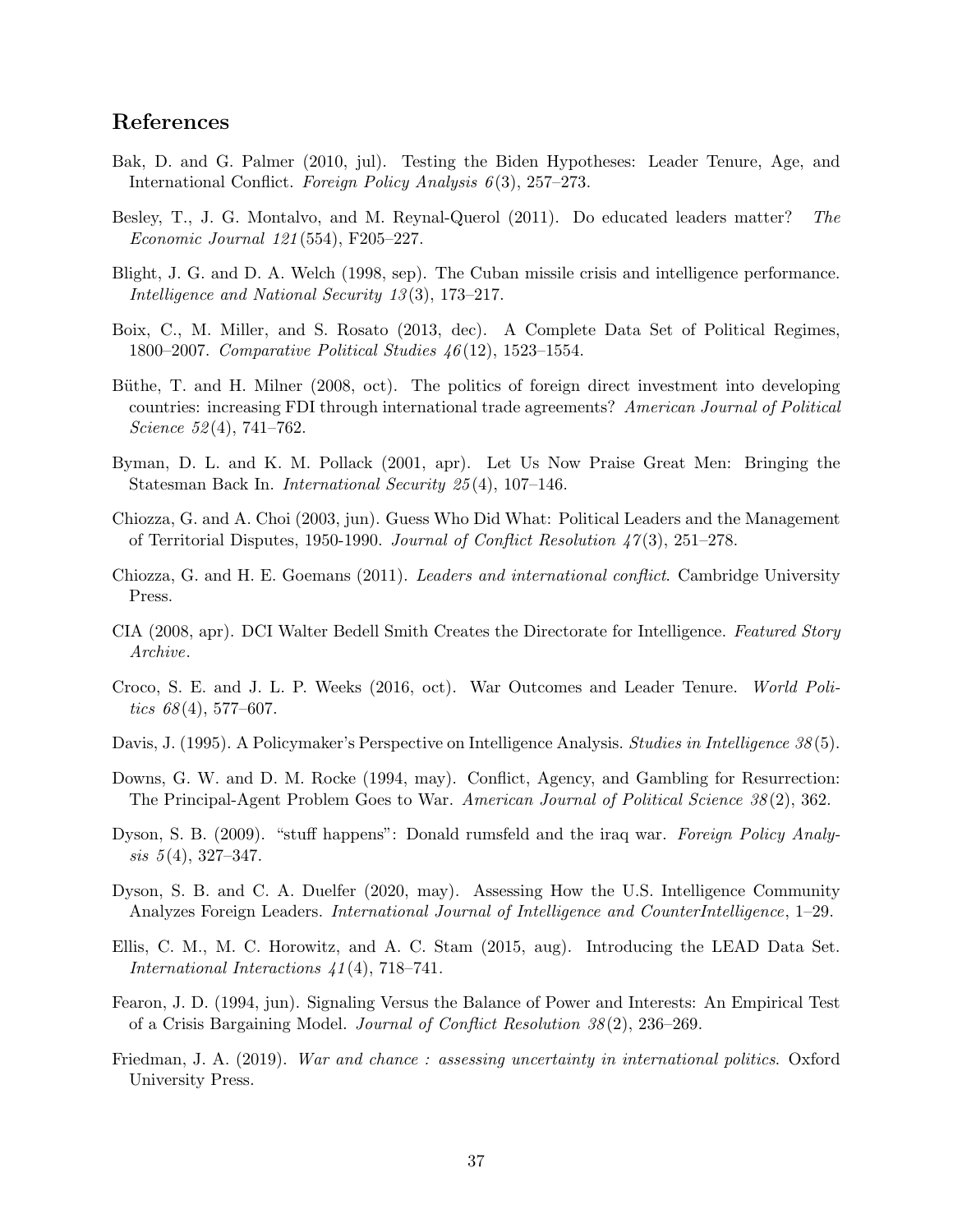- <span id="page-39-1"></span>Fuhrmann, M. (2020, jan). When Do Leaders Free-Ride? Business Experience and Contributions to Collective Defense. American Journal of Political Science, ajps.12502.
- <span id="page-39-15"></span>Fuhrmann, M. and M. C. Horowitz (2015). When leaders matter: Rebel experience and nuclear proliferation. The Journal of Politics  $77(1)$ , 72–87.
- <span id="page-39-7"></span>George, R. Z. and J. B. Bruce (2008). Analyzing intelligence : origins, obstacles, and innovations. Georgetown University.
- <span id="page-39-18"></span>Gibler, D. M., S. V. Miller, and E. K. Little (2016, dec). An Analysis of the Militarized Interstate Dispute (MID) Dataset, 1816–2001. International Studies Quarterly 60 (4), 719–730.
- <span id="page-39-2"></span>Gift, T. and D. Krcmaric (2017, mar). Who Democratizes? Western-educated Leaders and Regime Transitions. Journal of Conflict Resolution 61 (3), 671–701.
- <span id="page-39-5"></span>Goemans, H. (2000). War and punishment : the causes of war termination and the First World War. Princeton studies in international history and politics. Princeton, N.J: Princeton University Press.
- <span id="page-39-0"></span>Goemans, H., K. Gleditsch, and G. Chiozza (2009). Introducing Archigos: A Dataset of Political Leaders. Journal of Peace Research  $46(2)$ , 269–283.
- <span id="page-39-4"></span>Gottfried, M. S. and R. F. Trager (2016, jun). A Preference for War: How Fairness and Rhetoric Influence Leadership Incentives in Crises. *International Studies Quarterly 60(2)*, 243–257.
- <span id="page-39-11"></span>Graham, B., M. K. Miller, and K. W. Strom (2017, nov). Safeguarding Democracy: Powersharing and Democratic Survival. American Political Science Review 111 (4), 686–704.
- <span id="page-39-9"></span>Grynaviski, E. (2018). America's middlemen : power at the edge of empire.
- <span id="page-39-10"></span>Henisz, W. J. (2000). The Institutional Environment for Multinational Investment. Journal of Law, Economics, and Organization  $16(2)$ , 334–64.
- <span id="page-39-17"></span>Heuer, R. J. (1999). *Psychology of Intelligence Analysis*. Lulu.com.
- <span id="page-39-3"></span>Horowitz, M. C. and M. Fuhrmann (2018, nov). Studying Leaders and Military Conflict. Journal of Conflict Resolution  $62(10)$ , 2072–2086.
- <span id="page-39-8"></span>Jervis, R. (2010). Why Intelligence Fails: Lessons from the Iranian Revolution and the Iraq War. Cornell Studies in Security Affairs. Cornell University Press.
- <span id="page-39-6"></span>Jervis, R. (2013, apr). Do Leaders Matter and How Would We Know? Security Studies  $22(2)$ , 153–179.
- <span id="page-39-16"></span>Kaelberer, M. (1997, mar). Hegemony, Dominance or Leadership?: Explaining Germany's Role in European Monetary Cooperation. European Journal of International Relations 3 (1), 35–60.
- <span id="page-39-13"></span>Katagiri, A. and E. Min (2019, feb). The Credibility of Public and Private Signals: A Document-Based Approach. American Political Science Review 113 (1), 156–172.
- <span id="page-39-12"></span>Kertzer, J. D. (2016). Resolve in international politics. Princeton University Press.
- <span id="page-39-14"></span>Koch, M. T. and S. A. Fulton (2011). In the defense of women: Gender, office holding, and national security policy in established democracies. The Journal of politics  $73(1)$ , 1–16.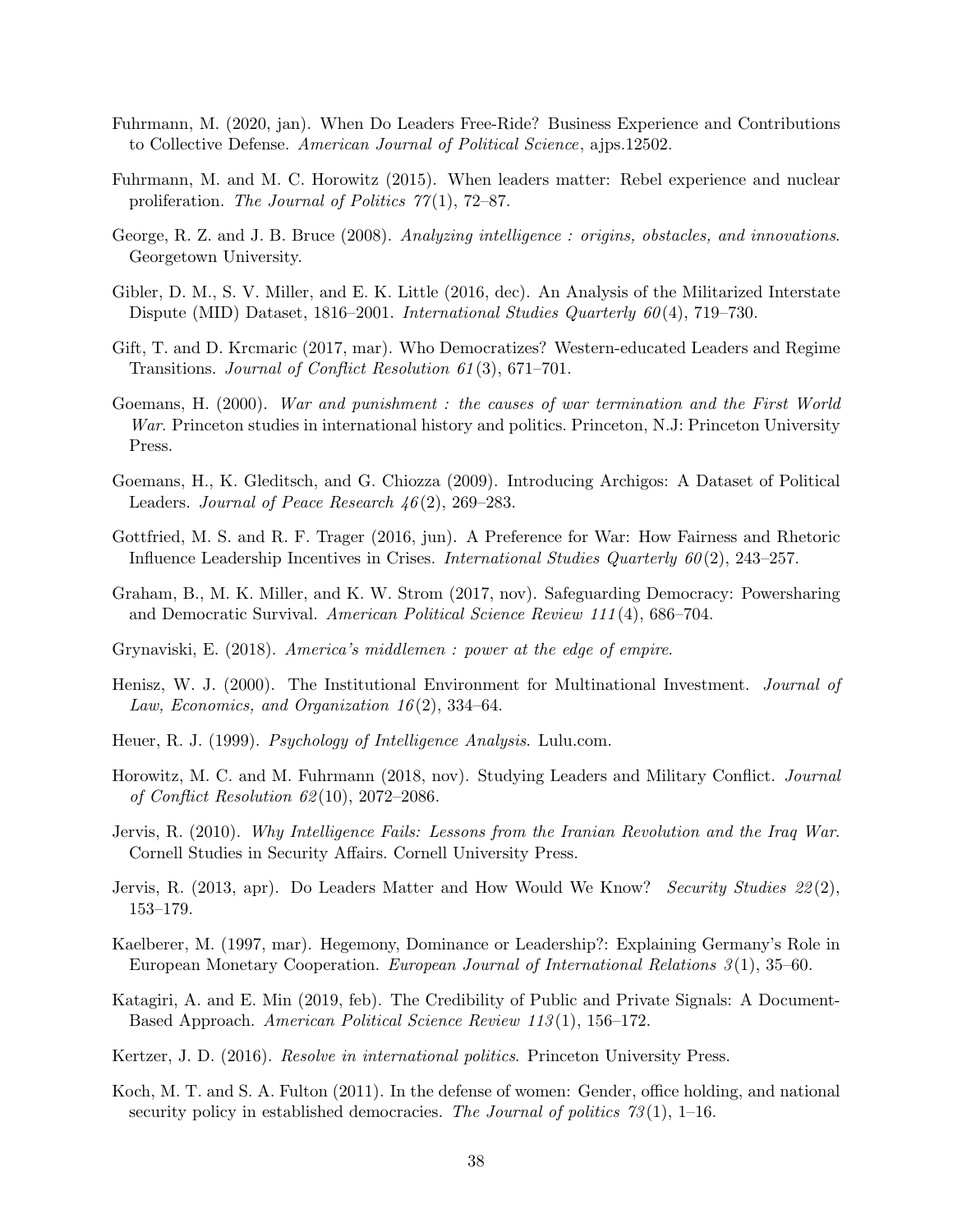- <span id="page-40-5"></span>Kovar, R. (2000). Mr. Current Intelligence: An Interview with Richard Lehman. Studies in Intelligence  $1(9)$ , S51–S63.
- <span id="page-40-3"></span>Krcmaric, D. (2018, apr). Should I Stay or Should I Go? Leaders, Exile, and the Dilemmas of International Justice. American Journal of Political Science  $62(2)$ , 486–498.
- <span id="page-40-4"></span>Krcmaric, D., S. C. Nelson, and A. Roberts (2020, may). Studying Leaders and Elites: The Personal Biography Approach. Annual Review of Political Science 23 (1), annurev–polisci–050718–032801.
- <span id="page-40-17"></span>Leamer, E. (1985). Sensitivity Analyses Would Help. American Economic Review 75(3), 308–13.
- <span id="page-40-18"></span>Levine, R. and D. Renelt (1992). A Sensitivity Analysis of Cross-Country Growth Regressions. American Economic Review 82 (4), 942–963.
- <span id="page-40-12"></span>Lindsey, D. (2017, sep). Diplomacy Through Agents. *International Studies Quarterly 61* (3), 544– 556.
- <span id="page-40-11"></span>Lindsey, D. (2019, oct). Mutual Optimism and Costly Conflict: The Case of Naval Battles in the Age of Sail. The Journal of Politics 81 (4), 1181–1196.
- <span id="page-40-0"></span>Lindsey, D. and W. Hobbs (2015, oct). Presidential Effort and International Outcomes: Evidence for an Executive Bottleneck. The Journal of Politics 77 (4), 1089–1102.
- <span id="page-40-10"></span>Lowenthal, M. M. (2019). *Intelligence : from secrets to policy*.
- <span id="page-40-7"></span>Mandel, D. R. and A. Barnes (2014, jul). Accuracy of forecasts in strategic intelligence. Proceedings of the National Academy of Sciences 111 (30), 10984–10989.
- <span id="page-40-8"></span>Mandel, D. R. and A. Barnes (2018, jan). Geopolitical Forecasting Skill in Strategic Intelligence. Journal of Behavioral Decision Making 31 (1), 127–137.
- <span id="page-40-16"></span>Mandel, D. R. and P. E. Tetlock (2018, dec). Correcting Judgment Correctives in National Security Intelligence. Frontiers in Psychology 9.
- <span id="page-40-9"></span>Mansfield, E. D., H. V. Milner, and B. P. Rosendorff (2002, aug). Why Democracies Cooperate More: Electoral Control and International Trade Agreements. International Organization 56(3), 477–513.
- <span id="page-40-6"></span>Marrin, S. (2012, dec). Evaluating the Quality of Intelligence Analysis: By What (Mis) Measure? Intelligence and National Security 27(6), 896–912.
- <span id="page-40-15"></span>Marshall, M., K. Jaggers, and T. Gurr (2002). Polity IV dataset.
- <span id="page-40-14"></span>McGillivray, F. and A. Smith (2006, may). Credibility in Compliance and Punishment: Leader Specific Punishments and Credibility. The Journal of Politics 68(2), 248–258.
- <span id="page-40-1"></span>McManus, R. W. (2019, dec). Crazy Like a Fox? Are Leaders with Reputations for Madness More Successful at International Coercion? British Journal of Political Science, 1–19.
- <span id="page-40-2"></span>Mearsheimer, J. J. (2001). The Tragedy of Great Power Politics. New York: Norton.
- <span id="page-40-13"></span>Mesquita, B. B. D., A. Smith, and R. M. Siverson (2005). The logic of Political Survival. MIT Press.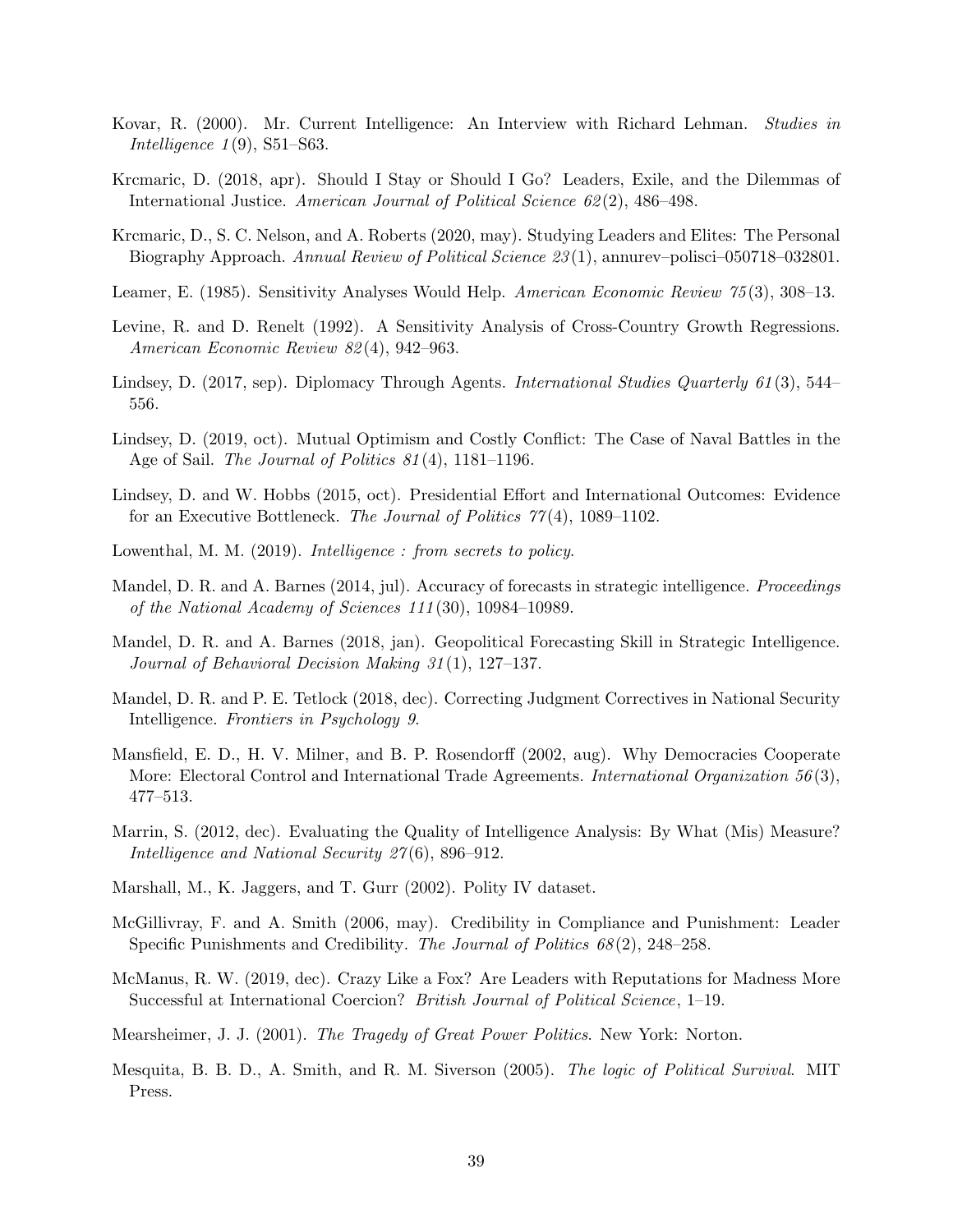- <span id="page-41-18"></span>Miller, M. K., M. Joseph, and D. Ohl (2016, may). Are Coups Really Contagious? An Extreme Bounds Analysis of Political Diffusion. Journal of Conflict Resolution, 0022002716649232.
- <span id="page-41-2"></span>Milner, H. V. and D. H. Tingley (2015). Sailing the water's edge: the domestic politics of American foreign policy. Princeton University Press.
- <span id="page-41-5"></span>Min, E. (2021). Talking while Fighting: Understanding the Role of Wartime Negotiation. International Organization2 .
- <span id="page-41-14"></span>Palmer, G., V. D'Orazio, M. R. Kenwick, and R. W. McManus (2020, jun). Updating the Militarized Interstate Dispute Data: A Response to Gibler, Miller, and Little. International Studies Quarterly  $64(2)$ , 469-475.
- <span id="page-41-3"></span>Polsky, A. (2013). Elusive Victories: The American Presidency at War. Oxford University Press.
- <span id="page-41-6"></span>Priess, D. (2016). The president's book of secrets : the untold story of intelligence briefings to America's presidents.
- <span id="page-41-13"></span>Reiter, D. and A. C. Stam (2002). Democracies at war. Princeton University Press.
- <span id="page-41-7"></span>Robarge, D. S. (2005). Getting It Right CIA Analysis of the 1967 Arab-Israeli War. Studies in Intelligence  $49(1)$ .
- <span id="page-41-16"></span>Sala-i Martin, X. (1997). I Just Ran Two Million Regressions. American Economic Review  $87(2)$ , 178–183.
- <span id="page-41-4"></span>Saunders, E. (2011). Leaders at war : how presidents shape military interventions. Cornell University Press.
- <span id="page-41-12"></span>Saunders, E. N. (2017, apr). No Substitute for Experience: Presidents, Advisers, and Information in Group Decision Making. International Organization 71 (S1), S219–S247.
- <span id="page-41-11"></span>Schelling, T. C. (1957, mar). Bargaining, Communication, and Limited war. Journal of Conflict *Resolution*  $1(1)$ , 19–36.
- <span id="page-41-9"></span>Trager, R. F. (2010, may). Diplomatic Calculus in Anarchy: How Communication Matters. American Political Science Review 104 (02), 347–368.
- <span id="page-41-0"></span>Waltz, K. N. (2001). Man, the state, and war: a theoretical analysis. New York: Columbia University Press.
- <span id="page-41-15"></span>Weeks, J. L. (2008). Autocratic Audience Costs: Regime Type and Signaling Resolve. *International Organization 62*(01), 35–64.
- <span id="page-41-17"></span>Weisiger, A. and K. Yarhi-Milo (2015, may). Revisiting Reputation: How Past Actions Matter in International Politics. *International Organization 69(2)*, 473-495.
- <span id="page-41-10"></span>Wolford, S. (2007, oct). The Turnover Trap: New Leaders, Reputation, and International Conflict. American Journal of Political Science 51 (4), 772–788.
- <span id="page-41-8"></span>Wu, C. X. and S. Wolford (2018, nov). Leaders, States, and Reputations. *Journal of Conflict*  $Resolution 62(10), 2087-2117.$
- <span id="page-41-1"></span>Yarhi-Milo, K. (2014). *Knowing the adversary : leaders, intelligence, and assessment of intentions* in international relations. Princeton University Press.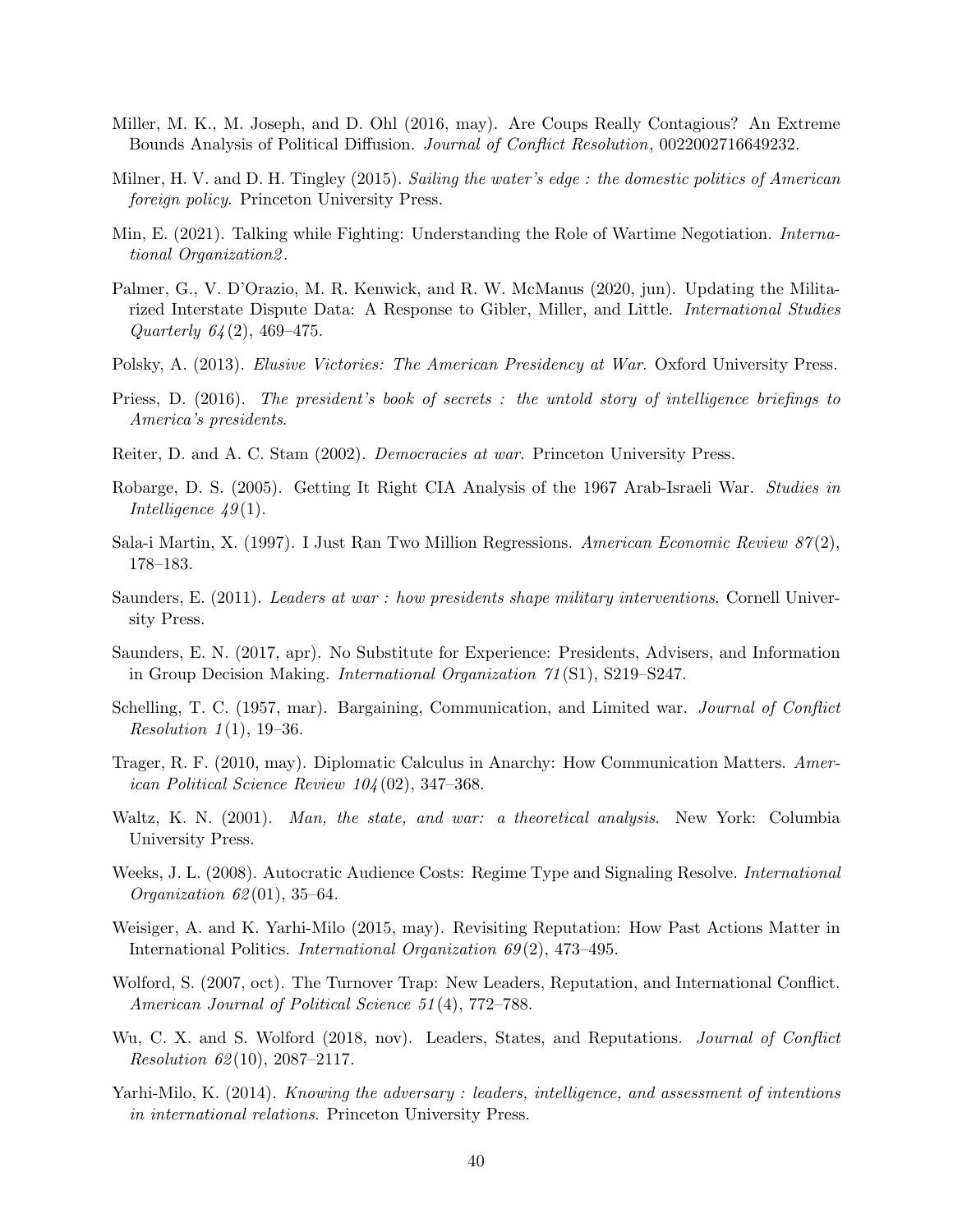# Appendix

# Table of Contents

| A Coding Procedure                                                     |   |  |
|------------------------------------------------------------------------|---|--|
|                                                                        |   |  |
|                                                                        |   |  |
|                                                                        |   |  |
|                                                                        |   |  |
| A.5 Why leaders, countries, and capitol cities, but not other terms? 4 |   |  |
| <b>Organization Chart</b><br>в                                         |   |  |
| Interaction of Conflict Events and Institutions                        | 5 |  |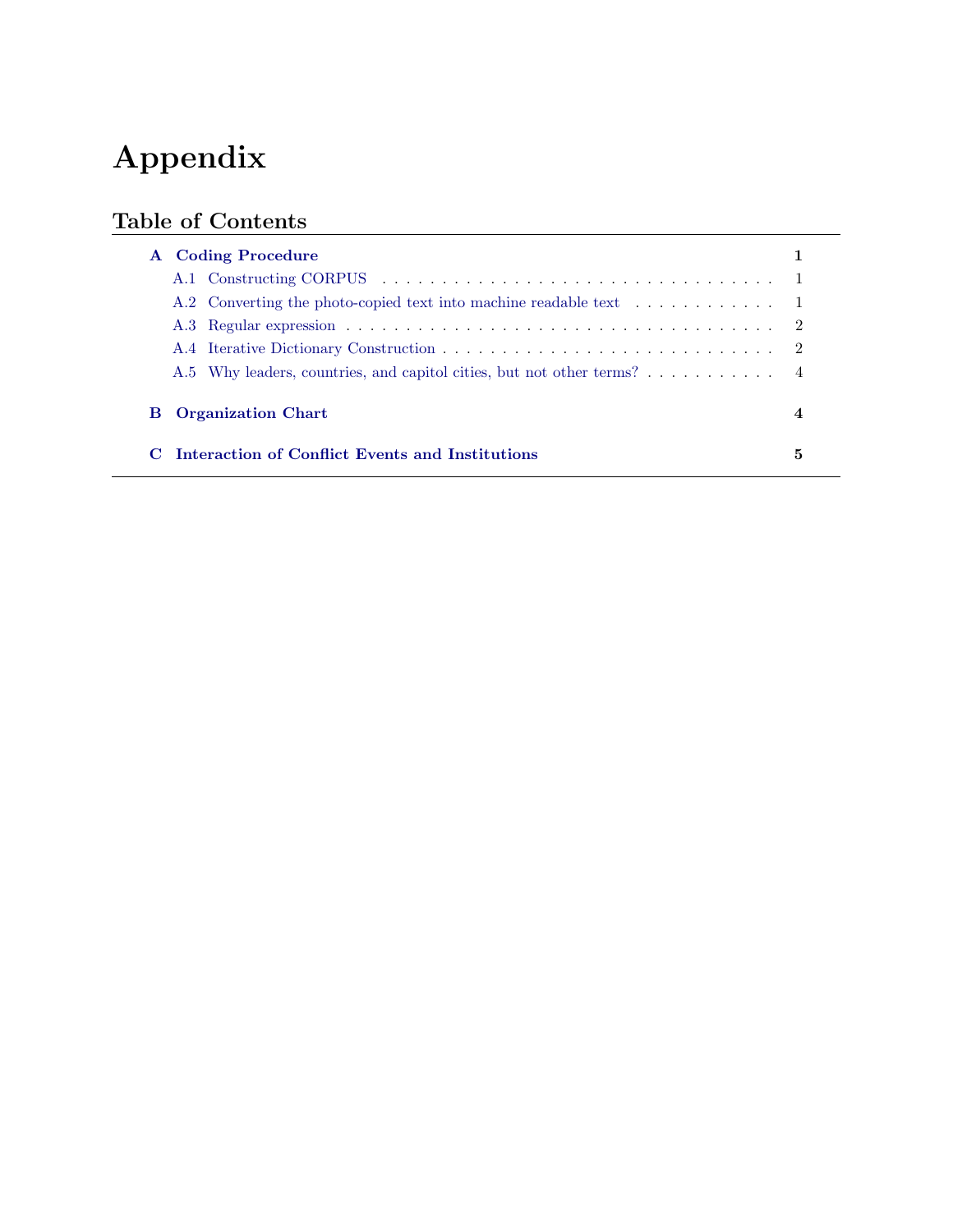### <span id="page-43-0"></span>A Coding Procedure

In this section we document our procedure for converting the PDB text into data.

### <span id="page-43-1"></span>A.1 Constructing CORPUS

The PDBs are made available through the CREST archive; hosted online on the CIA website. CREST organizes the documents into two libraries based on the years published. The first library includes PDBs 1961-1969. The second includes PDBs 1969-1977.

Each PDB is assigned its own web-page. Each webpage provides a link to a PDF photocopy of the original document, and associated metadata. The most relevant fields in this metadata were (1) the publication date, (2) the number of PDBs published that day.

Our initial scraping effort extracted one record for every webpage and stored it in an SQL database. That record contained one field for each meta-data item, and one field that contained the PDB.

### <span id="page-43-2"></span>A.2 Converting the photo-copied text into machine readable text

The PDFs are photocopies of the original PDBs. They are not text readable. Thus, our next step was to convert each PDF picture into readable text.

To do this, we used the professional version of Abby Finereader v14 (Abby) made available to us through the [Removed for review] library. We also took advantage of library staff who specialize in text recognition programming. These library scientists helped us tailor the Abby program to extract an accurate record of text.

The photocopies were sometimes photocopied crooked, and each document had a header and footer with labeling we wanted to remove. To address these issues, we first passed the documents through a python script that re-orientated the documents so the lines were straight, and identified and removed headers and footers from the document. With the documents aligned, we entered each PDF as a separate file into Abby.

By default, Abby treats each page as a single column of text. It then identifies text rows, and convert each horizontal row into a line of text. This creates problems for us because several pages of the PDB are organized into columns. If we want to keep the text in order, we need Abby to recognize column breaks and apply the OCR algorithm to each column individually.

Alone, the column structure is not an issue for us because we are counting words that could appear in any order in the document. However, the PDB often breaks up the last word on a line with a hyphen. If the last word on the line is a country, leader or city name, then we introduce error if we do not keep the columns separate.

We tried a variety of automated approaches to recognizing column partitions. However, all were prone to error. For example, we tried to recognize vertical partitions through estimating white pixilated space. However, the inclusion of redaction codes at odd parts of the document forced the algorithm to place column breaks in strange places.

Abby allows the researcher to manually specify column breaks on pages. Unfortunately, the document formats varied to some degree. For example, some PDBs do not introduce a column structure. Others included two evenly spaced columns. Others still included the paragraph's title in a short, left-hand column; then the main text in a wider column on the right. A handful of entries were formatted as double-space all caps.

In addition, some PDBs included a main report and an Appendix section. These two sections were often formatted differently. In each case, the relevant text in the appendix was formatted as a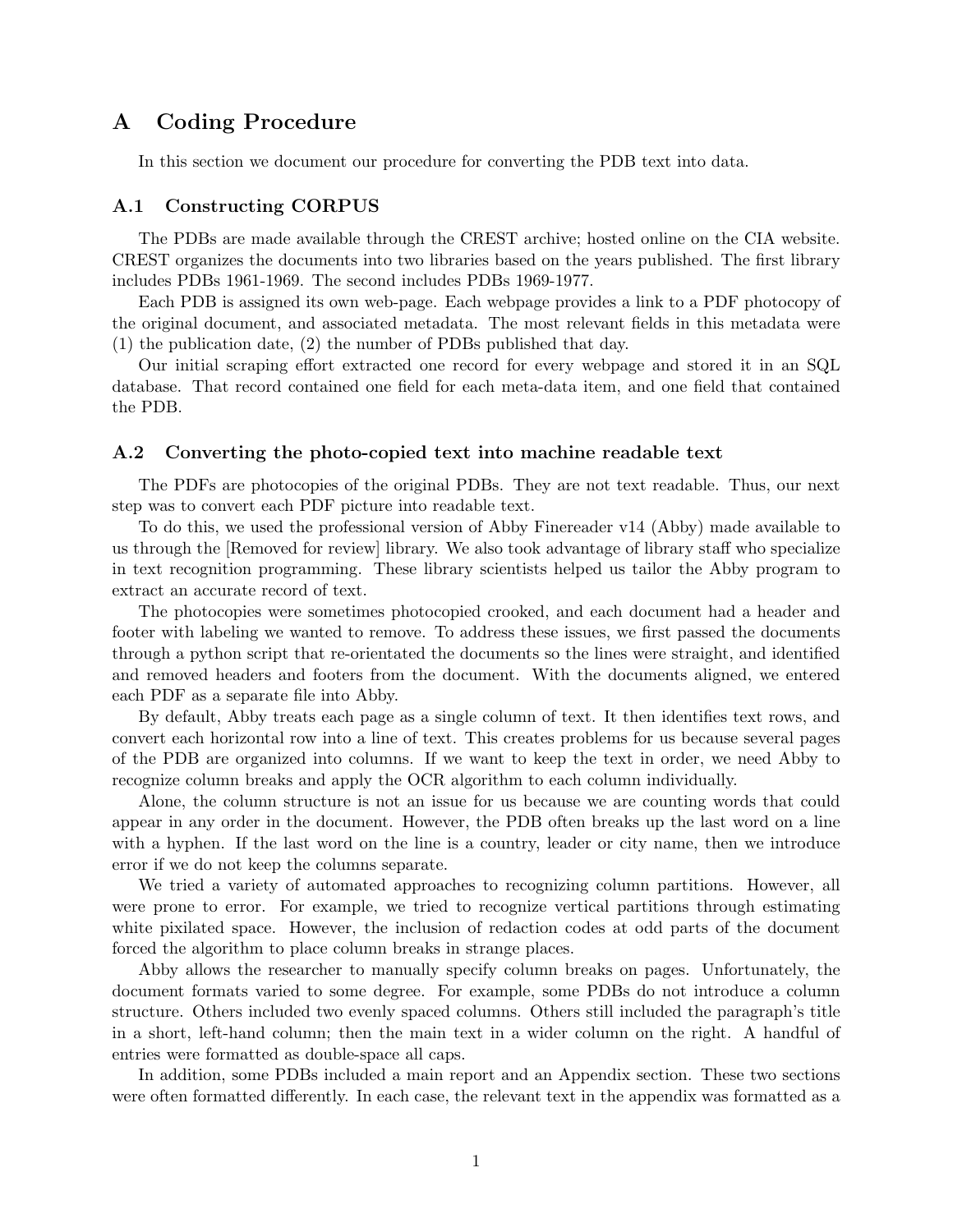single page. We wanted to keep the information in the Appendix for our analysis (we ran a version without the Appendix and found no difference in our analysis).

In the end, we developed 4 templates to manage the different structures. We then visually inspected each document and manually applied the templates. This procedure ensured that the text was read in the correct order.

Abby also auto-identifies pictures and treats them separately to text (even when we apply a template). This was helpful for us because the PDB includes maps and photographs that occasionally have text on them. We explicitly did not want to read the text on maps. The reason was that the maps regularly labeled different countries from an entire region but were there to support one entry on a single country (e.g. a map of Vietnam would have Laos and Cambodia on it. But these other countries were not relevant in the analysis). As a result, we told Abby to skip pictures.

Once we had the documents covered, we applied the OCR algorithm to the document. This turned the PDF into machine readable text.

Next, we searched for errors in the conversion process. A nice feature of Abby is that it identifies characters that the program cannot confidently estimate as a specific character. It allows the user to specify what that letter is. Most of the mis-estimations related to punctuation. For example, Abby would read black marks on the page as a comma. We corrected these where we saw them. However, since our objective was to extract words from the entire document, we did not overly focus on punctuation. We then spot-checked 40 PDBs and looked for errors in character recognition of letters. We found two cases where Abby had mis-estimated letters (one e and one g). With such a low error rate, we moved on.

After making these changes, we extracted the text from the documents as .txt files.

#### <span id="page-44-0"></span>A.3 Regular expression

Our next step was to clean the processed text via regular expression code. Our first task was to record, then clean out the codes for redacted text in the document. Our second task was to identify disconnected words and re-connected them over lines. We then performed a variety of other cleaning procedures including removing white spaces, tabs, and certain punctuation.

We spot checked 100 entries against the original PDB. In many case, the title for an Entry (e.g. Sino-American relations) was not above the relevant entry. But we found no errors that would affect our dictionary guided approach.

#### <span id="page-44-1"></span>A.4 Iterative Dictionary Construction

Our goal was to develop three distinct dictionaries for: countries, capital cities and leaders. We used the ARCHIGOS dataset to determine the list of countries we would focus on, and the list of leaders in charge of those countries on any given day. We used the CIA World Factbook to determine the Capital Cities of all countries in the ARCHIGOS Dataset. When there was a difference between the symbolic (e.g. Jerusalem) and governance capitol (Tel Aviv), we focused on the Governance Capitol.

The PDB is extensively edited before it reaches the president. Further, the CIA standardizes spellings for countries, leaders and capitol cities. This made spelling errors in the documents uncommon. This is not to say we found no spelling errors or variation in spelling. Only that they were relatively rare. This made our job easier, but there were still some significant challenges we faced along the way. The construction of each of the three dictionaries presented their own challenges. We addressed these challenges as they arose.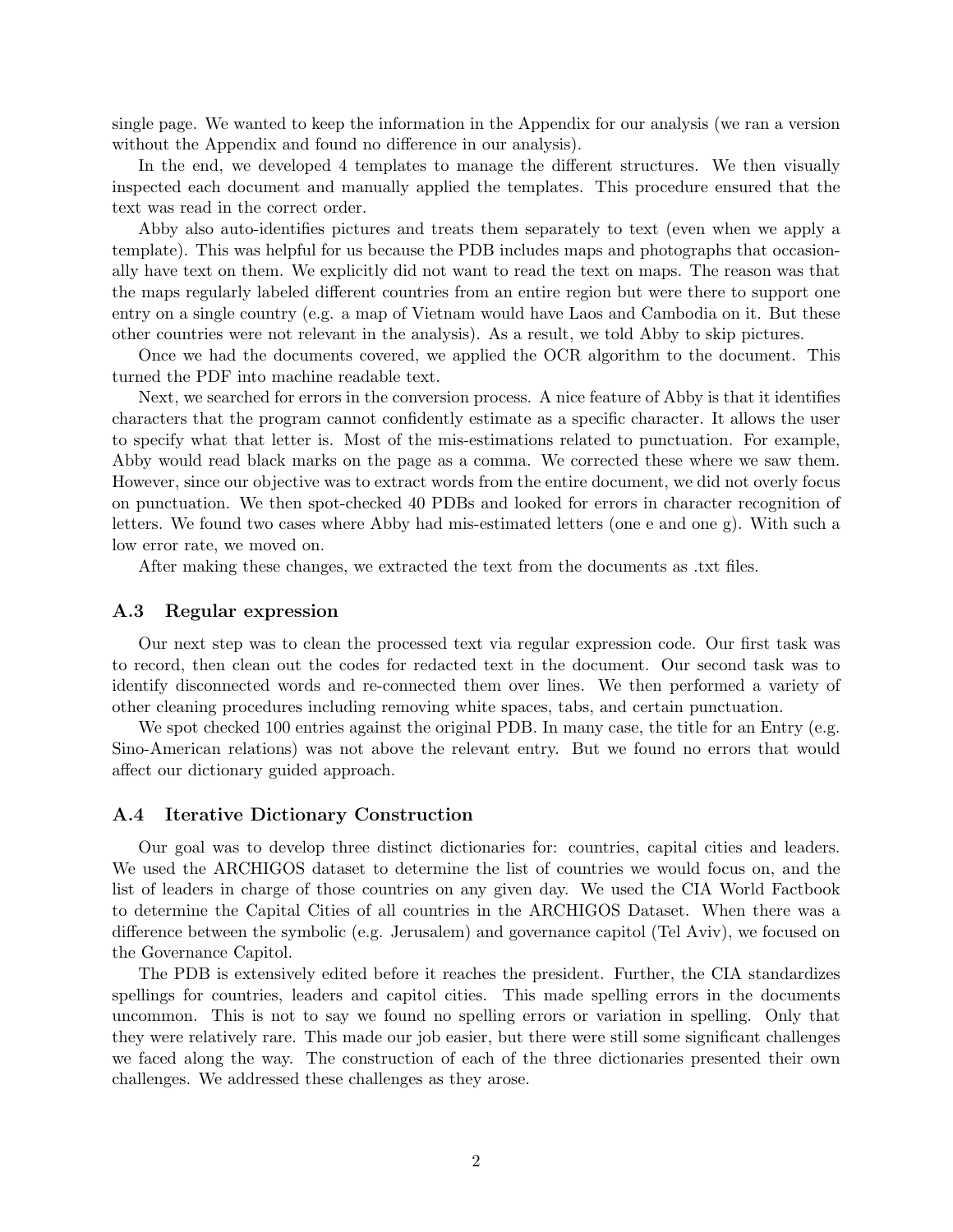We started with a construction of the country and capital city dictionaries. Our initial list of spellings came from the CIA World Factbook, ARCHIGOS and the ICEWs dictionary for locations and political actors. One draw back of the ICEWs dictionary included a set of search terms that was too broad (including colloquial names for countries that shared a spelling with common usage words. However, one advantage of ICEWs was that it included a longer list of spellings that covered different parts of speech. For example, ICEWs includes China, Chinese, PRC and other variants of China that all fall within our understanding of country references that do not apply to the leader. Using the different spellings was helpful because we could introduce a long list of terms to search for specifically, rather than use a word stem approach such as "Chin\*" that would return too many false positives. Notably, ICEWs includes the country-name conventions "Sino" as a spelling for China, and "Anglo" as a spelling for England. These feature extensively in the PDB near hyphens Thus, we could introduced the root words, and searches that included hyphenated versions such as "Sino-\*", ".-Sino" and related terms into our search.

One challenge with cities (and some countries) was that some city names included multiple tokens (e.g. Ho Chi Min City). In some cases, we could deal with this by focusing on a distinctive word in the city name. But in other cases, it was unclear if a single token would return false positives. There were not many double token cities. So we manually searched the PDB to determine how the CIA described those cities. We dealt with this issue by entering a double (or sometimes triple) token into the dictionary. We then pre-processed the text to identify these double-tokens before we tokenized the text.

As a first cut, we token-ized the text at the document level, then ran both country and city dictionaries and analyzed results at the country level. Following We identified cases where (1) countries were never mentioned; (2) countries were mentioned but cities were not; (3) countries or cities were mentioned an unusually large number of times. In each of these cases we manually checked the dictionary's performance and adjusted.

As a second cut, we ran the revised dictionary and analyzed results at the document-country level. We looked for cases where (1) the city was mentioned but the country was not; (2) the city was mentioned more than the country; (3) the document included an unusually small (or large) number of different cities and countries. We then reviewed these cases, revised.

Next we constructed a leader dictionary. Unlike the other two, leaders are not constant over time. Thus, we could not construct a dictionary using country as the unit of analysis. Instead, we developed leader-level dictionary. We started with spellings from Archigos, and the CIA World Factbook.

However, these sources were less effective for leaders than they were for countries. The main reason is that all leaders have more than one name (first and last name at a minimum) and it was unclear what names the CIA used. For example, for certain Asian and Latin American states the CIA referred to leaders by their first name. In addition, transliteration conventions have changed over time, particularly for Arabic names (e.g., Hussein vs. Husayn or Nasser vs. Nasir). As part of another project, we had a person coding large portions of the PDB. We asked that person to identify leader spellings and keep them in a spread sheet. That human coding effort helped considerably.

We then ran diagnostics using the similar techniques as in the country-city case, such as looking for cases of no leader mentions or very few leader mentions relative to country and capital city mentions and updated our leader dictionary as necessary. We discovered two additional challenges. First, there were a handful of cases where two leaders with the same name ruled different countries at the same time (e.g., individuals named Castro led Ecuador and Cuba at the same time). Second, some leaders had common usage names (Park, Price) that came up in many other contexts. Fortunately, the PDB almost always titles each entry with a country name. Thus, there should almost never be a case where there are 0 country mentions and a leader mention.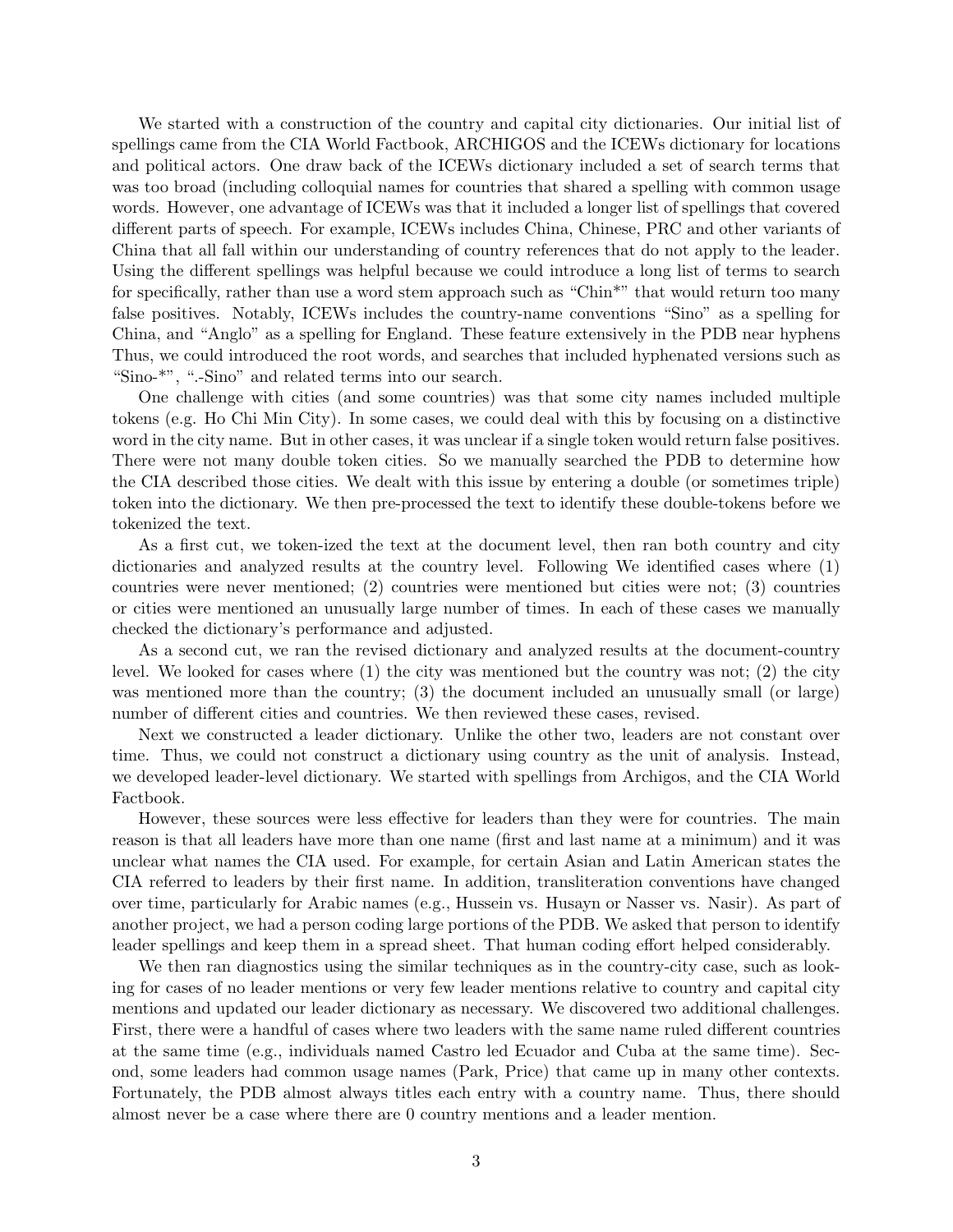Using this insight, we focused our leadership count to cases where the country or capital city were also mentioned at some point in the document. In other words, if the country and city count equalled 0, then we assumed the leader count also equalled 0. We then validated that this technique helped alleviate our main concern, and did not affect the counts of other leaders. As part of this process, we identified a handful of additional country and city spellings. We went back and adjusted the dictionary where appropriate. There was one case (leaders named Sanchez over a 2-year period) where the technique counted leaders incorrectly. In this case, we resolved to hand-count these cases.

With our three dictionaries in place, we then entered a validation phase. In the validation phase, we ran the three dictionaries over the tokenized text, extracted counts, and applied the 0 country  $+$  city  $= 0$  leader rule. We then randomly chose 20 PDBs and manually counted each country, city and leader mention in the original PDF document. We matched that count to the dictionary count. We repeated this 3 times. In each audit, the dictionary accuracy was over 95%. Thus, we concluded that the dictionary was a comprehensive and reasonable counting procedure.

### <span id="page-46-1"></span>A.5 Why leaders, countries, and capitol cities, but not other terms?

We omit pro-nouns largely for practical reasons. However, we do not think this damages our inferences for three reasons. First, the PDB uses pro-nouns to refer to leaders, cities and countries. It is common, for the PDB to use "they" or "it" as a pronoun for a city (depending on the context). Thus, our omission of pro-nouns for leaders also reduces the count of city and country mentions when they are used as actors. Second, we cannot think of any reason that the use of pro-nouns over names would be correlated with conflict. As we discuss in the manuscript, this is critical for damaging our inferences. Third, our review of the PDB's language patterns finds that the PDB often refers to leaders repeatedly in the same paragraph. Thus, their use of pro-nouns is limited to some degree, allowing for multiple mentions of leaders where appropriate (usually because they are discussing a leader's actions in addition to some other actor's action and they need to refer to the different actors by name to keep the meaning clear).

We also omit lower-level officials for two theoretical reasons. First, it is unclear who the complete list of actors would be. Should we count only foreign ministers? Or should we count all cabinet officials, business people with close ties to the regime, etc.? There is no obvious rule because the relevant alternative actors will vary depending on the political context of a specific country.

Second, we believe that including other officials would artificially deflate the importance of leaders in periods where the CIA judges the leader's choices to be important. The reason is that when the CIA describes the actions that a leader is taking, they also discuss how the leader delegates to other staff, or how the leader overcomes debates with other political actors. In cases like this, the CIA clearly believes that the leader is an important actor (and mentions her by name), but also mentions other actors as well. Ultimately, the way that we count is an empirical question, and we validate our strategy using a survey that we discuss in the manuscript. We explain how we aggregate the measure in the manuscript.

### <span id="page-46-0"></span>B Organization Chart

Below is the organization chart for the CIA's Office of Current Intelligence, responsible for producing the President's Daily Brief.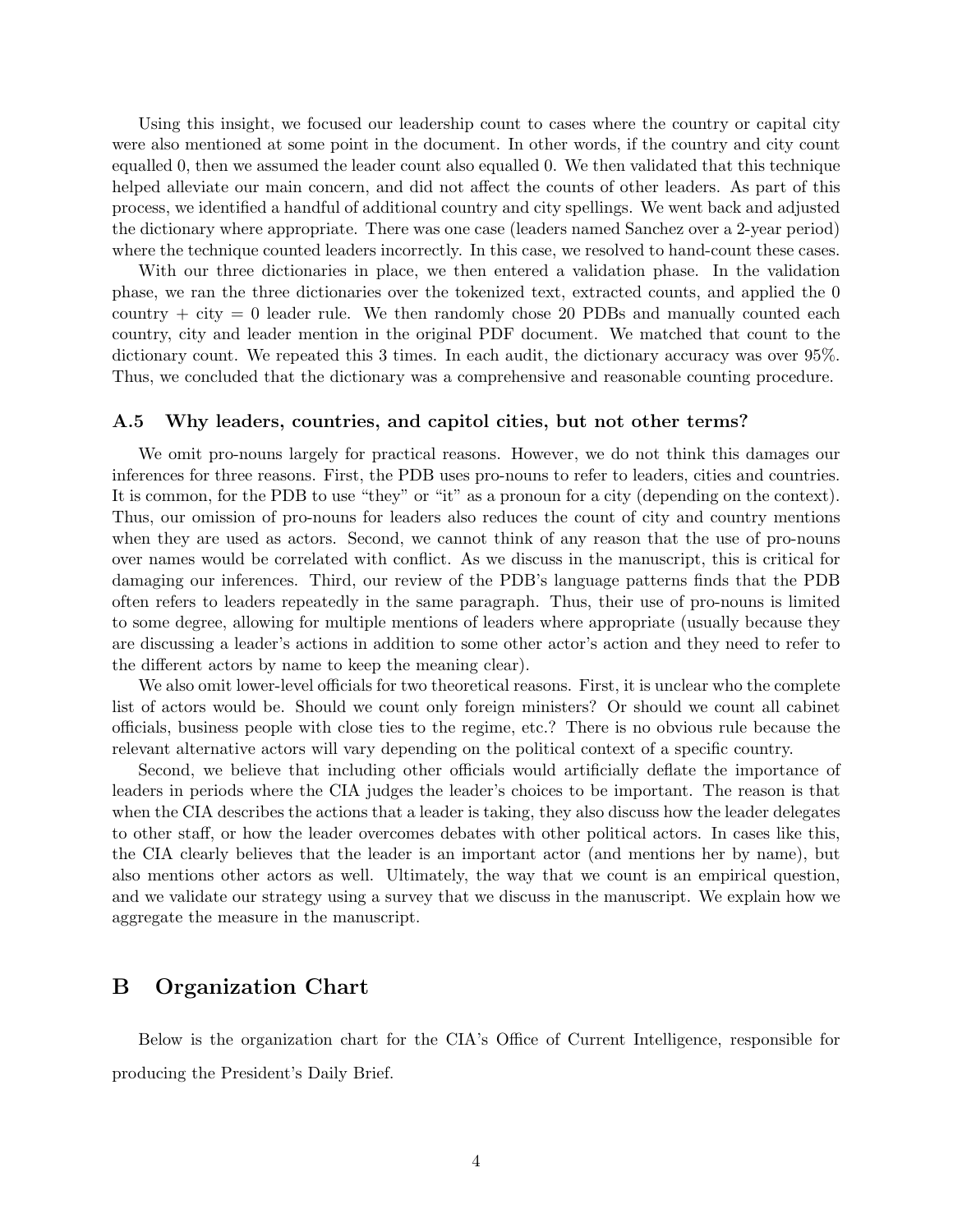

# <span id="page-47-0"></span>C Interaction of Conflict Events and Institutions

Table [6](#page-48-0) reports regression results for our model interacting conflict stages and our measures of political constraints (see Section [3.2\)](#page-31-2). Consistent with our baseline model, we find that political constraints are a robust negative predictor of leadership importance. This implies that on average leaders of constrained regimes are discussed less than leaders of unconstrained regimes across all